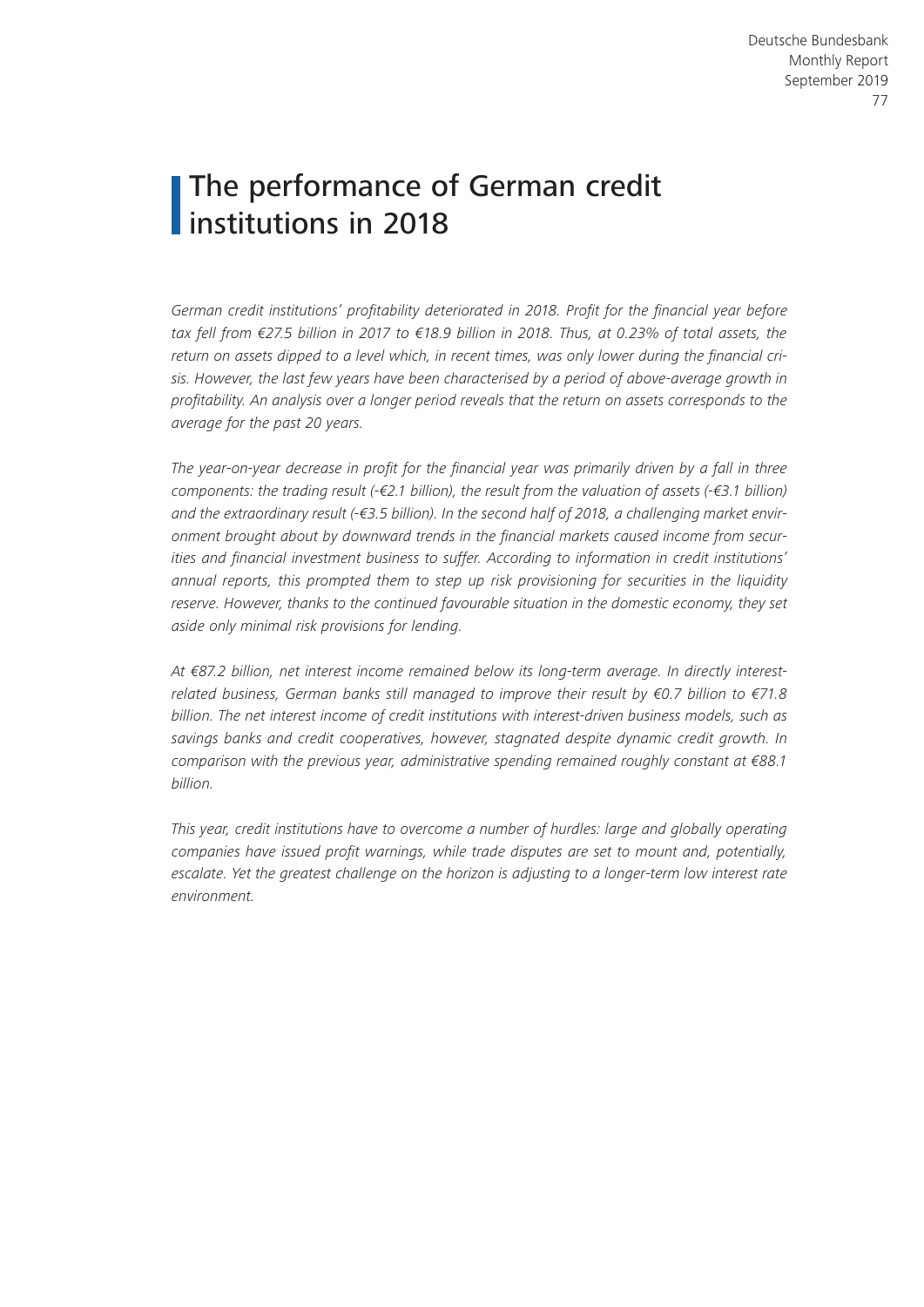# Banks' business environment and structural data

*Waning economic momentum, mounting risks*

*growth*

The economy was markedly weaker in 2018, not only in Germany and in the euro area, but throughout the world. In addition, trade disputes and heightened political tensions inflated risks to the economic outlook. However, the economic slowdown was confined to those economic areas associated with exports; the domestic economy remained in good shape.

This also explains how it was possible to continue recording robust credit growth despite the weak economy. Loan growth was particularly steep, especially for longer-term loans.<sup>1</sup> The expansion of loans to non-financial corporations and to households for house purchase was more dynamic than in 2017; however, the annual growth rate for consumer loans remained unchanged.2 This was bolstered not just by the low interest rate environment, but also by rising incomes, job security and soaring real estate prices. *Continued credit* 

*Financial market environment challenging*

Despite a very accommodative monetary policy stance around the world, the market environment was particularly challenging, especially in the second half of 2018. During the reporting year, the S&P500 fell by just over 6%, with the CDAX even declining by more than 20%. This was the biggest drop within one year for both indices since the 2008 financial crisis. The downward trend in stock markets, which could be seen in more haircuts on securities than in the previous year, also took its toll on the performance of German banks.

*Structural change in the form of mergers …*

The following analysis of credit institutions' profit and loss accounts covers a total of 1,484 institutions (previous year: 1,538 banks) with total assets of €8,062 billion derived from individual accounts<sup>3</sup> prepared in accordance with the German Commercial Code *(Handelsgesetzbuch)*. 4 Total assets fell by 2.3% on the previous year (€8,251 billion). The financial market environment remained challenging, forcing the German banking sector to undergo a number of changes in 2018, too. With the prevailing

low interest rates continuing and competitive pressure intensifying, also due to new competitors from the fintech sector entering the market, the need to cut costs and the trend towards mergers did not let up. Changes in the banking sector during the reporting year were also reflected in statistical reclassifications, which often complicate year-on-year comparisons. As in previous years, the most mergers were reported by savings banks and credit cooperatives. At the end of 2018, there were four fewer institutions in the savings bank sector and 40 fewer in the credit cooperative sector than at the beginning of the year. However, the total assets and share of the savings bank sector in the German banking market rose to €1,268 billion (previous year: €1,180 billion), or 15.7% (previous year: 14.3%), in part due to Landesbank Berlin AG being assigned to this category of banks for the first time. Credit cooperatives increased their total assets by €43.1 billion to €911 billion and thus represented 11.3% of the aggregate total assets across all categories of banks (previous year: 10.5%).

Two institutions that previously belonged to the category of Landesbanken have since been assigned to different categories of banks following a realignment of their business model.<sup>5</sup>

*<sup>…</sup> and realigning business models*

<sup>1</sup> Among non-financial corporations, medium and longterm loans rose by €39 billion on balance in 2018, and short-term loans by €7 billion. Loans to households for house purchase rose by €54 billion on balance in the same period, and other loans by €9 billion. See Deutsche Bundesbank (2019a).

<sup>2</sup> In December 2018, the annual growth rate of loans was 5.3% for loans to domestic non-financial corporations, 4.6% for loans to households for house purchase and 5.1% for consumer credit. See Deutsche Bundesbank (2019a).

<sup>3</sup> Some, but not all, credit institutions also apply International Financial Reporting Standards (IFRS) in addition to the provisions from the Commercial Code at the individual or group level for the group accounts. This can lead to different results due to a number of conceptual differences. 4 See the box on p. 79.

<sup>5</sup> Following the sale of the former Landesbank HSH Nordbank to financial investors Cerberus and JC Flowers, it is now assigned to the category of regional banks. The institution has been operating under the name "Hamburg Commercial Bank" since February 2019. In addition, Landesbank Berlin AG, which has sold those lines of business that are typical for Landesbanken and now operates under the name "Berliner Sparkasse", was assigned to the category of savings banks for the first time in the reporting year.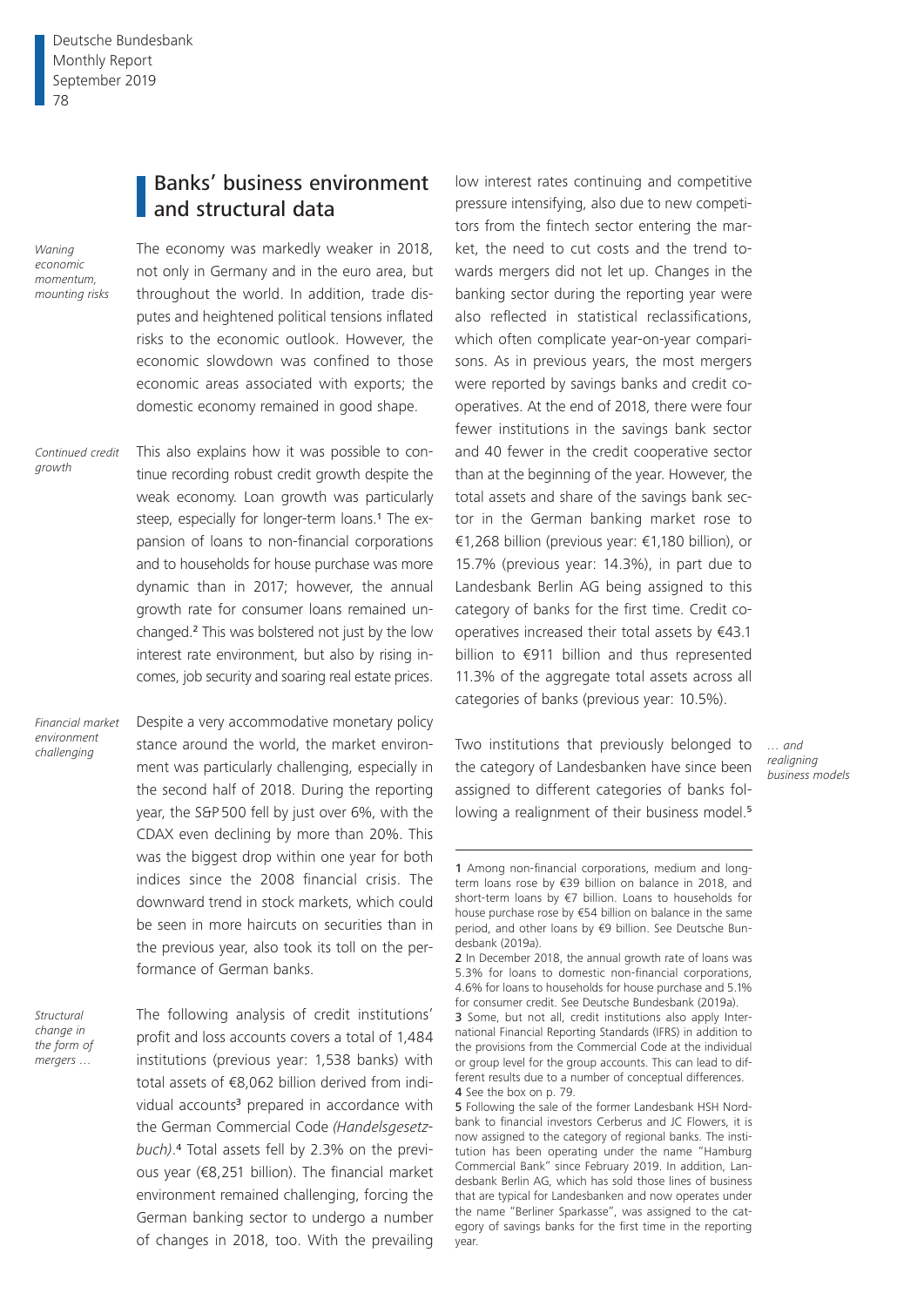# Methodological notes

### Data based on individual accounts prepared in accordance with the German Commercial Code and on monthly balance sheet statistics

The results from the profit and loss accounts are based on the published annual reports of the individual institutions in accordance with the provisions set forth in the German Commercial Code *(Handelsgesetzbuch)* and the Regulation on the Accounting of Credit Institutions *(Verordnung über die Rechnungslegung der Kreditinstitute).* They differ in terms of their conception, structure and definitions from the International Financial Reporting Standards (IFRS)1 for publicly traded banking groups. This means that – from a methodological viewpoint – business performance and certain balance sheet or individual profit and loss items are not comparable across the national and international accounting frameworks. For reasons of comparability within Germany, it is advisable to consider the individual accounts when analysing financial performance. The figures for balance sheet capital (total equity), total assets and other stock variables are not obtained from the annual reports but are taken as annual average values on the basis of the monthly balance sheet statistics reported for the institution as a whole.

### Reporting group

The reporting group for statistics on banks' profit and loss accounts (profit and loss statistics) includes all banks that are both monetary financial institutions (MFIs) and conform to the definition of a CRR credit institution as defined in Article 4(1) number 1 of Regulation (EU) No 575/2013 and are domiciled in Germany. Branches of foreign banks that are exempted from the provisions of Section 53 of the German Banking Act *(Kreditwesengesetz),* banks in liquidation and banks with a financial year of less than 12 months (truncated financial year) are not included in this performance analysis.

### **Reclassifications**

As in the monthly balance sheet statistics, a series of reclassifications in the banking categories included in the banking statistics were also carried out in the profit and loss statistics in the 2018 reporting year. This means there is sometimes limited comparability with the prior-year figures for the affected banking groups. "DB Privat- und Firmenkundenbank AG" was created through the merger between "Deutsche Bank Privat- und Geschäftskunden Aktiengesellschaft", which had up to now been assigned to the "regional banks and other commercial banks" category, and "Postbank AG", which had up to now been classified as a "big bank". "DB Privat- und Firmenkundenbank AG" has been assigned to the category of "big banks" as of this reporting year. "DSK Hyp AG" (formerly "SEB AG") is no longer assigned to the "regional banks and other commercial banks" category, and has instead been assigned to the "mortgage banks" category. Two banks have been reassigned from the "Landesbanken" category: "HSH Nordbank" now belongs to the "regional banks and other commercial banks" category and "Landesbank Berlin AG" has been assigned to the "savings banks" category. "Wüstenrot Bank Aktiengesellschaft Pfandbriefbank" no longer belongs to the "mortgage banks" category, and has instead been assigned to the "regional banks and other commercial banks" category.

### Calculation of the long-term average

At the launch of monetary union in 1999, the reporting group relevant for calculating the money supply and for monetary analysis was uniformly defined by the ECB for the euro area as a whole and designated as the monetary financial institutions (MFI) sector. Unlike the population of banks used for the Bundesbank analysis up to that point, building and loan associations are also included. Except where another time period is explicitly mentioned, the calculations with regard to the longer-term average will, in future, cover the years since the launch of monetary union, i.e. from 1999 to 2018.

<sup>1</sup> IFRS-based financial statements are of relevance, for instance, to matters of macroprudential analysis and oversight, concentrating on systemically important banks and their international business activities (including their foreign subsidiaries). For details, see Deutsche Bundesbank (2013).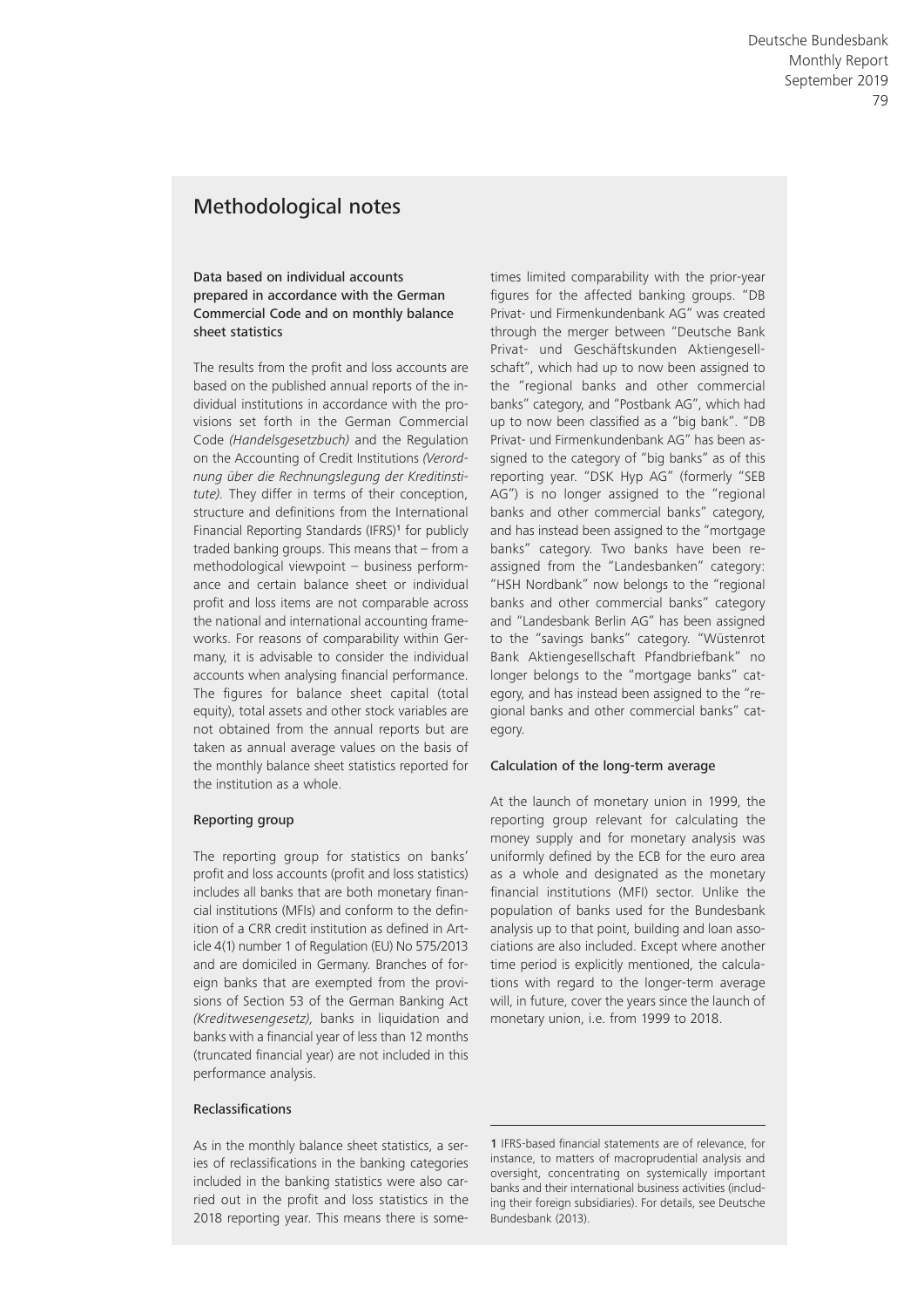### Structural data on German credit institutions

### End of year

|                                                                       |                       | Number of institutions <sup>1</sup> |                       | Number of branches <sup>1</sup> |                |                | Number of employees <sup>2</sup> |             |             |
|-----------------------------------------------------------------------|-----------------------|-------------------------------------|-----------------------|---------------------------------|----------------|----------------|----------------------------------|-------------|-------------|
| Category of banks                                                     | 2016                  | 2017                                | 2018P                 | 2016                            | 2017           | 2018P          | 2016                             | 2017        | 2018P       |
| All categories of banks                                               | 1,724                 | 1,653                               | 1,603                 | 31,974                          | 30,072         | 27,834         | 608,399                          | 585,892     | 571,084     |
| Commercial banks<br>Big banks                                         | 280<br>$\overline{4}$ | 283<br>4                            | 281<br>$\overline{4}$ | 9,406<br>7,005                  | 9,004<br>6,820 | 7,732<br>6,298 | 3 166,050                        | 3 158,100   | 3 156,200   |
| Regional banks and<br>other commercial<br>banks                       | 166                   | 164                                 | 158                   | 2,245                           | 2,024          | 1,274          |                                  |             |             |
| Branches of foreign<br>banks                                          | 110                   | 115                                 | 119                   | 156                             | 160            | 160            |                                  |             |             |
| Landesbanken                                                          | 9                     | 8                                   | 6                     | 384                             | 356            | 240            | 31,800                           | 31,100      | 28,800      |
| Savings banks                                                         | 403                   | 390                                 | 386                   | 10,555                          | 9,818          | 9,492          | 224,700                          | 216,100     | 209,600     |
| Credit cooperatives                                                   | 975                   | 918                                 | 878                   | 10,156                          | 9,442          | 8,942          | 4 151,050                        | 4 146,400   | 4 142,850   |
| Mortgage banks                                                        | 15                    | 13                                  | 11                    | 36                              | 38             | 44             |                                  |             |             |
| Building and loan<br>associations                                     | 20                    | 20                                  | 20                    | 1,400                           | 1,385          | 1,357          | 13,550<br>5                      | 13,250<br>5 | 13,000<br>5 |
| Banks with special,<br>development and other<br>central support tasks | 22                    | 21                                  | 21                    | 37                              | 29             | 27             | 21,249<br>6                      | 20,942<br>6 | 20,634<br>6 |

1 Source: Bank office statistics, in Deutsche Bundesbank, Banking statistics, Statistical Supplement 1 to the Monthly Report, p. 104 (German edition). The term "credit institution" is used as in the Banking Act, resulting in divergences from data in "Balance sheet statistics" and "Statistics on the profit and loss account". 2 Number of full-time and part-time employees excluding the Bundesbank. Sources: data provided by associations and Bundesbank calculations. 3 Employees in private banking, including mortgage banks established under private law. 4 Only employees whose primary occupation is in banking. 5 Only office-based employees. 6 Employees at public mortgage banks (mortgage banks established under public law), banks with special tasks established under public law and at DZ BANK AG. Deutsche Bundesbank

The aggregate total assets of the Landesbank sector decreased from €940 billion to €804 billion. Altogether in 2018, the Landesbanken made up 10.0% of total assets across the entire reporting population, compared with 11.4% in the year before. The category of mortgage banks also changed following reclassifications<sup>6</sup> and changes to business policy as a result of legacy loans.7 Despite losing two institutions, the mortgage bank category continued, when measured in terms of total assets, to make up 2.9% of all institutions, as in the previous year. Structural changes in the banking sector may also lead to shifts in the importance of lines of business and sources of income for the categories of banks. Following the merger of Deutsche Postbank AG with Deutsche Bank Privat- und Geschäftskunden AG,8 interestdriven business increased for the category of big banks. However, the total assets of this category of banks fell from €2,400 billion to €2,293 billion, in particular due to declining derivatives positions. Nevertheless, at 28.4% (previous year: 29.1%), big banks still account for the largest share of the German banking sector in terms of total assets.

# Profit for the financial year and profitability

In 2018, German credit institutions reported profit for the financial year before tax of €18.9 billion. Tax of around €6.8 billion was due, leaving profit for the financial year after tax of €12.2 billion. Thus, profit for the 2018 financial year decreased significantly in comparison with the previous year by 31.2% (before tax) and 39.2% (after tax). None of the categories of banks were able to match their profit for the 2017 financial year before tax. Big banks, in

*Significantly lower profit for the financial year*

<sup>6</sup> See the box on p. 79.

<sup>7</sup> See the box on p. 79.

<sup>8</sup> Deutsche Bank Privat- und Geschäftskunden AG was previously assigned to the regional and other commercial banks category.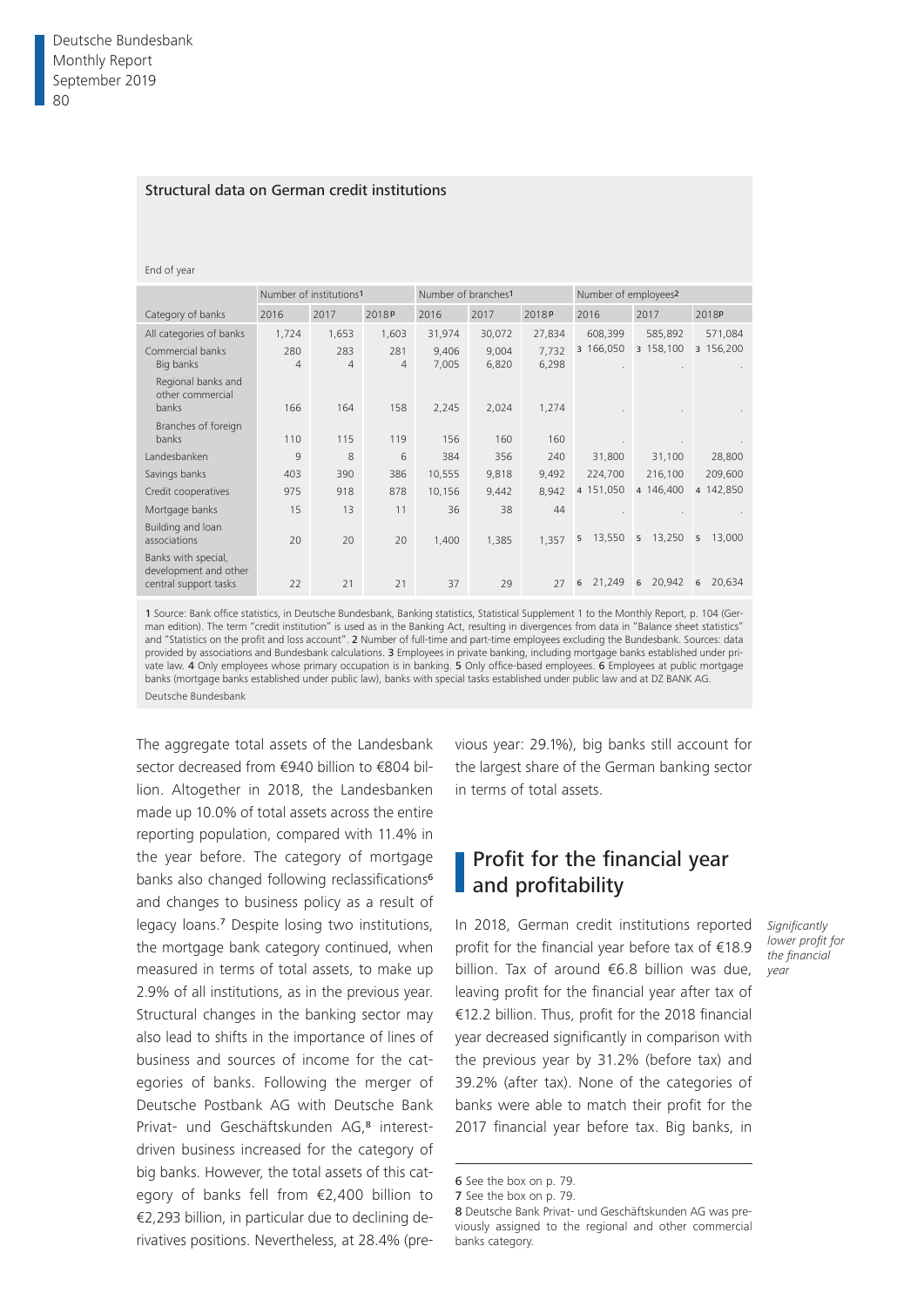particular, reported a considerable drop in profit for the financial year before tax in the reporting year: down by €1.7 billion to €1.1 billion. The regional and other commercial banks' profit for the financial year contracted by €1.5 billion to €2.2 billion. Before tax, the Landesbanken even reported a loss for the financial year of €1.0 billion. Savings banks and credit cooperatives performed best in the reporting year; their profit for the financial year before tax amounted to  $€8.3$  billion and  $€6.3$  billion, respectively. This means that the figures for primary institutions<sup>9</sup> were down on the year, too (by €1.6 billion and €0.9 billion, respectively).

*Strengthening the equity base* Credit institutions topped up their reserves from profit for the financial year by a total of €8.4 billion (previous year: €12.7 billion). These allocations to the reserves contained net transfers to the fund for general banking risks pursuant to Section 340g of the Commercial Code<sup>10</sup> amounting to €6.8 billion, which are recognised as Common Equity Tier 1 (CET1) capital under prudential regulations. In this profit and loss analysis, these allocations are interpreted as profit distribution.<sup>11</sup> The business results thus meant a further strengthening of the regulatory equity base in 2018 as well. Taking into account the net losses brought forward of €4.7 billion, the German banking sector shouldered a balance sheet loss of €1.0 billion in the reporting year. Credit institutions' equity ratio<sup>12</sup> rose from 5.93% in the previous year to

9 Primary institutions comprise savings banks and credit cooperatives.



**1** Operating income less general administrative spending. Deutsche Bundesbank





**<sup>1</sup>** Equity (including the fund for general banking risks, but excluding participation rights capital) as a percentage of total assets as an annual average. **2** Profit or loss for the financial year before tax as a percentage of average equity. Deutsche Bundesbank

<sup>10</sup> In accounting terms this special item is considered when determining profit and is recognised as income.

<sup>11</sup> As an alternative, credit institutions can form undisclosed reserves pursuant to Section 340f of the Commercial Code to hedge against general banking risks. However, due to the cross-offsetting option permissible under the Commercial Code, the annual accounts do not show the extent to which undisclosed reserves have been formed or released. Undisclosed reserves are thus taken into account in the result from the valuation of assets.

<sup>12</sup> Calculated as equity (including the fund for general banking risks, but excluding participation rights capital) as a percentage of total assets as an annual average.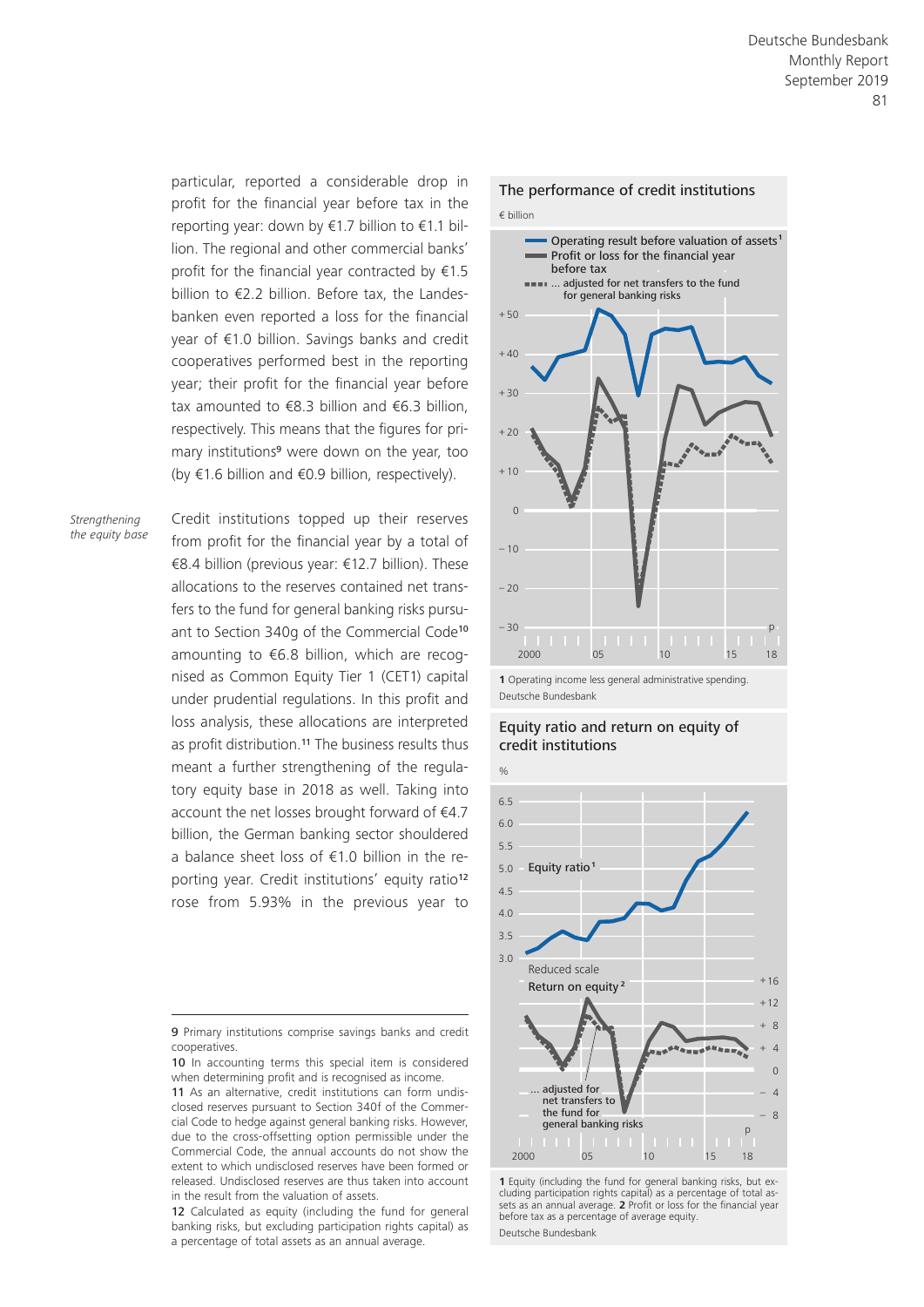|  | Return on equity of individual categories of banks* |  |
|--|-----------------------------------------------------|--|
|--|-----------------------------------------------------|--|

| Category of banks                                   | 2014    |           | 2015  |        | 2016    |           | 2017  |        | 2018P   |           |
|-----------------------------------------------------|---------|-----------|-------|--------|---------|-----------|-------|--------|---------|-----------|
| All categories of banks                             | 5.72    | (3.98)    | 5.82  | (3.97) | 5.97    | (4.27)    | 5.63  | (4.08) | 3.74    | (2.40)    |
| Commercial banks<br>of which:                       | 4.80    | (3.51)    | 3.54  | (2.18) | 4.51    | (3.20)    | 3.95  | (2.79) | 2.07    | (1.54)    |
| Big banks<br>Regional banks and<br>other commercial | 4.33    | (3.16)    | 3.01  | (1.81) | 3.45    | (2.50)    | 2.88  | (2.30) | 1.14    | (1.24)    |
| banks                                               | 5.22    | (3.89)    | 4.22  | (2.71) | 6.30    | (4.45)    | 5.31  | (3.33) | 3.30    | (1.90)    |
| Landesbanken                                        | $-0.63$ | $(-1.50)$ | 3.27  | (1.89) | $-1.01$ | $(-1.95)$ | 1.85  | (0.98) | $-2.45$ | $(-3.89)$ |
| Savings banks                                       | 9.94    | (6.72)    | 9.68  | (6.54) | 10.42   | (7.42)    | 9.44  | (6.72) | 7.25    | (4.82)    |
| Credit cooperatives                                 | 12.22   | (8.59)    | 10.74 | (7.36) | 11.54   | (8.39)    | 10.11 | (7.05) | 8.20    | (5.51)    |
| Mortgage banks                                      | $-1.03$ | $(-1.67)$ | 4.94  | (4.29) | 5.54    | (4.20)    | 5.49  | (3.56) | 2.09    | (0.88)    |
| Building and loan<br>associations                   | 8.43    | (5.61)    | 4.49  | (3.66) | 8.87    | (7.28)    | 9.18  | (7.74) | 2.21    | (1.02)    |

the fund for general banking risks, but excluding participation rights capital).

Deutsche Bundesbank

6.27%.13 German credit institutions thus raised their average equity ratio – also in light of tighter regulatory requirements set by Basel III<sup>14</sup> – for the seventh consecutive year.

*Return on equity decreased significantly*

The return on equity before tax, calculated as the ratio of profit for the financial year before tax to balance sheet equity, provides information on the rate of return on the equity employed. As profit for the 2018 financial year fell far short of the amount recorded in the previous year and, at the same time, credit institutions' equity was much stronger than in the previous period, the return on equity before tax was also lower, slipping 1.89 percentage points to 3.74% (after tax: 2.40%). At 7.25% (previous year: 9.44%) and 8.20% (10.11%) before tax, the savings banks and credit cooperatives bore the best returns on equity, even if these were also lower than in the previous year. The return on equity declined considerably for the other categories of banks. For instance, it was down to 2.09% for mortgage banks (previous year: 5.49%), to 1.14% for big banks (2.88%) and, above all, to -2.45% for Landesbanken (1.85%) on the back of the loss they generated for the financial year.

As cited above, one reason that returns on equity were lower was because credit institutions had strengthened their equity base in previous years. Having a good equity base enables institutions to make the most of profitable investment opportunities that arise at short notice and could have a positive impact on their future earnings potential. It also usually im-

<sup>13</sup> When interpreting the data on the equity base, which are calculated as annual average values, it should be borne in mind that the amounts transferred from the profit for the respective financial year do not increase the balance sheet equity until the year after the annual accounts are adopted, while withdrawals from equity items are to be deducted when the annual accounts are prepared at the latest.

<sup>14</sup> The capital conservation buffer to be maintained was increased from 1.25% in 2017 to 1.875% in 2018. The phase-out of capital positions which are no longer eligible under the Basel III regulations and the phase-in of capital deductions also continued in 2018.

*Importance of equity base for profitability*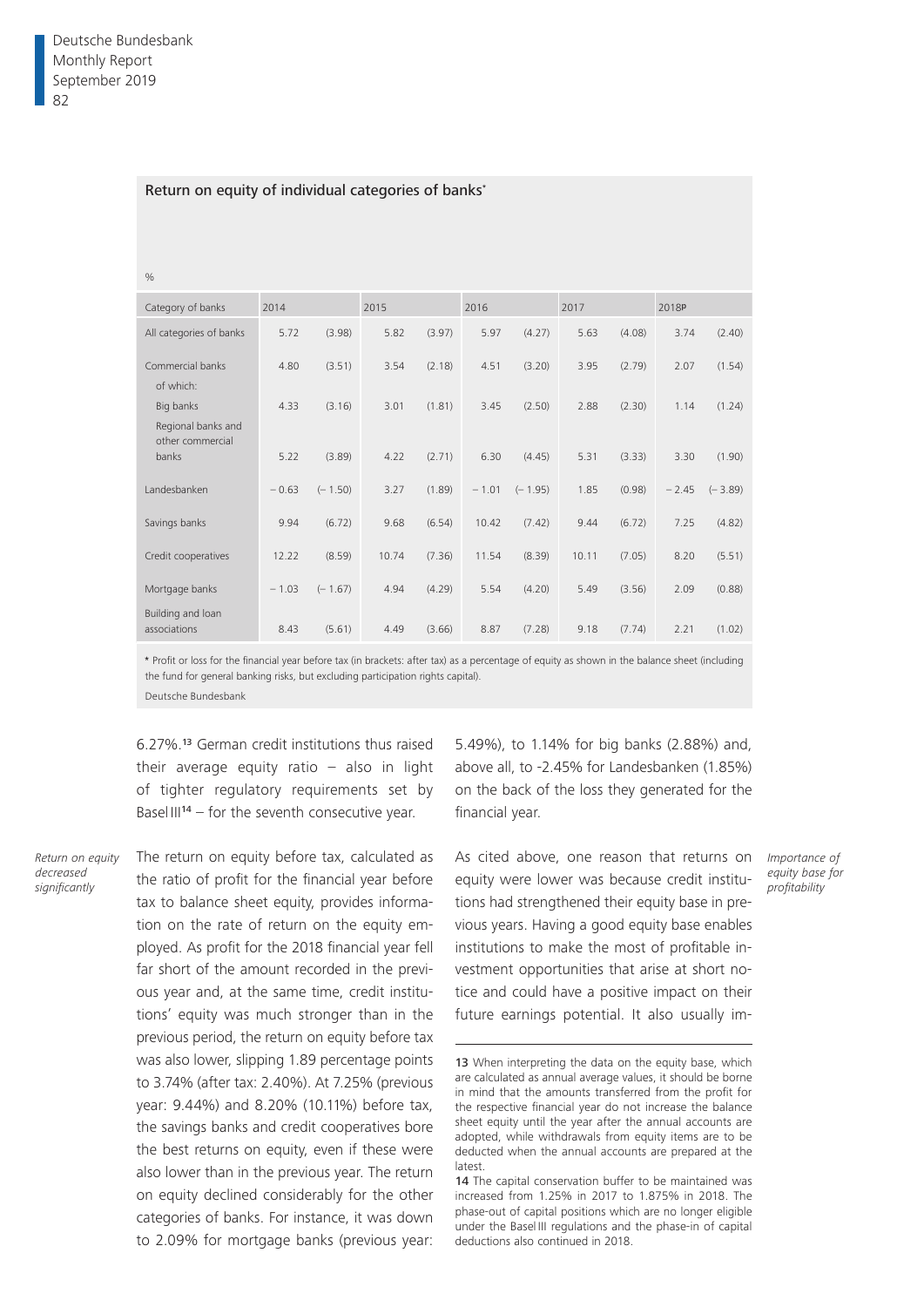### Components of the return on assets for individual categories of banks in 2018<sup>p</sup>

### As a percentage of total assets<sup>o</sup>

| Item                                                | All cat-<br>egories<br>of banks | Big banks       | Regional<br>banks<br>and other<br>commer-<br>cial banks | Landes-<br>banken | Savings<br>banks | Credit<br>coope-<br>ratives | Mort-<br>gage<br>banks | <b>Building</b><br>and loan<br>asso-<br>ciations | <b>Banks</b><br>with<br>special,<br>develop-<br>ment and<br>other<br>central<br>support<br>tasks |
|-----------------------------------------------------|---------------------------------|-----------------|---------------------------------------------------------|-------------------|------------------|-----------------------------|------------------------|--------------------------------------------------|--------------------------------------------------------------------------------------------------|
| Net interest income<br>Net commission income        | 1.08<br>0.37                    | 0.86<br>0.46    | 1.47<br>0.40                                            | 0.66<br>0.13      | 1.73<br>0.63     | 1.80<br>0.57                | 0.74<br>$-0.03$        | 1.13<br>$-0.21$                                  | 0.40<br>0.11                                                                                     |
| Gross earnings                                      | 1.45                            | 1.32            | 1.87                                                    | 0.79              | 2.36             | 2.37                        | 0.71                   | 0.92                                             | 0.51                                                                                             |
| Administrative spending                             | $-1.09$                         | $-1.17$         | $-1.32$                                                 | $-0.68$           | $-1.65$          | $-1.59$                     | $-0.42$                | $-0.82$                                          | $-0.35$                                                                                          |
| Partial operating result                            | 0.36                            | 0.15            | 0.55                                                    | 0.11              | 0.71             | 0.78                        | 0.29                   | 0.10                                             | 0.16                                                                                             |
| Trading result<br>Other operating result            | 0.04<br>0.01                    | 0.10<br>$-0.08$ | 0.03<br>0.10                                            | 0.08<br>0.02      | 0.00<br>0.06     | 0.00<br>0.04                | 0.00<br>$-0.01$        | 0.00<br>0.01                                     | 0.03<br>$-0.01$                                                                                  |
| Operating result before<br>valuation of assets      | 0.40                            | 0.16            | 0.68                                                    | 0.21              | 0.77             | 0.81                        | 0.28                   | 0.11                                             | 0.18                                                                                             |
| Net valuation result                                | $-0.08$                         | $-0.02$         | $-0.16$                                                 | $-0.33$           | $-0.05$          | $-0.10$                     | $-0.15$                | 0.01                                             | $-0.02$                                                                                          |
| Operating result after<br>valuation of assets       | 0.32                            | 0.15            | 0.51                                                    | $-0.12$           | 0.71             | 0.71                        | 0.14                   | 0.11                                             | 0.17                                                                                             |
| Extraordinary result                                | $-0.09$                         | $-0.10$         | $-0.28$                                                 | $-0.01$           | $-0.06$          | $-0.02$                     | $-0.04$                | $-0.01$                                          | $-0.06$                                                                                          |
| Profit or loss for the<br>financial year before tax | 0.23                            | 0.05            | 0.23                                                    | $-0.13$           | 0.65             | 0.70                        | 0.09                   | 0.11                                             | 0.11                                                                                             |

o Excluding total assets of foreign branches of savings banks and mortgage banks. Rounding differences are possible. Deutsche Bundesbank

proves financing conditions. Furthermore, with a sound equity base, German credit institutions can hedge the financial risk of unexpected losses. Given the challenging profitability situation, this is essential, particularly in case the economy takes a turn for the worse.

*Return on assets decreased significantly*

German credit institutions reported a return on assets (ratio of profit for the financial year before tax to total assets) of 0.23% in 2018. Thus both the return on equity and the return on assets were at their lowest level since 2010. The Landesbanken and big banks generated the lowest return on assets (-0.13% and 0.05%, respectively). The primary institutions generated the highest return on assets, although it clearly fell for both savings banks (from 0.84% to 0.65%) and credit cooperatives (from 0.84% to 0.70%). Although these figures are much worse than in the previous year, the primary institutions were still more profitable than on average since 1999. Mortgage banks (0.09%) are among the categories of banks with lower earnings; however, in a long-term comparison, their return on assets in 2018 was above average. In comparison, other categories of banks performed rather poorly in the reporting year. The return on assets of regional and other commercial banks (0.23%), building and loan associations (0.11%), and banks with special,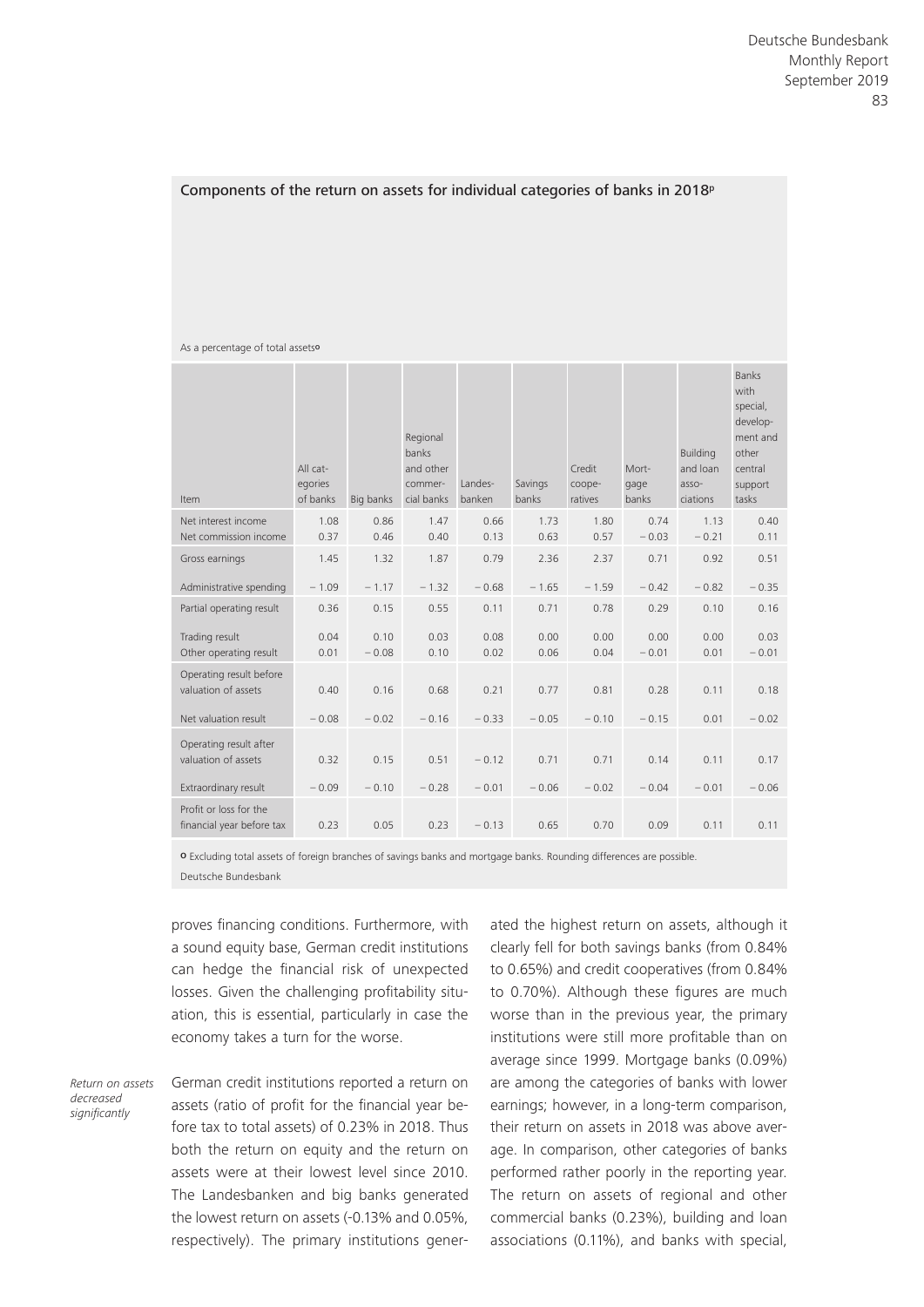

\* Where credit institutions have been reassigned to a different category of banks, this is taken into account as of the date of reclassifica-<br>tion. 1 Including depreciation of and value adjustments to tangible and intangib Deutsche Bundesbank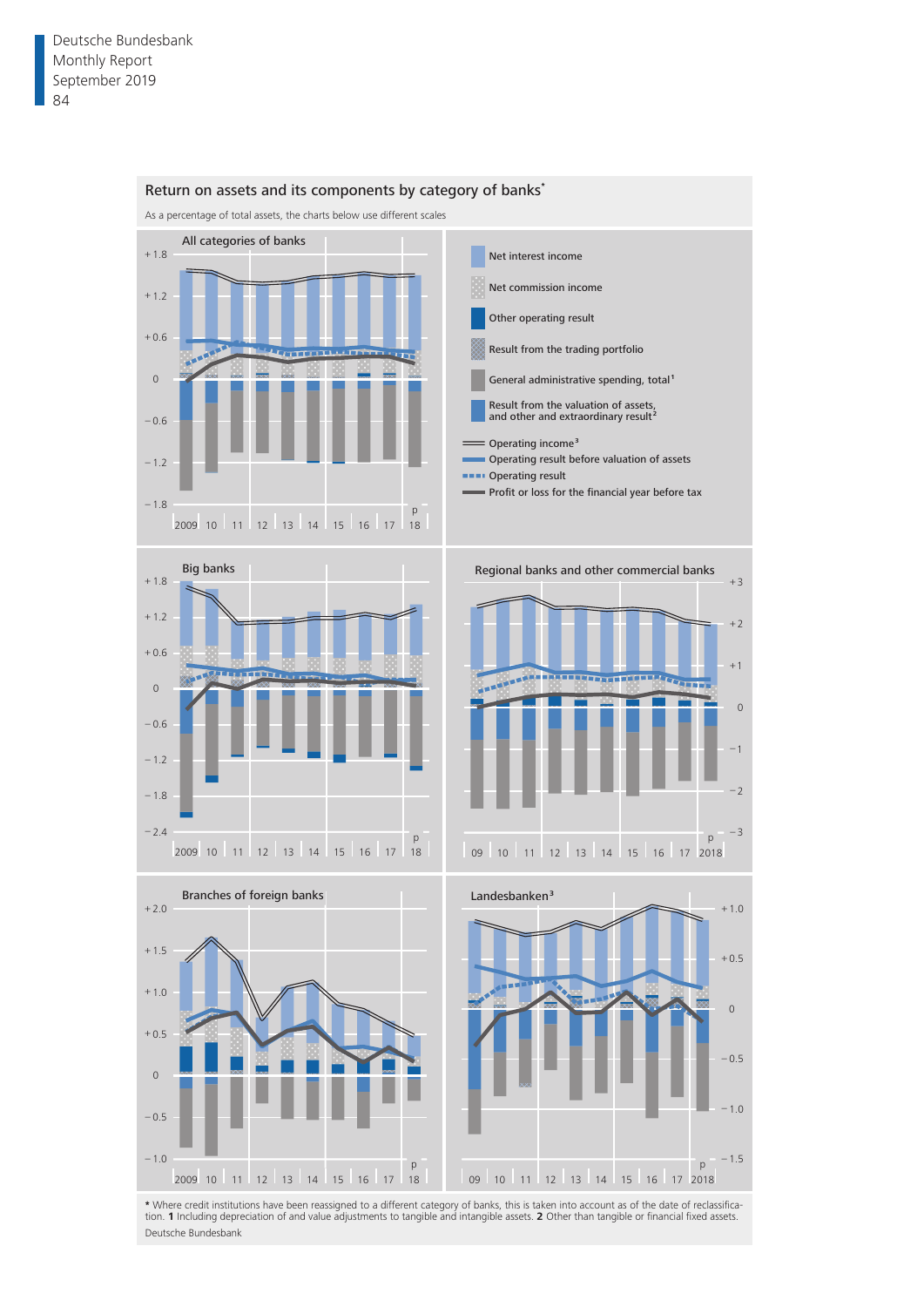

**3** Gross earnings plus result from the trading portfolio (up to 2009, from financial operations) and other operating result.

Deutsche Bundesbank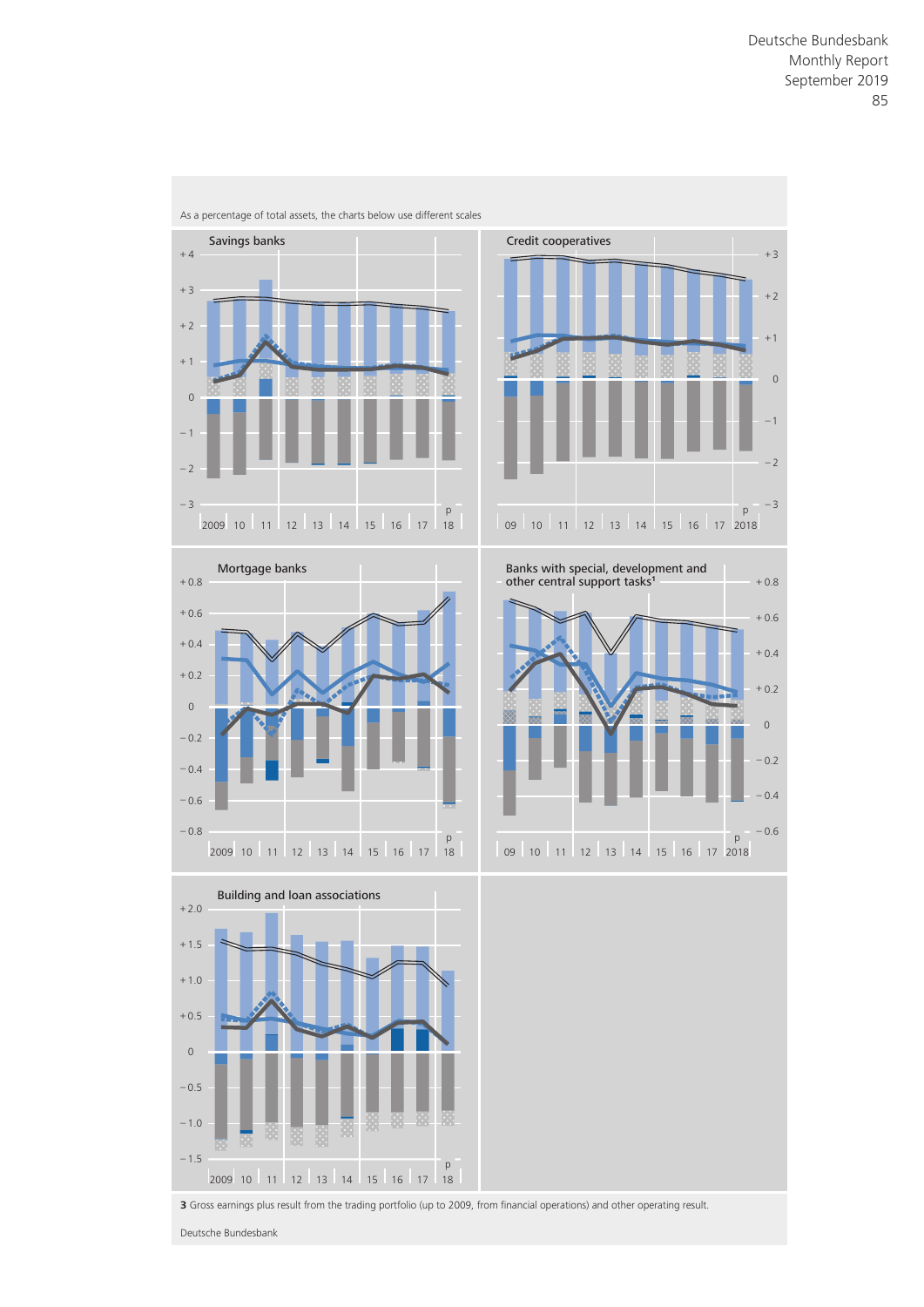### Cost/income ratios, by category of banks

 $0/2$ 

|                                                          | in relation to                | General administrative spending |       |
|----------------------------------------------------------|-------------------------------|---------------------------------|-------|
| Category of banks                                        | 2016                          | 2017                            | 2018P |
|                                                          | gross earnings <sup>1</sup>   |                                 |       |
| All categories of banks                                  | 73.3                          | 76.2                            | 75.5  |
| Commercial banks                                         | 79.9                          | 861                             | 82.0  |
| Big banks                                                | 85.2                          | 95.3                            | 88.9  |
| Regional banks and other<br>commercial banks             | 71.6                          | 747                             | 70.7  |
| Branches of foreign banks                                | 74.9                          | 71.9                            | 70.5  |
| Landesbanken                                             | 73.1                          | 83.0                            | 86.2  |
| Savings banks                                            | 678                           | 67.5                            | 69.9  |
| Credit cooperatives                                      | 68.2                          | 67.1                            | 674   |
| Mortgage banks                                           | 61.6                          | 68.4                            | 59.0  |
| Building and loan<br>associations<br>Banks with special, | 89.9                          | 87.8                            | 89.2  |
| development and other<br>central support tasks           | 62.3                          | 63.0                            | 68.2  |
|                                                          | operating income <sup>2</sup> |                                 |       |
| All categories of banks                                  | 69.3                          | 71.9                            | 73.1  |
| Commercial banks                                         | 743                           | 794                             | 79.3  |
| Big banks                                                | 81.4                          | 88.7                            | 87.9  |
| Regional banks and other<br>commercial banks             | 64.2                          | 67.8                            | 66.1  |
| Branches of foreign banks                                | 56.0                          | 53.3                            | 54.9  |
| I andesbanken                                            | 63.6                          | 72.5                            | 76.5  |
| Savings banks                                            | 678                           | 671                             | 68.2  |
| Credit cooperatives                                      | 66.6                          | 65.7                            | 66.2  |
| Mortgage banks                                           | 61.0                          | 70.2                            | 59.8  |
| Building and loan<br>associations<br>Banks with special, | 662                           | 66.3                            | 88.6  |
| development and other<br>central support tasks           | 56.6                          | 59.2                            | 65.4  |

1 Sum of net interest income and net commission income. 2 Gross earnings plus result from the trading portfolio and other operating result. Deutsche Bundesbank

development and other central support tasks (0.11%) failed to match either the prior-year figure or the long-term average for their category, as did the big banks and Landesbanken.

# **Lower cost efficiency**

*Efficiency under broad definition worse overall, …*

The cost/income ratio provides an indication of institutions' cost efficiency. It is the ratio of administrative spending to gross earnings<sup>15</sup> (narrow definition) or to operating income16 (broad definition). The lower this ratio, the more income is left over after deducting administrative spending and the more cost-efficiently the en-

terprise has been operating. The efficiency of the German banking sector under the narrow definition improved from 76.2% to 75.5% on the back of an increase in gross earnings and a nominal decrease in administrative spending. Under the broad definition, it deteriorated from 71.9% to 73.1%, as trading results and other operating results were down on the previous year.

When interpreting the cost/income ratio, it should be borne in mind that its magnitude is influenced by the typical business and cost structure of a given category of banks. Although big banks should benefit from economies of scale, they have been among the banks with the worst cost/income ratio for years. However, during the year under review, they were able to slightly improve their cost/income ratio under the broad definition from 88.7% to 87.9%. Regional banks and other commercial banks also improved from 67.8% to 66.1%. However, significant changes in cost efficiency in comparison with the previous year can usually be attributed to changes in the reporting sample and special effects. The cost/income ratio of mortgage banks improved strikingly from 70.2% to 59.8% due to the improved net interest income of one institution. By contrast, the cost efficiency of the Landesbanken deteriorated markedly from 72.5% to 76.5%, as the composition of this category of banks changed significantly. For building and loan associations, the cost/income ratio under the broad definition deteriorated sharply in comparison to 2016 and 2017 (from 66.2% and 66.3%, respectively, to 88.6%), as elevated withdrawals in those years from the fund required by the building and loan association rules were booked as income.

While profit and loss statistics do not allow for a European comparison of cost efficiency, there *… but development varies depending on category of banks*

<sup>15</sup> Sum of net interest income and net commission income.

<sup>16</sup> Sum of net interest income, net commission income, the result from the trading portfolio and the other operating result.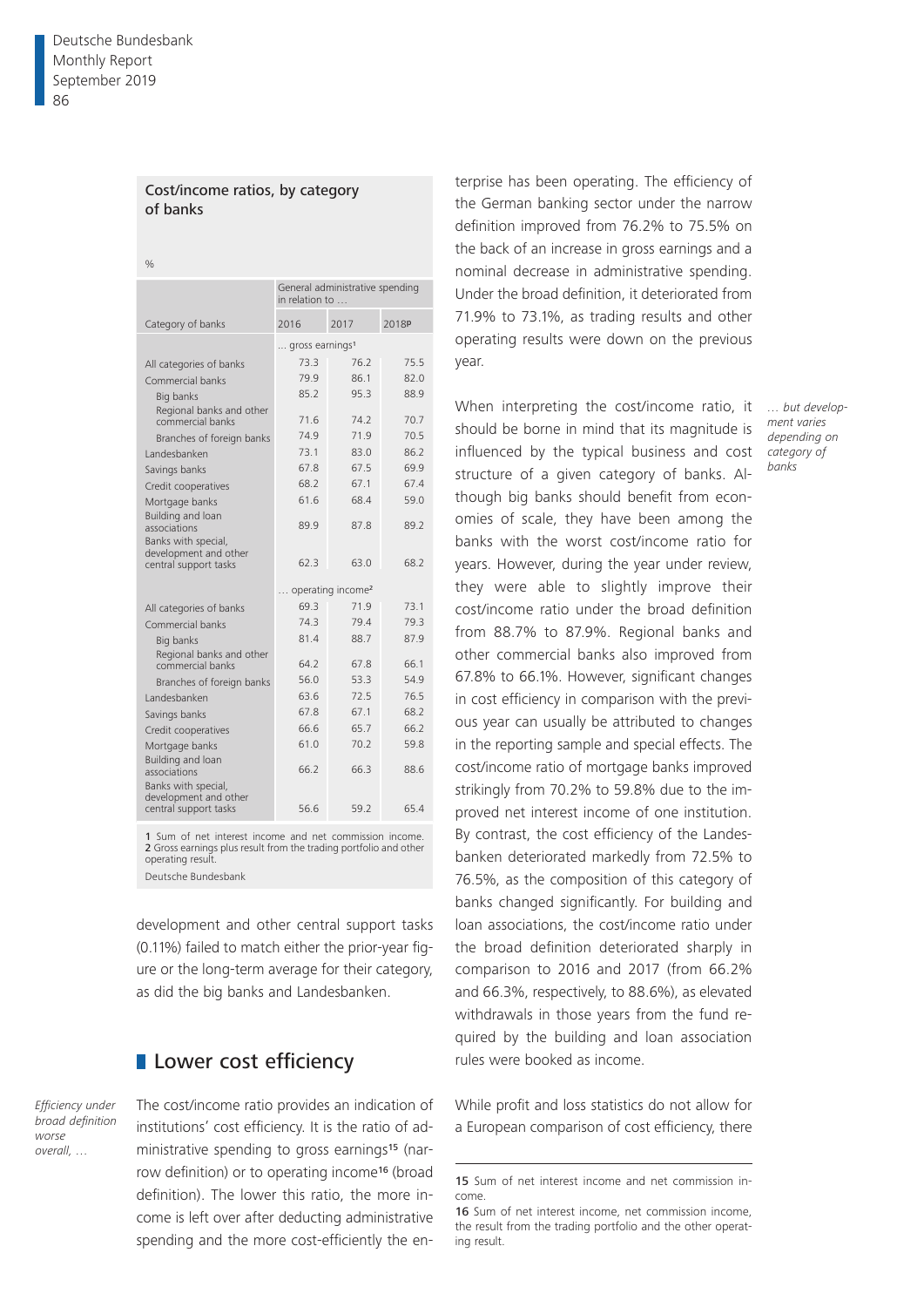*Cost efficiency of German banks in a European comparison*

is much to suggest that cost efficiency among German institutions continues to be weak. In a European comparison of 190 large institutions carried out by the European Banking Authority (EBA),17 the group of 20 German institutions included in the sample had the worst cost/income ratio. At over 80%,<sup>18</sup> it was well above the average of 64.6% for the European sample as a whole.

# Breakdown of profit for the financial year

# Net interest income lower than average

*Interest income in narrower sense*

Interest income in the narrower sense is generated by directly interest-related business, i.e. by lending and money market transactions and by fixed-income securities and debt register claims. During the year under review, the deposit facility remained at -0.40% and institutions continued to receive negative interest income on a portion of their invested funds, particularly deposits held at the central bank.<sup>19</sup>

*Interest income in narrower* 

German institutions' interest income from directly interest-related business increased on the previous year by €1.3 billion to €152.2 billion. It thus went up for the first time since 2011, but this was solely attributable to developments in the big banks category. Their interest income in the narrower sense rose by €5.9 billion to a total of €29.4 billion. First of all, the significance of directly interest-related business for big banks increased due to the change in the composition of this category of banks. Furthermore, big banks disclosed in their annual reports that they generated higher interest income in their business with banks in the United States. Other categories of banks were unable to boost their income in directly interest-related business, despite higher lending growth. For example, this income fell from €25.6 billion to €25.0 billion (2.18% of total assets to 1.97%) for savings banks, from €18.6 billion to €18.0 billion (2.14% to 1.96%) for credit coopera-Lending growth was dynamic in the year under *sense higher Targeted savings* 



As a percentage of operating income<sup>1</sup>



from the trading portfolio and other operating income. Deutsche Bundesbank

tives, and even more significantly from €7.9 billion to €7.0 billion (3.34% to 2.99%) for mortgage banks. The low interest rates continued to lead to lower interest income, as institutions became increasingly unable to benefit from loans that were issued when interest rates were higher. Furthermore, maturing proprietary investments such as securities and promissory notes had to be replaced by lower-yielding investments.

review, and the demand for savings and loan contracts also increased. The targeted savings amounts under these contracts could therefore

*amounts under savings and loan contracts higher*

<sup>17</sup> The sample is reviewed annually, includes only large institutions, and is therefore not representative of the entire German banking market or the entire European banking market. See European Banking Authority (2018). The average cost/income ratio for German banks according to the profit and loss statistics is 75.5% under the narrow definition and 73.1% under the broad definition, which is better than the level determined by the EBA for 20 large German financial institutions.

<sup>18</sup> In its analysis, the EBA calculates the cost/income ratio as administrative and depreciation expenses in relation to total net operating income.

<sup>19</sup> The treatment of negative interest in the profit and loss account under the Regulation on the Accounting of Credit Institutions *(Verordnung über die Rechnungslegung der Kreditinstitute und Finanzdienstleistungsinstitute)* has yet to be decided. Offsetting expenses against income and assets against liabilities is prohibited by Section 246(2) sentence 1 of the Commercial Code. If interest income is reported in net terms (i.e. offset by negative interest amounts), the negative interest amounts must additionally be reported as a separate item.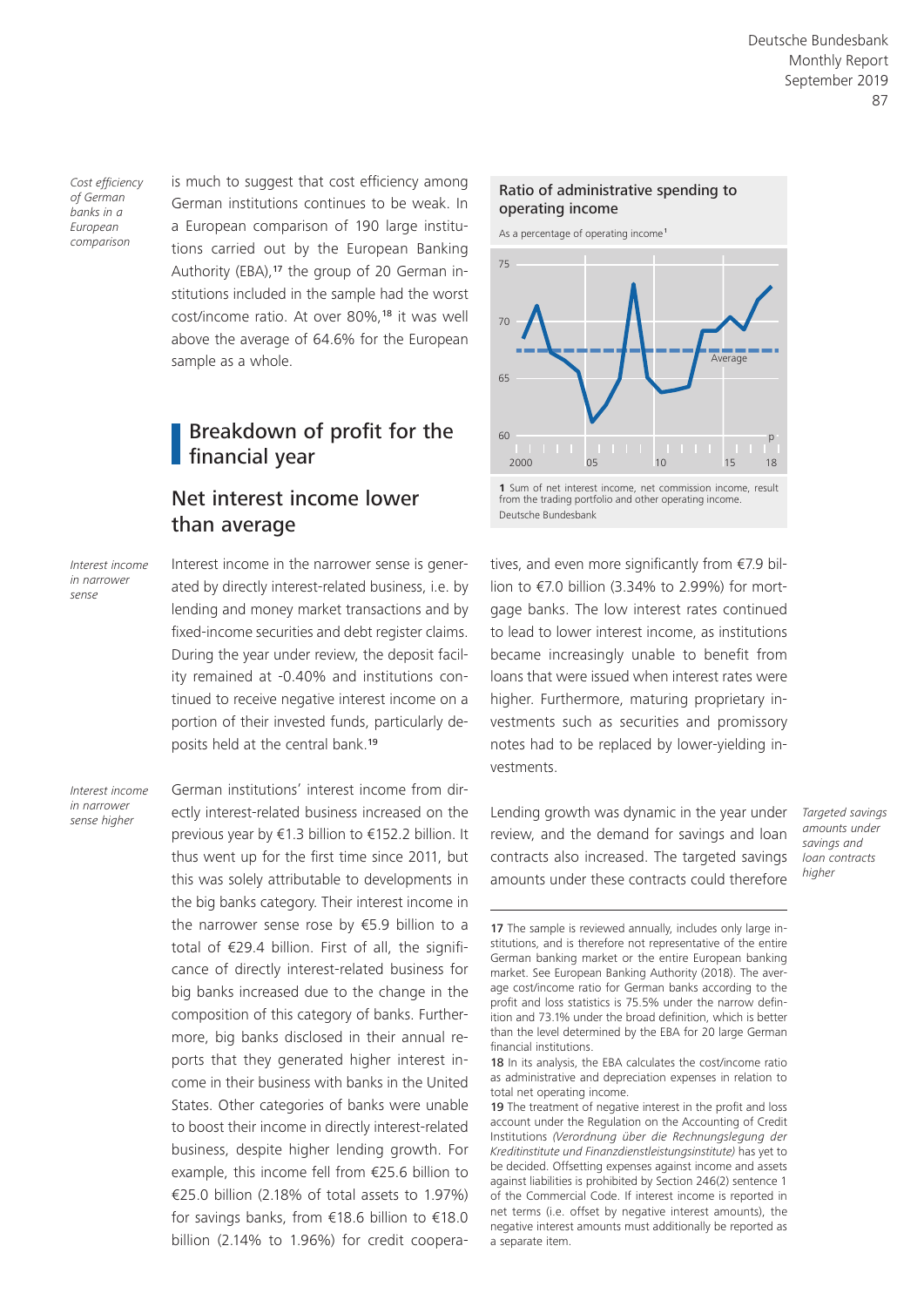### Major income and cost items for individual categories of banks in 2018<sup>p</sup>

| Item                                                                    | All cat-<br>egories<br>of banks | Big banks | Regional<br>banks<br>and other<br>commer-<br>cial banks | Landes-<br>banken | Savings<br>banks | Credit<br>coope-<br>ratives | Mort-<br>gage<br>banks | Building<br>and loan<br>asso-<br>ciations | <b>Banks</b><br>with<br>special,<br>develop-<br>ment and<br>other<br>central<br>support<br>tasks |
|-------------------------------------------------------------------------|---------------------------------|-----------|---------------------------------------------------------|-------------------|------------------|-----------------------------|------------------------|-------------------------------------------|--------------------------------------------------------------------------------------------------|
| Net interest income                                                     | 72.3                            | 64.4      | 73.6                                                    | 73.7              | 71.6             | 74.6                        | 106.2                  | 122.4                                     | 75.0                                                                                             |
| Net commission income                                                   | 24.5                            | 34.5      | 20.0                                                    | 15.0              | 26.0             | 23.5                        | $-4.9$                 | $-23.1$                                   | 20.9                                                                                             |
| Result from the trading                                                 |                                 |           |                                                         |                   |                  |                             |                        |                                           |                                                                                                  |
| portfolio                                                               | 2.9                             | 7.2       | 1.4                                                     | 8.8               | 0.0              | 0.0                         | 0.4                    | 0.0                                       | 5.5                                                                                              |
| Other operating result                                                  | 0.4                             | $-6.1$    | 5.1                                                     | 2.4               | 2.4              | 1.9                         | $-1.7$                 | 0.6                                       | $-1.3$                                                                                           |
| Operating income                                                        | 100.0                           | 100.0     | 100.0                                                   | 100.0             | 100.0            | 100.0                       | 100.0                  | 100.0                                     | 100.0                                                                                            |
| General administrative<br>spending<br>of which:                         | $-73.1$                         | $-87.9$   | $-66.1$                                                 | $-76.5$           | $-68.2$          | $-66.2$                     | $-59.8$                | $-88.6$                                   | $-65.4$                                                                                          |
| Staff costs<br>Other administrative                                     | $-36.7$                         | $-34.8$   | $-30.1$                                                 | $-38.5$           | $-42.4$          | $-39.0$                     | $-27.5$                | $-32.1$                                   | $-33.3$                                                                                          |
| spending                                                                | $-36.3$                         | $-53.1$   | $-36.0$                                                 | $-37.9$           | $-25.8$          | $-27.1$                     | $-32.3$                | $-56.5$                                   | $-32.1$                                                                                          |
| Result from the valuation<br>of assets                                  | $-5.6$                          | $-1.2$    | $-8.2$                                                  | $-36.5$           | $-2.2$           | $-4.2$                      | $-20.9$                | 1.0                                       | $-3.0$                                                                                           |
| Other and extraordinary<br>result                                       | $-5.7$                          | $-7.1$    | $-14.2$                                                 | $-1.3$            | $-2.6$           | $-0.8$                      | $-5.8$                 | $-0.6$                                    | $-11.6$                                                                                          |
| Memo item:<br>Profit or loss $(-)$ for the<br>financial year before tax | 15.7                            | 3.7       | 11.5                                                    | $-14.2$           | 27.0             | 28.9                        | 13.5                   | 11.7                                      | 20.0                                                                                             |
| Taxes on income and<br>earnings                                         | $-5.6$                          | 0.3       | 4.9                                                     | $-8.4$            | $-9.0$           | $-9.5$                      | $-7.8$                 | $-6.3$                                    | $-2.2$                                                                                           |
| Profit or loss $(-)$ for the<br>financial year after tax                | 10.1                            | 4.1       | 6.6                                                     | $-22.6$           | 17.9             | 19.4                        | 5.6                    | 5.4                                       | 17.8                                                                                             |

As a percentage of operating income

Deutsche Bundesbank

be stepped up further in the year under review (+1.5%, after +0.9% in 2017 and +0.7% in 2016). This development reflected not only higher real estate prices but also the increasing use of savings and loan contracts by consumers to secure the current low lending rates for future loans. At the same time, owing to the negative interest rate environment and the zero lower bound for deposits, the interest paid on deposits in new savings and loan contracts in the year under review were similar to the deposit rates for alternative forms of deposit.

a mark-up on the yields obtainable from a comparable alternative investment in the money market or financial market (assets-side margin contribution).20 Owing, in particular, to the competitive pressure in the banking market, margins on new loans narrowed further in 2018, irrespective of debtors' creditworthiness.21 According to institutions, however, margins on riskier loans eased to a lesser extent.

*Margins in lending business squeezed further*

21 See also Deutsche Bundesbank (2018/2019) and https:// www.bundesbank.de/en/tasks/monetary-policy/ [economic-analyses/-/bank-lending-survey-for-germany-618](https://www.bundesbank.de/en/tasks/monetary-policy/economic-analyses/-/bank-lending-survey-for-germany-618070) 070

Lending business makes a positive contribution to net interest income, as lending rates contain

<sup>20</sup> See Deutsche Bundesbank (2018).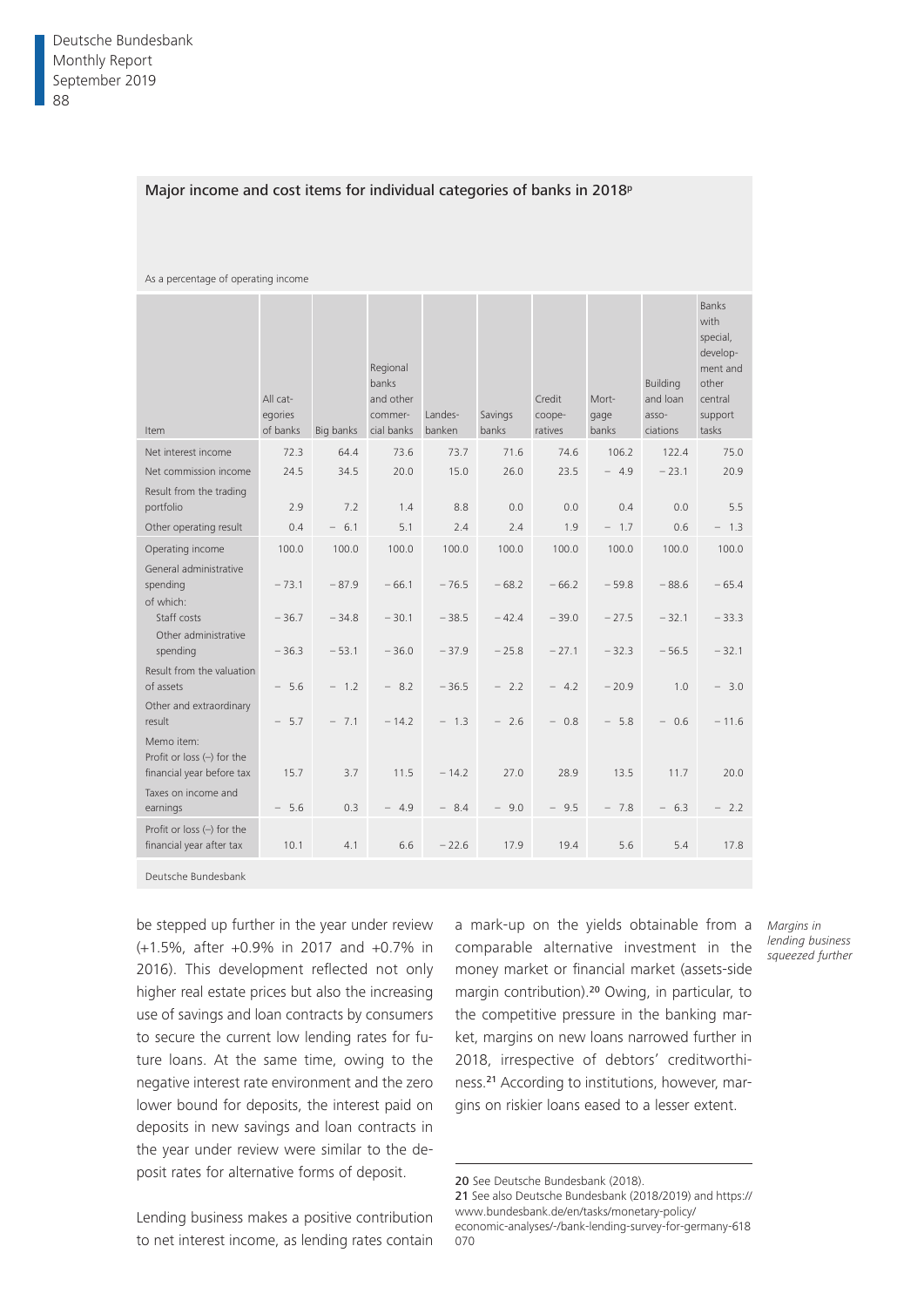*Current income and income from profit transfers*

In addition to income from directly interestrelated business, interest income also includes current income22 and income from profit transfers.23 This item also includes distributed income from group companies or subsidiaries.<sup>24</sup> In the year under review, current income fell by €1.0 billion to €10.0 billion, while profit transfers climbed by €2.0 billion overall to €5.4 billion. This increase was driven by a one-off effect among big banks resulting from a transfer of reserves pursuant to Section 340g of the Commercial Code from one big bank to another. The bulk of this transferred profit therefore did not result from operational business and so cannot be interpreted as having enhanced profitability during the year under review.

*Slight rise in interest income*

Overall, German institutions' interest income in the year under review rose by  $E$ 2.2 billion to €167.6 billion (2.08% of total assets, compared with 2.00% in the previous year). Big banks increased their interest income significantly from 1.26% of total assets (€30.2 billion) to 1.65% (€37.9 billion), and regional and other commercial banks raised theirs from 2.25% (€25.6 billion) to 2.45% (€25.6 billion). Compared to the previous year, Landesbanken also boosted their interest income relative to total assets (from 2.74% in 2017 to 3.08%). By contrast, interest income fell for savings banks (from 2.42% to 2.17%, or from €28.6 billion to €27.5 billion). for credit cooperatives (from 2.33% to 2.13%, or from €20.3 billion to €19.4 billion) and for mortgage banks (from 3.35% to 2.99%, or from €7.9 billion to €7.0 billion).

*Negative interest rates increasingly applied to deposits*

Due to the exceptional interest rate environment, some institutions increasingly charged negative interest on large corporate deposits and, in some cases, on large deposits made by wealthy retail customers as well in the year under review.25 Almost a third of less significant institutions stated that they had, on average, already charged negative interest on overnight deposits as at the end of 2018.26 According to the MFI interest rate statistics, institutions in December 2018 charged an interest rate of -0.03% for new overnight deposits from nonfinancial corporations, compared to -0.02% in January of the same year. Nevertheless, the volume of overnight deposits increased from €430 billion to €446 billion. For retail deposits, however, negative interest rates were still the exception. In December 2018, institutions offered an interest rate of 0.02% on average for new overnight deposits from retail customers. In January of the same year, it was 0.03%. The deposit interest rate for the majority of retail deposits in 2018 thus often exceeded the (negative) market rate. Deposits in the reporting year therefore still constituted an attractive form of investment from the perspective of retail customers, with the volume increasing from €1,319 billion to €1,433 billion.

Much like the handling of negative interest income, positive and negative interest expenditure is netted out in the figures reported by institutions. In spite of the negative amounts factored into the net figure, interest expenditure in 2018, at €80.5 billion, was up 0.7% compared to the previous year, in particular due to an increase in interest expenditure at big banks.27 Yields on bank bonds increased marginally by 18 basis points, while yields on mortgage Pfandbriefe rose by 13 basis points.<sup>28</sup>

Interest expenditure was higher than in the previous year for big banks (from 0.66% of total assets to 0.83%, or from €13.8 billion to €18.1 billion), regional and other commercial banks (from 0.89% to 0.98%, or from €9.3 billion to €9.4 billion), and Landesbanken [\(from](https://www.bundesbank.de/en/tasks/monetary-policy/economic-analyses/-/bank-lending-survey-for-germany-618070)

*Interest expenditure up*

*Interest expenditure, by category of banks*

<sup>22</sup> Income from shares and other variable-yield securities, from participating interests, and from shares in affiliated enterprises.

<sup>23</sup> Profits transferred under profit pooling, a profit transfer agreement or a partial profit transfer agreement.

<sup>24</sup> If the profit-transferring enterprises are also included in the reporting sample of this analysis, the expenses related to the profit transfer will be reflected in the extraordinary result.

<sup>25</sup> See also Deutsche Bundesbank (2019b).

<sup>26</sup> See Deutsche Bundesbank (2019c).

<sup>27</sup> Alongside changes in the reporting sample, exchange rate effects are likely to have played a role in the increase in interest expenditure at big banks.

<sup>28</sup> See Deutsche Bundesbank (2019d).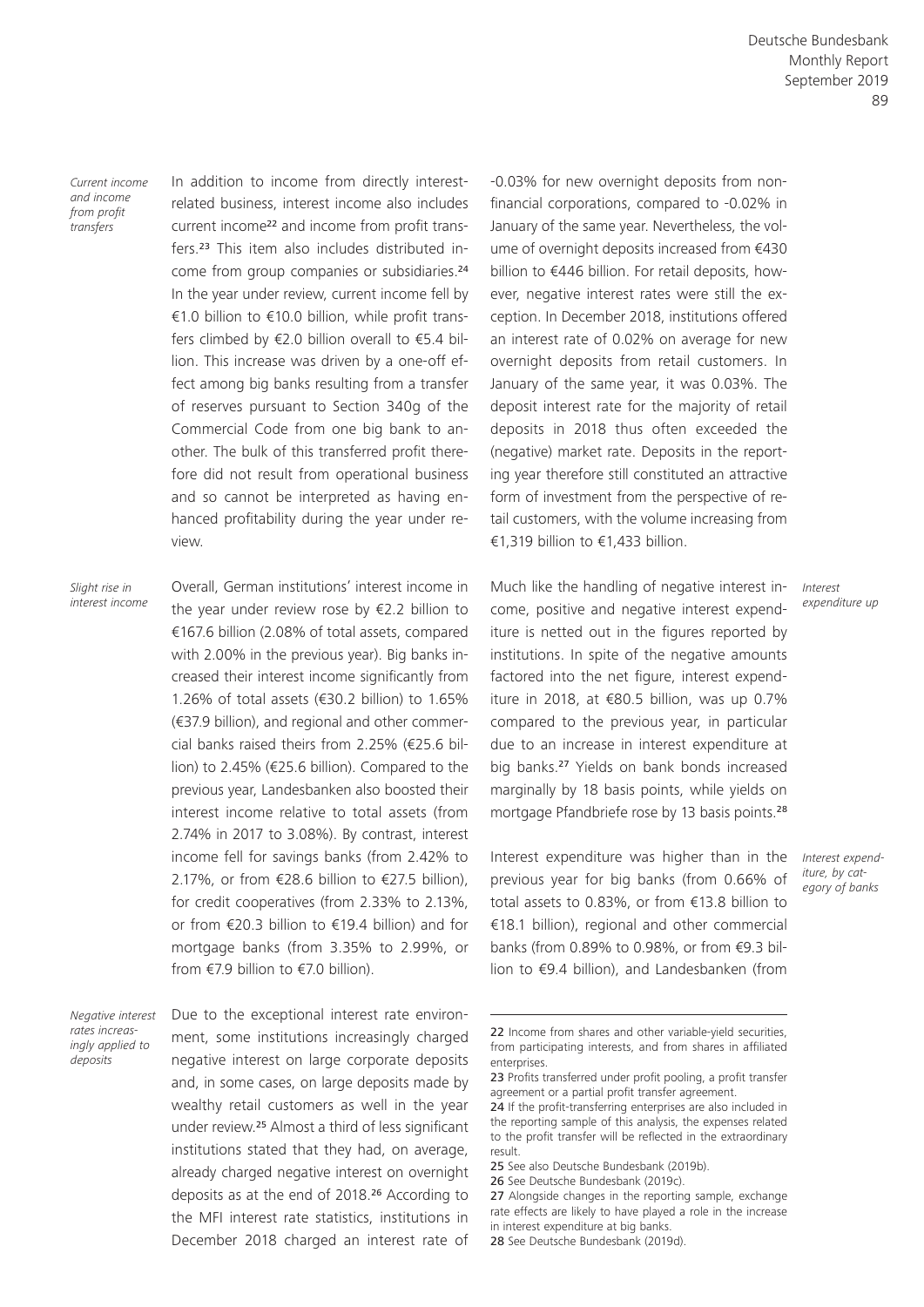

### Interest received and interest paid by credit institutions in the interest cycle

Deutsche Bundesbank

2.02% to 2.42%, or from €19.0 billion to €19.4 billion). Interest expenditure was lower for savings banks (from 0.56% to 0.44%, or from €6.6 billion to €5.6 billion) and credit cooperatives (from 0.43% to 0.33%, or from €3.8 billion to €3.0 billion), but it fell to a lesser extent than interest income.

*High degree of maturity transformation*

The institutions engaged in a high degree of maturity transformation in the year under review. In the prevailing low interest rate environment, customers preferred to invest their money in sight deposits they can access at short notice, as this allows them to flexibly move their funds when interest rates rise. At the end of 2018, the sight deposits of German non-banks exceeded their time deposits by 70%, whereas the ratio at the end of 2010 was still balanced.<sup>29</sup> This contrasts with the increased demand for loans with a long interest rate fixation period<sup>30</sup> to lock in the low interest rate level. At the end of 2018, 81.6% of loans issued by German institutions to domestic customers were loans of a long-term nature, whereas this figure was just 75.7% at the end of 2010.

However, the interest rate environment, particularly the flat yield curve and the zero lower bound for retail deposits, hampered the generation of income from maturity transformation. The already rather flat yield curve flattened further during the reporting year. The yield on bearer debt securities outstanding with a residual maturity of more than one year and up to two years increased between December 2017 and December 2018 from -0.6% to -0.4%; at the same time, the yield on bearer debt securities outstanding with a residual maturity of more than nine years and up to ten years fell from 0.5% to 0.4%. The interest rate differential therefore narrowed to 0.8 percent-

29 See Deutsche Bundesbank (2019e).

*Earnings potential from maturity transformation*

<sup>30</sup> Long-term loans have an agreed maturity or notice period of more than five years.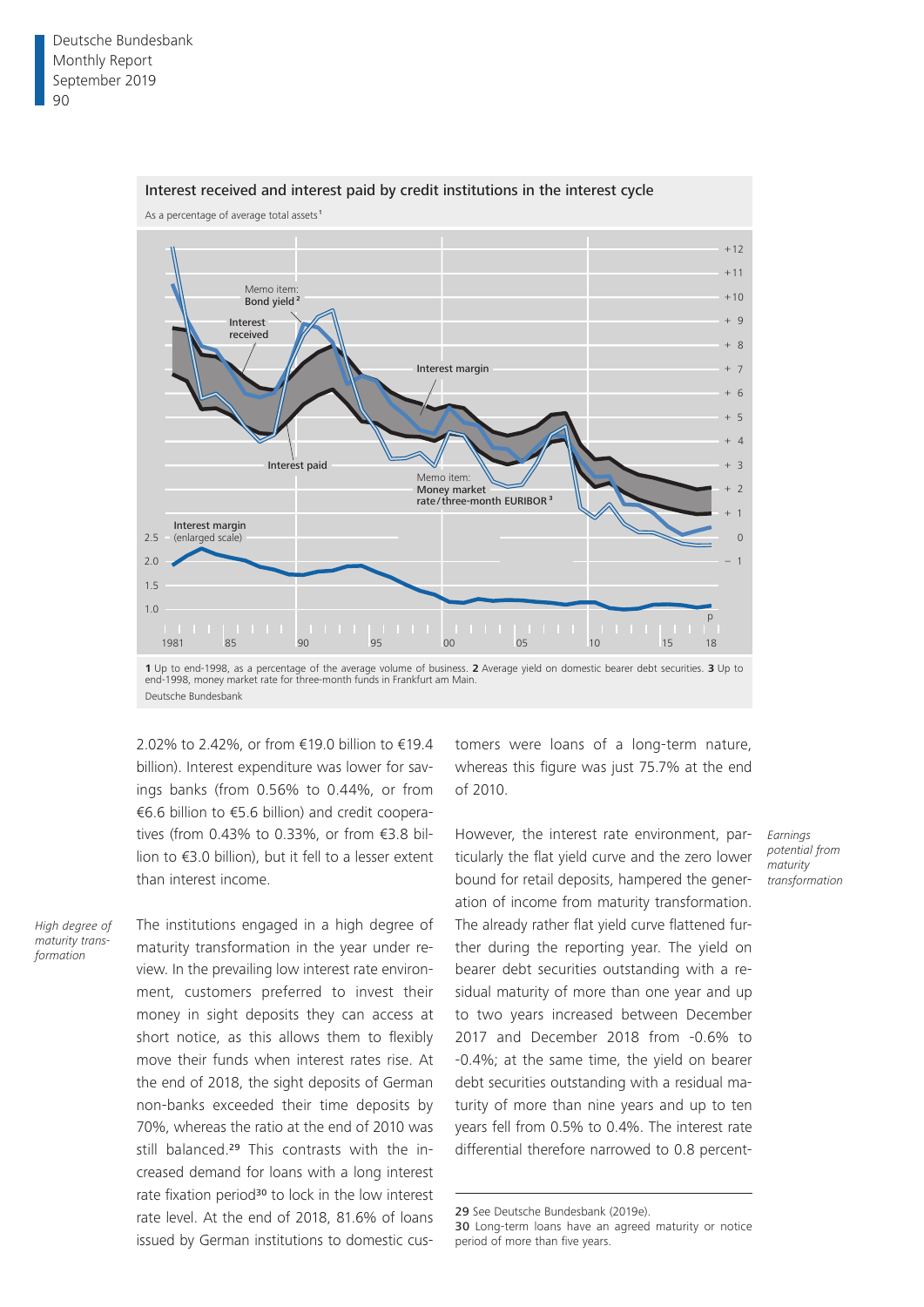age point. For institutions that did not pass on negative interest rates at the short end to their depositors, the earnings potential offered by maturity transformation was even more limited.

*Net interest income lower than average*

Net interest income, which is still the most important income component for German banks, is calculated by netting out interest income and interest expenditure. It amounted to €87.2 billion in the year under review, representing an interest margin (net interest income in relation to total assets) of 1.08%. On account of their interest-based business model, primary institutions contributed a substantial proportion of this amount: €38.3 billion in total, compared to €38.5 billion in the previous year. However, savings banks and credit cooperatives were less profitable in the field of interest business than in the previous year and compared to their long-term average, with their interest margins falling to 1.73% and 1.80%, respectively, from 1.87% and 1.90% in the previous year. By contrast, big banks increased their contribution to the aggregate net interest income of the German banking sector due to the increased significance of interest business as a result of mergers. Overall, the net interest income of big banks increased by €3.4 billion to €19.8 billion, i.e. from 0.68% of total assets in the previous year to 0.86%. However, more than half of the difference to the previous year is explained by the aforementioned one-off effect. Without this one-off effect, the interest rate margin of this category of banks would only have risen to 0.77%. In addition, regional and other commercial banks made a significant contribution to the net interest income of the German banking sector with €14.2 billion, which corresponds to an interest margin of 1.47% (previous year: 1.36%). Mortgage banks' interest-related business was also more profitable than in the previous year. Their net interest income increased from €1.4 billion, or 0.58% of total assets, in the previous year to €1.7 billion, or 0.74% of total assets. In this context, factors such as the progressive scaling-back of one institution that has not taken on any new business in several years had a positive impact. Ac-





**<sup>\*</sup>** Where credit institutions have been reassigned to a different category of banks, this is taken into account as of the date of reclassification. **1** Branches of foreign banks, regional institutions of credit cooperatives, mortgage banks, banks with spe-cial, development and other central bank support tasks, and building and loan associations. Deutsche Bundesbank

cording to information provided in their annual reports, mortgage banks also benefited from good financing opportunities in the bond market and the Pfandbrief market. Overall, however, the net interest income of the German banking sector in the year under review remained lower than its long-term average, despite higher volumes in traditional lending business for some categories of banks and the still favourable financing conditions for institutions financed by the capital markets. Income was adversely affected, amongst other things, by the fact that institutions passed on negative interest rates to depositors to only a minor extent and that strong competition limited earnings potential in lending business.

# Net commission income stable

Net commission income is the second most important income component for German institutions. It includes income generated by the pro*Net commission income slightly lower*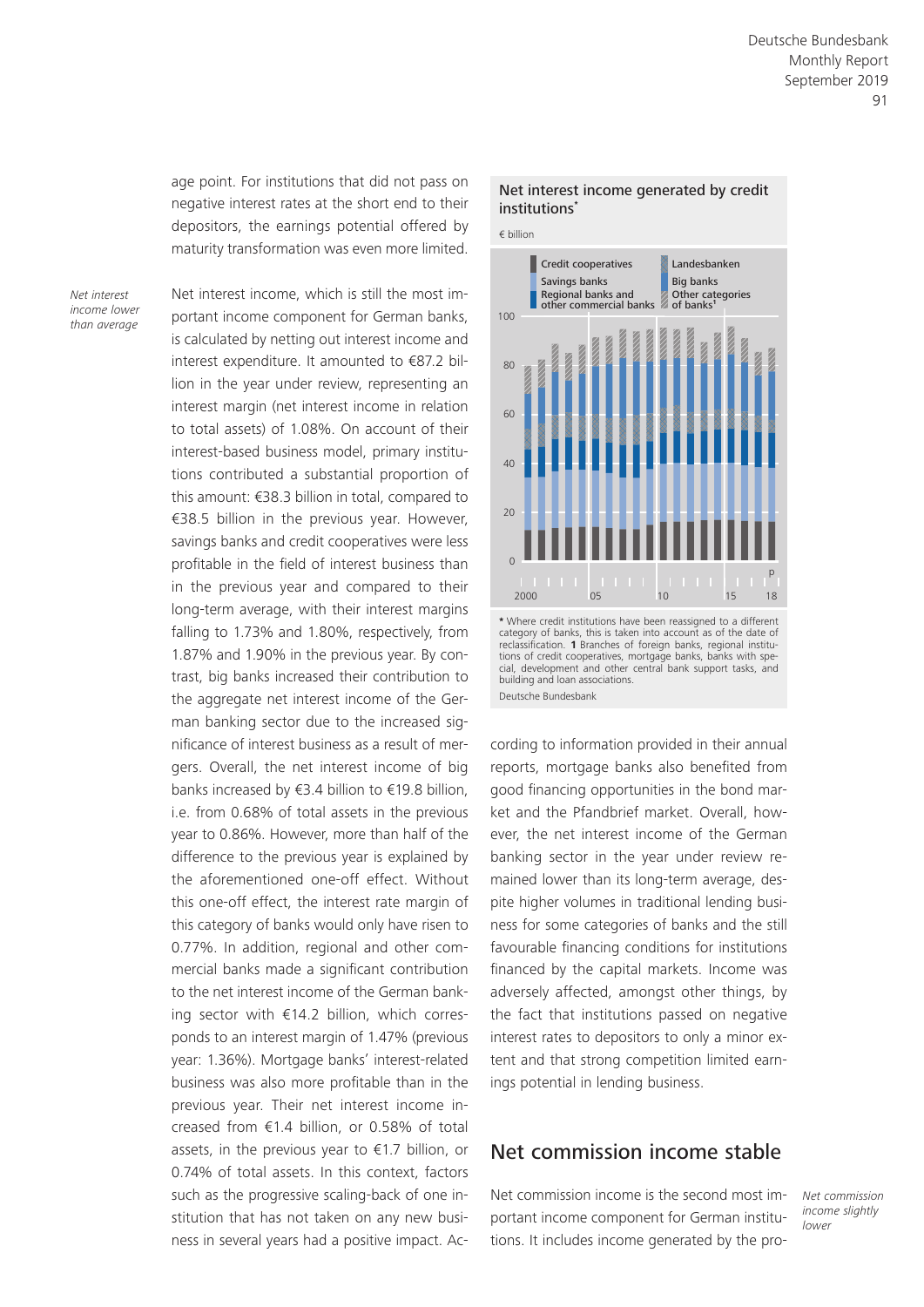# Overview of the results of the 2019 LSI stress test

Since 2013, the Bundesbank and the Federal Financial Supervisory Authority have been surveying the German credit institutions under their direct supervision every two years on the impact of the low interest rate environment. This year, around 1,400 small and medium-sized credit institutions (less significant institutions, or LSIs) took part in the supervisory LSI stress test as well as the associated survey on the profit outlook and resilience.

The aim of the survey was to gain a comprehensive insight into the individual profit expectations of participating credit institutions and to identify at an early stage potential risks that might arise, above all, in a setting of persistently low interest rates. The results will be taken into account in future supervisory activities.

As part of the survey, credit institutions' planning and forecast data as well as earnings simulations were obtained for five interest rate scenarios defined by supervisors (constant interest rate level, positive interest rate shock of +200 basis points, negative interest rate shock of -100 basis points and inverse turn in the yield curve, each as at 1 January 2019, as well as a gradual interest rate rise of 40 basis points annually); static balance sheet structures were assumed over a period from 2019 to 2023.

The evaluations of the planning and forecast data show that the low interest rate environment continues to put German credit institutions under considerable strain, particularly those with business models that are predominantly reliant on interest income. At the starting point of the survey, the return on total assets (ratio of pre-tax profit for the financial year to total assets) was already at a historic low of 0.42%. Over the five-year planning horizon, the institutions still expect the return on total assets to climb slightly to 0.46%, despite planned balance sheet growth of around 12%. However, roughly half of the institutions anticipate that the interest rate level will rise, considerably in some cases, compared with the survey cut-off date. This was a reflection of the market expectations prevailing when the survey was conducted in the second quarter of 2019; however, given the prospective interest rate developments since then, the planning forecasts of these institutions are likely, in hindsight, to have been too optimistic. On the other hand, institutions that were not expecting an interest rate reversal in the survey period therefore also projected a significantly more conservative development in net interest income. These institutions would only manage to stabilise the return on total assets at roughly the current level by scaling back the build-up of contingency reserves.

Compared with the previous survey, many more institutions now also plan to pass on negative interest rates on deposits. While only about one in four institutions were considering this in 2017, more than 40% of institutions now state that they have already priced negative interest rates on deposits into their planning forecasts. This proportion even increases to around twothirds should the interest rate level continue to fall.

Overall, the tendency seen in previous years towards increased risk-taking is continuing. For around one-third of the institutions participating in the survey, the individual plans envisage a decrease in the (sometimes comfortably met) common equity tier 1 capital ratios up until 2023, particularly due to the planned increase in the ratio of riskweighted assets to total assets.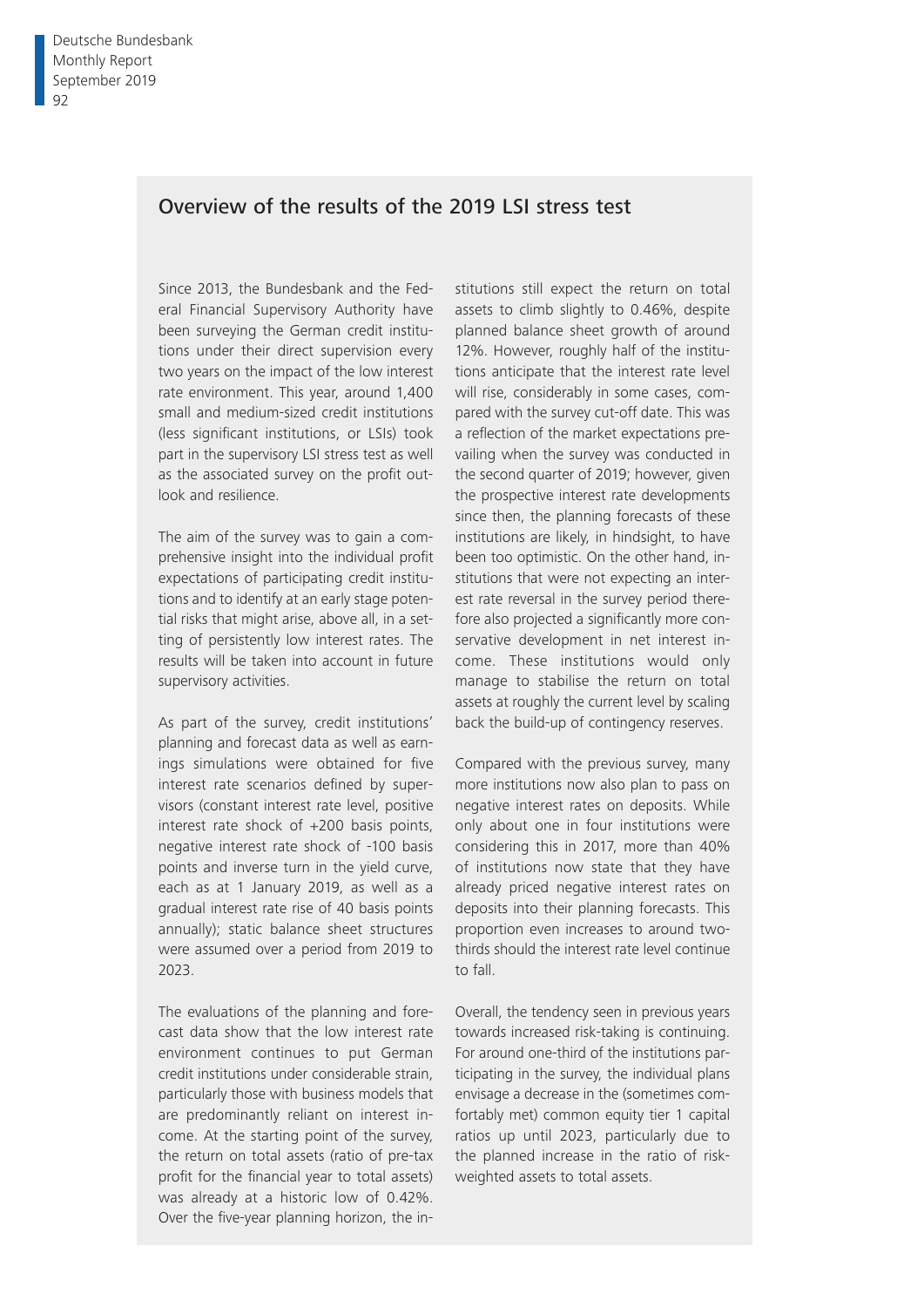At present, banks are still earning adequate margins on housing loans, especially from higher-interest existing business. In terms of collateralisation, there is evidence of a moderate rise in loan-to-value ratios for new business over the past three years.

Institutions also plan to increase net fee and commission income to stabilise their earnings. At the same time, administrative expenses are expected to be only marginally higher in comparison to growth in total assets.

A comparison of the supervisory interest rate scenarios shows that all scenarios entailing rising interest rates have a positive impact on the return on total assets in the medium to long term. In the short term, however, interest rate rises have a negative impact due to valuation effects on securities caused by discounting and may also potentially lead to additional credit losses, especially for institutions that take more risk. In addition, interest rate rises reduce net interest income in the short run as a result of maturity transformation. Even if interest rates were to rise gradually, net interest income would only start to recover in the medium to long term. This is due mainly to the combination of long interest rate fixation periods on the assets side and short interest rate fixation periods for customer deposits. As a result of this, the interest rate on shorter-term liabilities adjusts to the new interest rate level more rapidly than the interest rate on longer-term assets.

Furthermore, the simulations show that a  $drop - significant in some cases - in profit$ ability would be likely in the medium to long term given a persistent or intensifying low interest rate environment and in the event of an inverse turn in the yield curve. The longer the low interest rate setting lasts, the more persistent the repercussions for profitability and hence also for capital accumulation. At present, this is still being counteracted by good capitalisation and

sufficient risk provisioning at the majority of institutions.

In addition to the survey, simulations on material risk categories and drivers of income were collected in the core part of the LSI stress test (particularly net interest income and net fee and commission income as well as credit and market risk), in each case applying a macroeconomic baseline and stress scenario defined by supervisors for a three-year time horizon. The German LSI stress test (with its two supervisory scenarios) thus complies with the harmonisation of supervisory LSI stress tests that is being pursued in the SSM. The aim is to test the credit institutions' resilience, taking into account adverse stress factors such as an increase in defaults in the credit portfolio as well as a sudden rise in credit spreads or falling asset prices. Thus, over a three-year stress horizon, the aggregate common equity tier 1 capital ratio would fall from 16.5% in 2018 to 13.0% in 2021. The main driver of this decrease is the assumed increase in write-downs in the credit portfolio. The LSI stress test results are subject to an extensive supervisory quality assurance process and are used as part of the Supervisory Review and Evaluation Process (SREP) to determine the Pillar 2 guidance, amongst other things. Institutions with especially noteworthy results are subjected to intensified supervision.

As in 2017, data on other side effects of the low interest rate environment were collected this year. The focus was on lending for residential and commercial real estate as well as developments in lending standards in corporate lending business. Further information on the results of the LSI stress test and the surveys on real estate and lending standards is available on the Bundesbank's [website at https://www.bundesbank.de/en/](https://www.bundesbank.de/en/tasks/banking-supervision/individual-aspects/expert-panels/expert-panel-on-lsi-stress-tests-622808) tasks/banking-supervision/

individual-aspects/expert-panels/ expert-panel-on-lsi-stress-tests-622808.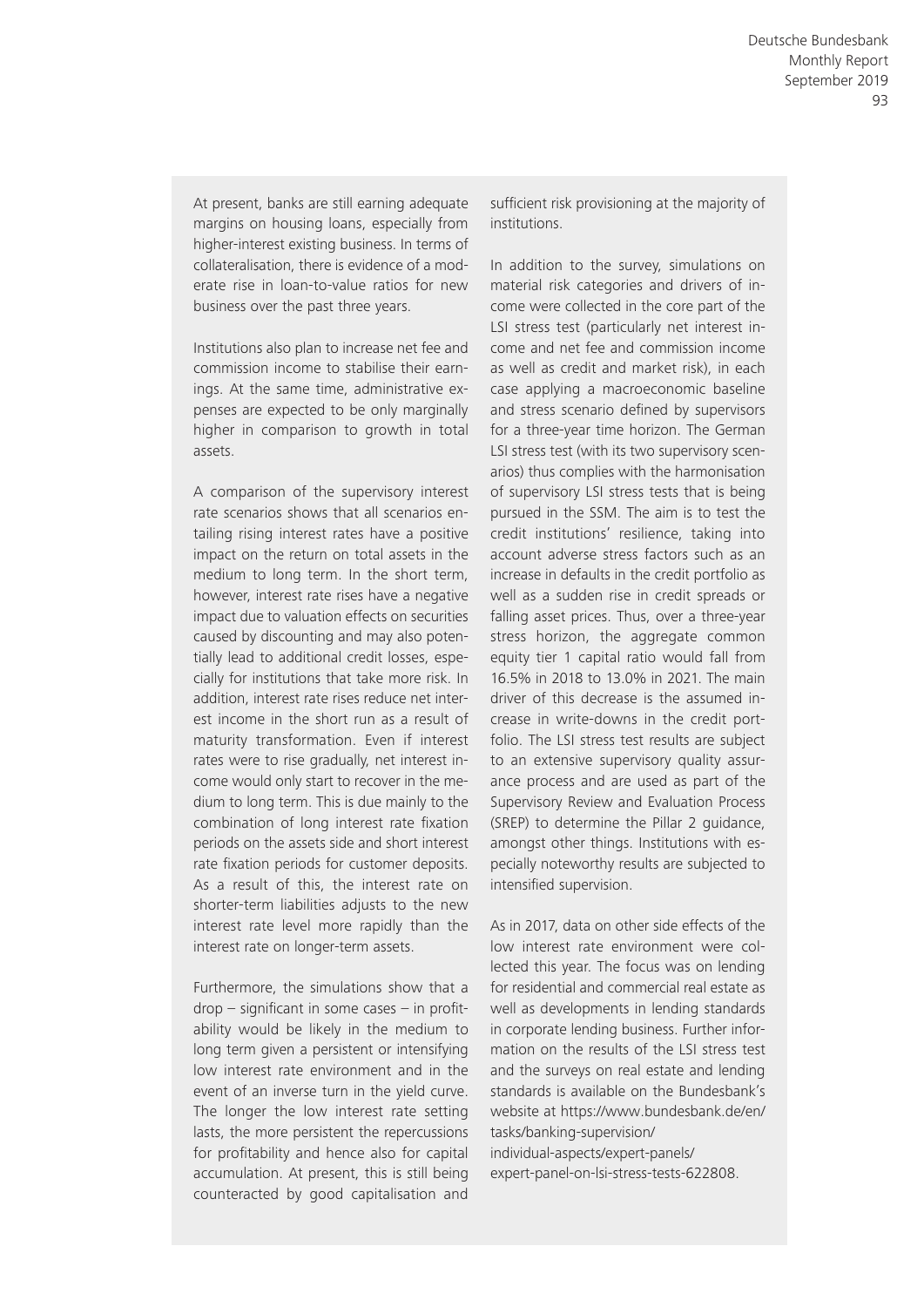

### Net commission income generated by credit institutions**\***

vision of services to customers. Account management fees are an example of this. Institutions generated further commission income from the brokerage of real estate, savings and loan contracts and insurance. Furthermore, net commission income is boosted when customers conduct securities or custody transactions. building and loan associations. Deutsche Bundesbank

Commission expenses arise when the bank itself makes use of services, for example for sales and brokerage. The net commission income generated by German institutions in 2018 fell by €1.0 billion on the previous year to €29.5 billion, but in relation to total assets just managed to stay on a par with the previous year's level at 0.37%. Net commission income therefore made up only one quarter of operating income, as in the previous year. In non-interest business, too, competition is likely to have increased and led to falling commission margins, particularly for payment transactions and standardised products that customers require little advice for.

The gradual introduction of account management fees continued to be a key factor contributing to primary institutions' commissions business. For savings banks, the changed reporting sample also had a substantial impact. The net commission income of savings banks and credit cooperatives increased from €7.6 billion and €5.0 billion to €8.8 billion and €5.2 billion, respectively. Their commission margins (net commission income in relation to total assets) are the highest of all the various categories of banks at 0.63% and 0.57%, respectively, and remained virtually unchanged on the previous year.31 Due to changes in the reporting sample, the net commission income of big banks increased by €0.4 billion to a total of €10.6 billion, or 0.46% of total assets. As in previous years, big banks were the category of banks generating the largest share of operating income from commissions business, at 34.5%. By contrast, the net commission income of regional banks and other commercial banks fell by €1.9 billion to €3.8 billion. In addition to changes in the reporting sample, the outsourcing of consultancy and sales services by individual regional and other commercial banks was a significant factor here. The commission margin of this category of banks fell from 0.54% to 0.40%, well below the long-term average. For building and loan associations and mortgage banks, commissions paid in the year under review once again exceeded commissions received. Net commission income for these institutions was once again negative, standing at -0.21% and -0.03% of total assets, respectively, as these institutions made a greater number of commission payments for the brokerage of real estate financing.

*Net commission income, by category of banks*

<sup>31</sup> The commission margin, however, needs to be interpreted with caution, as the stock of banking assets, i.e. total assets, is practically unaffected by commissions business. However, as the commission margin and changes in it also depend on total assets, using the commission margin to draw conclusions about the significance and development of non-interest business is only possible to a limited extent. A more meaningful assessment is possible through an additional comparison of net commission income and net interest income or of net commission income's share of operating income.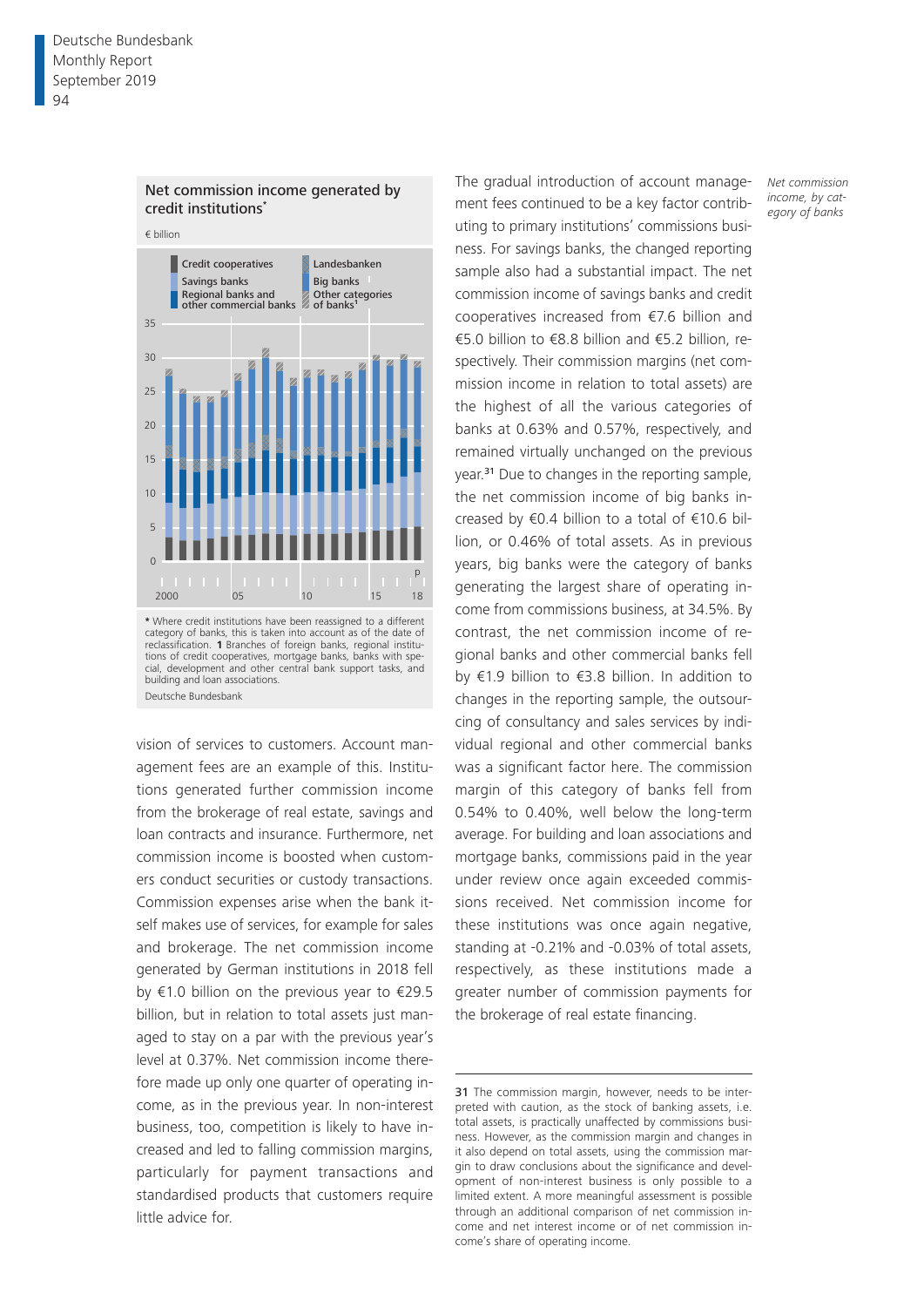# Administrative spending remains high

*Slight decline in staff costs*

Administrative spending encompasses staff costs and other administrative spending, including depreciation of and value adjustments to tangible and intangible assets, but excluding depreciation of and value adjustments to assets leased. At 50.2%, staff costs accounted for just over half of German institutions' administrative spending. Alongside the rise in negotiated wages and salaries, higher social security costs and spending on pensions<sup>32</sup> also limited the scope for reducing staff costs. In addition, demand for highly qualified staff increased owing to digitalisation campaigns and the need to implement supervisory requirements.33 Socially responsible staff cutbacks, through phased retirement contracts, for instance, and smaller bonus payments nonetheless also resulted in total staff costs declining slightly by €0.3 billion to €44.3 billion in 2018.

*Other administrative spending practically unchanged*

On aggregate, other administrative spending remained unchanged at €43.8 billion.34 However, at big banks, it increased significantly on the year from €14.8 billion to €16.3 billion, but dropped from €8.3 billion to €6.9 billion for regional and other commercial banks. The differences stemmed mainly from merger-based changes to reporting groups $35$  among these categories of banks. In much the same way as for the primary institutions, the retail-oriented business model of the institution classified as a big bank for the first time in 2018 causes higher administrative expenses. Other administrative spending includes, for example, investment in product development, information technology, and digitalisation. This expenditure is used to maintain long-term competitiveness and boost future cost efficiency or market power in the hope that these factors will have a positive impact on profitability in the years to come. This item also covers the costs arising from reorganisation and restructuring measures, such as consultancy fees and severance payments. Other expenses stemmed from the need to adapt to new regulatory requirements. Clos-



Credit institutions' administrative

ures of branches and offices reduced other administrative spending in 2018, resulting in lower costs for maintaining premises.

General administrative spending decreased from €88.4 billion in 2017 to €88.1 billion. In relation to total assets, it reached 1.09% – its highest level since 2003 (previous year: 1.07%). During the reporting year, it remained highest at the primary institutions, although, in a longterm comparison, lower administrative spending was reported by both savings banks (from

*Administrative spending relative to total assets at highest level since 2003*

[meldung\\_180612\\_bankenabgabe.html](https://www.bafin.de/SharedDocs/Veroeffentlichungen/DE/Meldung/2018/meldung_180612_bankenabgabe.html)

category of banks, this is taken into account as of the date of reclassification. 1 Branches of foreign banks, regional institutions of credit cooperatives, mortgage banks, banks with special, development and other central bank support tasks, and building and loan associations. Deutsche Bundesbank

<sup>32</sup> Pension liabilities in the reporting year were discounted on the basis of the 2018G mortality tables, which replaced the 2005G mortality tables previously in use.

<sup>33</sup> In addition to MiFIDII, which was introduced on 3 January 2018, these include Basel III, which the Basel Committee agreed upon at the end of 2017.

<sup>34</sup> Other administrative spending also includes the bank levy which, in the 2018 contribution year, amounted to a total of €1.99 billion (€1.71 billion in 2017). For more information, see: [https://www.bafin.de/SharedDocs/](https://www.bafin.de/SharedDocs/Veroeffentlichungen/DE/Meldung/2018/meldung_180612_bankenabgabe.html) [Veroeffentlichungen/DE/Meldung/2018/](https://www.bafin.de/SharedDocs/Veroeffentlichungen/DE/Meldung/2018/meldung_180612_bankenabgabe.html)

<sup>35</sup> See the structural data of the German banking sector and the box on p. 79.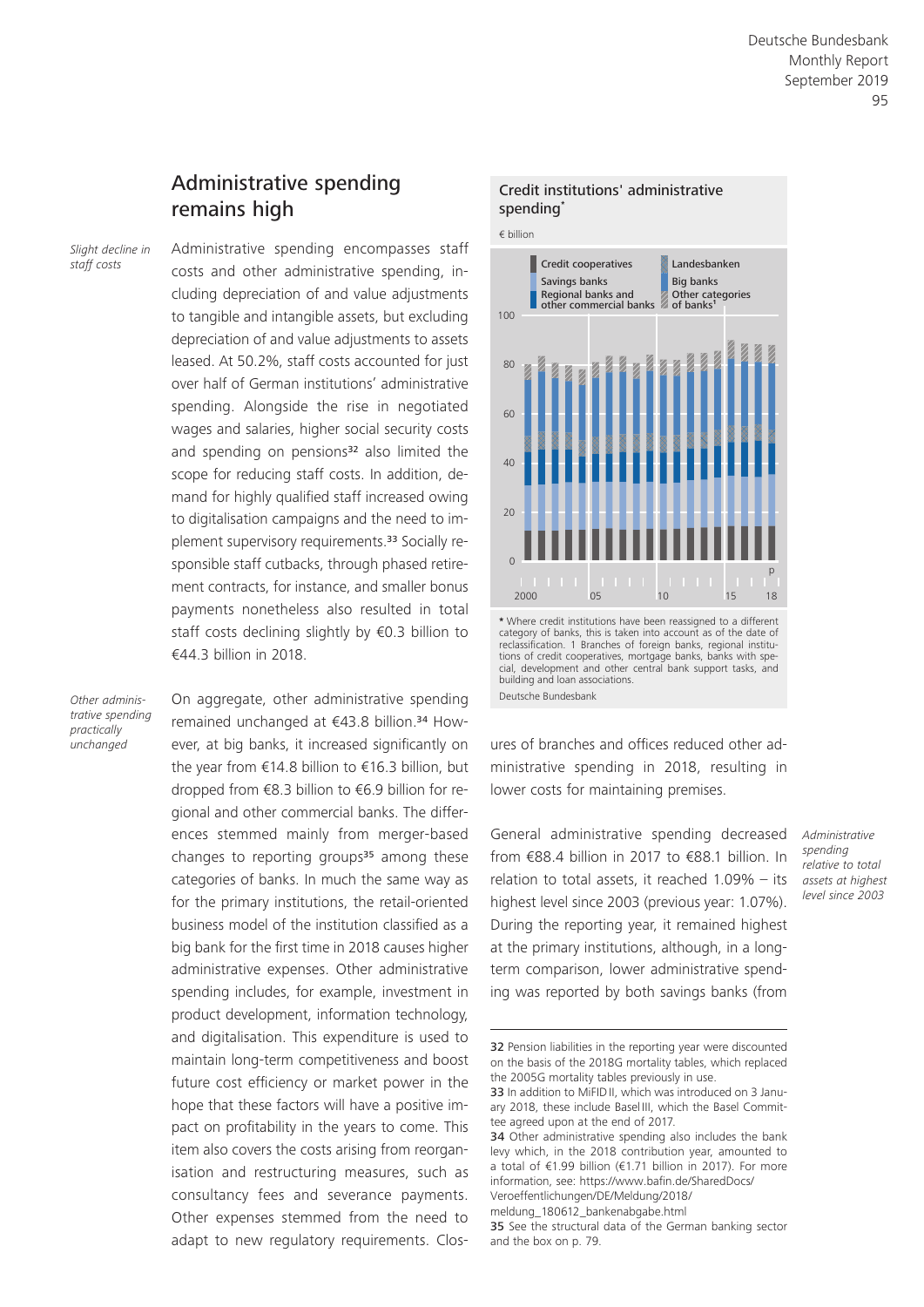

tions of credit cooperatives, mortgage banks, banks with special, development and other central bank support tasks, and

building and loan associations. Deutsche Bundesbank

# Deterioration in the net result from the trading portfolio

At €3.5 billion, or 2.9% of operating income, the net result from the trading portfolio made only a very small contribution to operating income in 2018. Compared to the previous year, the trading result was €2.1 billion lower; in relation to total assets, it fell from 0.07% to 0.04%. The institutions' trading result was hampered, in particular, by losses from securities transactions that could not be offset by interest-related and foreign exchange business. The trading result represented a major component of income for big banks (at €2.2 billion, or 7.2% of operating income) and Landesbanken (at €0.6 billion, or €8.8% of operating income) only. Although, together, both categories of banks continued to generate the lion's share (81.6%) of the overall trading result, the trading result in relation to total assets nonetheless sank from 0.15% to 0.10% for big banks and from 0.11% to 0.08% for the Landesbanken.

1.69% to 1.65%) and credit cooperatives (from 1.66% to 1.59%), as in the previous years. These institutions have a very dense network of branches and appear to have made significant savings by thinning them down over the last few years. The number of branches fell from a total of 20,711 at the end of 2016 to 18,434 at the end of 2018. The group of Landesbanken affected by structural changes likewise reduced administrative spending to 0.68% of total assets. However, from a long-term perspective, the expenditure of the Landesbanken remained above average. The group of mortgage banks affected by reorganisation and restructuring measures saw administrative costs rise to 0.42% of total assets (previous year: 0.38%). For big banks, at 1.17% of total assets, administrative costs not only exceeded the previous year's figure (1.06%), but also the long-term average.

During the reporting year, the institutions again mainly carried out own-account trading in financial instruments on behalf of clients. Some institutions scaled back or abandoned proprietary trading altogether.<sup>36</sup> The latter was partly due to balance sheet reduction requirements imposed by the European Commission in the context of EU state aid procedures. In addition, changes to business policy are likely to have had a dampening effect on proprietary trading during the reporting year, owing to stricter regulatory requirements, amongst other factors. The trading result has become less volatile over the last few years, but has continued to experience fluctuations. While the institutions achieved a profit of €11.4 billion in 2005 but recorded a loss of €18.7 billion in 2008, the trading result has fluctuated during the past *Reduced trading result*

*Reduction in proprietary trading*

<sup>36</sup> Proprietary trading covers all transactions in financial instruments carried out by the credit institution in its own name and on its own behalf. It is not performed on behalf of clients; instead, its purpose is to generate short-term profits. However, it also involves the risk of losses.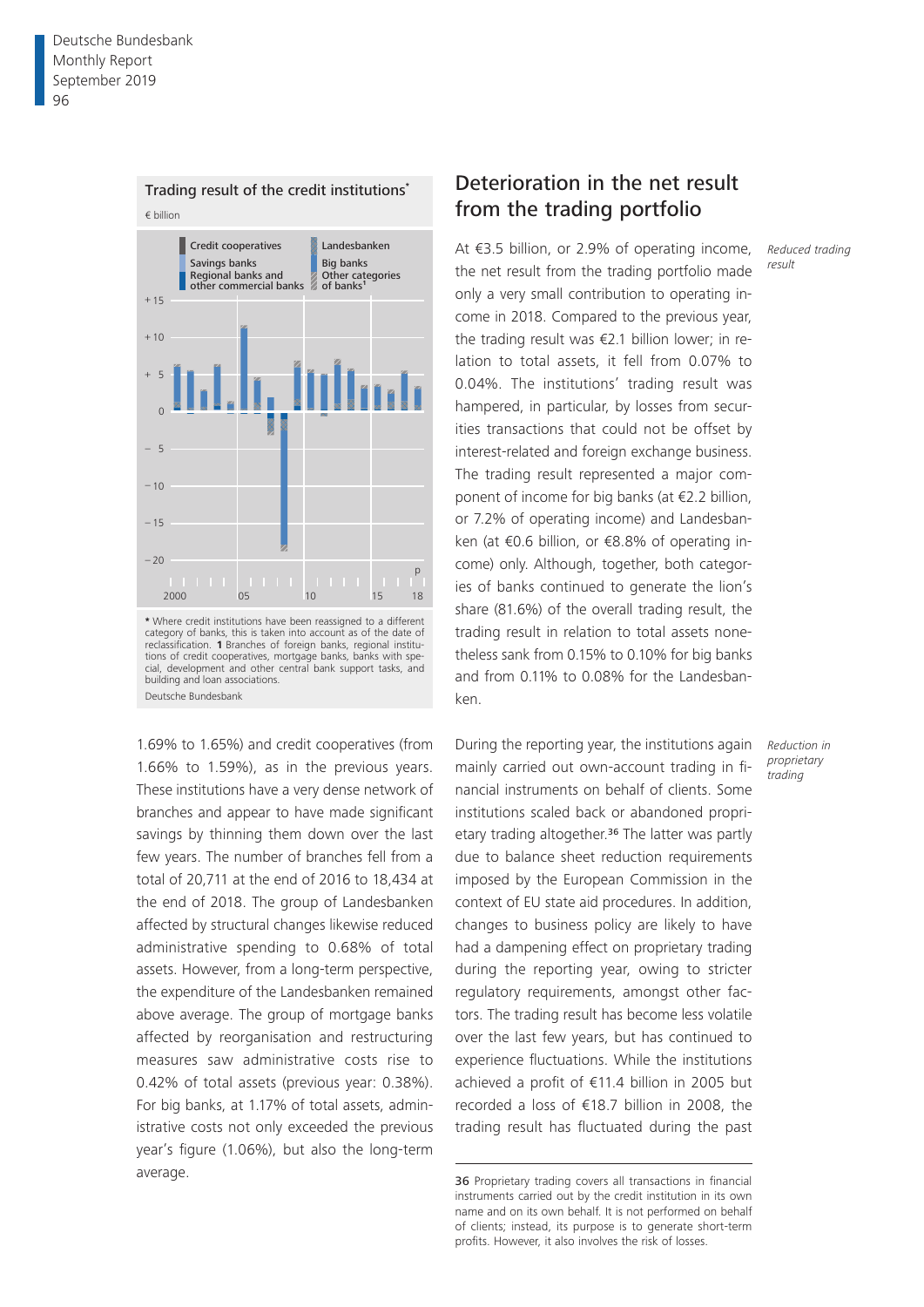ten years within a bandwidth of €3.0 billion in 2016 and €7.1 billion in 2012.

# Other operating income low

*Other operating income low*

The other operating result is a summary item used to record income and charges from operating business that have no connection to net interest income, net commission income or the trading result.<sup>37</sup> Aggregated across all banks, it fell from €1.3 billion to just  $€0.4$  billion (0.3% of operating income). It was therefore also substantially lower than its long-term average of €2.1 billion and boosted the profitability of German institutions only slightly during the reporting year (0.01% in relation to total assets after 0.02% the year before). Leasing transactions made a significant contribution, particularly at car financing institutions (just under €0.2 billion). Commodities transactions by credit cooperatives generated just under €0.2 billion. Other business lines, including real estate business, generated €0.3 billion. Other taxes reduced the balance by €0.2 billion.

*Other operating result, by category of banks*

In the reporting year, the other operating result contributed significantly to the result from ongoing business operations at regional and other banks only; however, amounting to €0.98 billion, or 5.1% of operating income, it was therefore also lower than in the previous year for this category of banks. Positive other operating results were also reported by savings banks (€0.7 billion, or 0.06% of total assets), credit cooperatives (€0.4 billion, or 0.04%) and Landesbanken (€0.2 billion, or 0.02%). The big banks, by contrast, reported a negative balance of -€1.9 billion; this was equivalent to -6.1% of operating income, or -0.08% of total assets. In their annual reports, they attributed this to expenses from the marking-up of provisions, transfers to provisions for litigation and recourse risks, and changes in value arising from non-trading derivatives. For building and loan associations, this item contracted significantly to €14 million in comparison to the two preceding years, in which it had amounted to



€707 million and €717 million, respectively. In both 2016 and 2017, building and loan associations had made considerable withdrawals from the fund required by the building and loan association rules;<sup>38</sup> the other operating result reported by the building and loan associations in these preceding years was higher by this amount.

Deutsche Bundesbank

<sup>37</sup> It includes, inter alia, the gross result for transactions in goods and subsidiary business and income from, depreciation of and value adjustments to assets leased. This item also contains withdrawals from and transfers to the fund required by the building and loan association rules.

<sup>38</sup> The funds were used to safeguard the collective interest margin and the increase in lending outside the scope of building and loan association business. In 2018, only 8% of all loans granted by building and loan associations were loans under savings and loan contracts. Other building loans accounted for 17.4%, with the remainder attributable to interim and bridging loans. By way of comparison, the share of loans under savings and loan contracts was 10.5% in 2016 and 43% in 2000.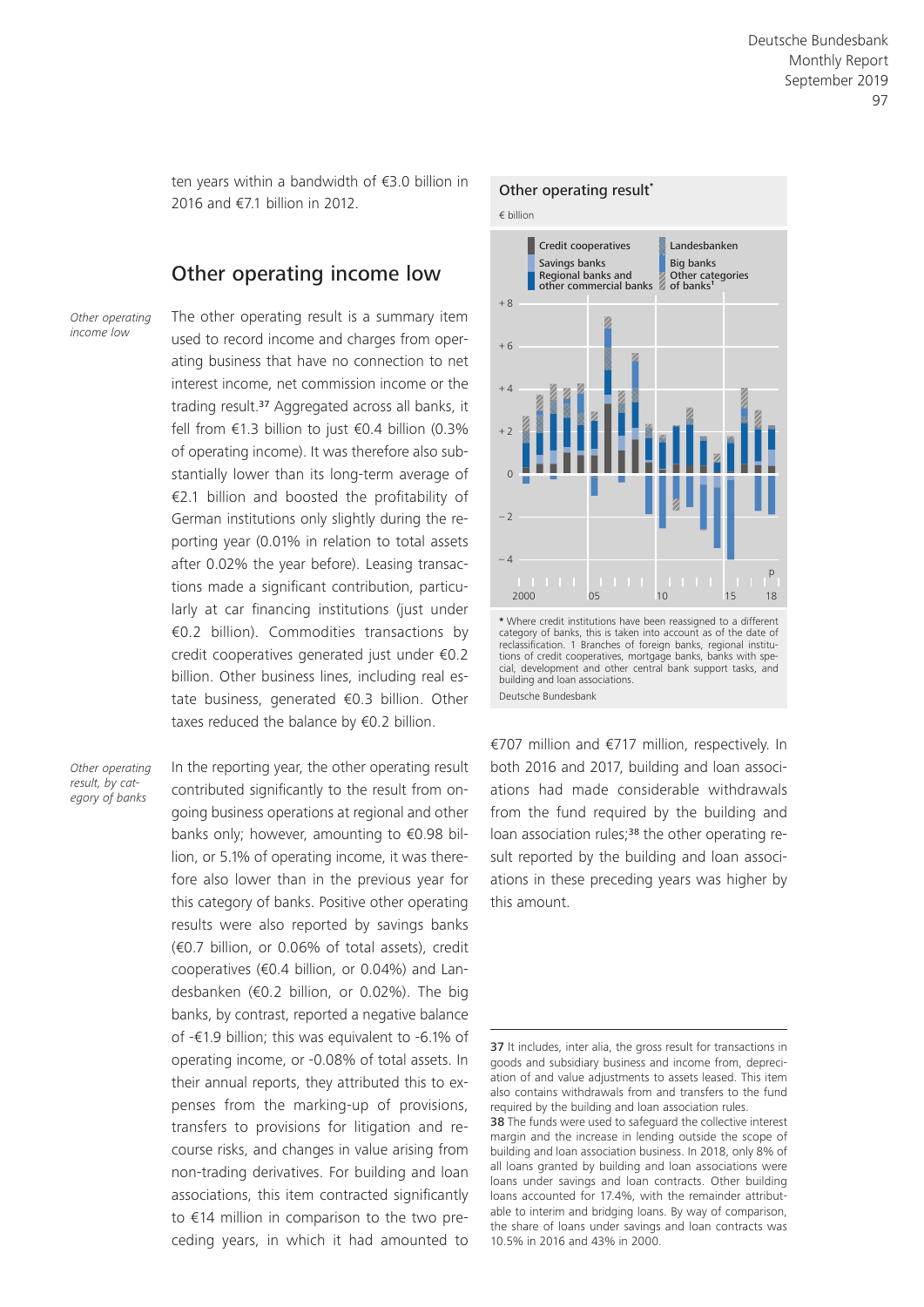

Risk provisioning of credit institutions

**\*** Excluding investment in tangible and financial fixed assets. Where credit institutions have been reassigned to a different category of banks, this is taken into account as of the date of reclassification. **1** Branches of foreign banks, regional institutions of credit cooperatives, mortgage banks, banks with special, development and other central bank support tasks, and building and loan associations. Deutsche Bundesbank

# Deterioration in the net valuation result

At -€6.7 billion, or -0.08% of total assets, the net valuation result<sup>39</sup> in 2018 was favourable in a long-term comparison, reflecting the fact that, although the economy was slower, it remained robust. However, the burden was €3.1 billion higher than the year before.

*Need to recognise loss allowances for shipping loan portfolio …*

*Deterioration in net valuation result*

> In particular, the profitability of individual institutions40 with legacy shipping loans was considerably curtailed by the need for provisioning. It was necessary to recognise loss allowances as part of the restructuring of non-performing loans, but also owing to higher economic risks, including those stemming from escalating trade disputes. During the reporting year, in order to improve portfolio quality, the institutions followed up on or made the decision to sell parts of their non-performing shipping loans to investors or special purpose entities.

Overall, however, the institutions only made minimal additional risk provisions in lending business. According to sectoral data, the fact that the domestic economy remained in good shape and business and consumer insolvency figures were in decline,<sup>41</sup> leading to positive credit risk developments, meant that write-ups were even permitted in some cases owing to the need to reverse individual and general provisions for lending business. Generally speaking, the level of credit risk provisioning was thus very low in 2018.

In their annual reports, a large number of German institutions reported higher write-downs<sup>42</sup> and value adjustments for securities in the liquidity reserve which, owing to yield increases and the general downward trend in the capital markets, were particularly necessary in the second half of 2018. According to the annual reports, some institutions compensated for the large haircuts on these securities partly by reversing undisclosed reserves pursuant to Section 340f of the Commercial Code. Nonetheless, overall, these reserves were stocked up during the year.

The largest contributions to the negative net valuation result of the German banking sector were made by the Landesbanken, at -€2.6 billion, or -0.33% of total assets, and by regional and other commercial banks, at -€1.6 billion, or -0.16% of total assets. Alongside the decline in stock prices at the end of the reporting year, this was mainly due to the materialisation of

*… in the context of overall low risk provisioning for lending business*

*Unexpectedly large haircuts on securities in liquidity reserve*

<sup>39</sup> The net valuation result comprises the effects of value adjustments, write-ups and write-downs on accounts receivable and securities in the liquidity reserve. In addition, income and charges in connection with transfers from and to loan-loss provisions are taken into account, as are transfers and releases relating to undisclosed reserves pursuant to Section 340f of the Commercial Code. In this context, the net valuation result makes use of the cross-offsetting option permissible under the Commercial Code.

<sup>40</sup> The institutions concerned belonged to Landesbanken and regional and other commercial banks categories.

<sup>41</sup> See Federal Statistical Office (2019); and press release No 091 of 13 March 2019, [https://www.destatis.de/EN/](https://www.destatis.de/EN/Press/2019/03/PE19_091_52411.html) [Press/2019/03/PE19\\_091\\_52411.html](https://www.destatis.de/EN/Press/2019/03/PE19_091_52411.html)

<sup>42</sup> Compared to the previous year, the institutions also generated much less income from reversals of write-downs in respect of securities held in the liquidity reserve.

*Net valuation result, by category of banks*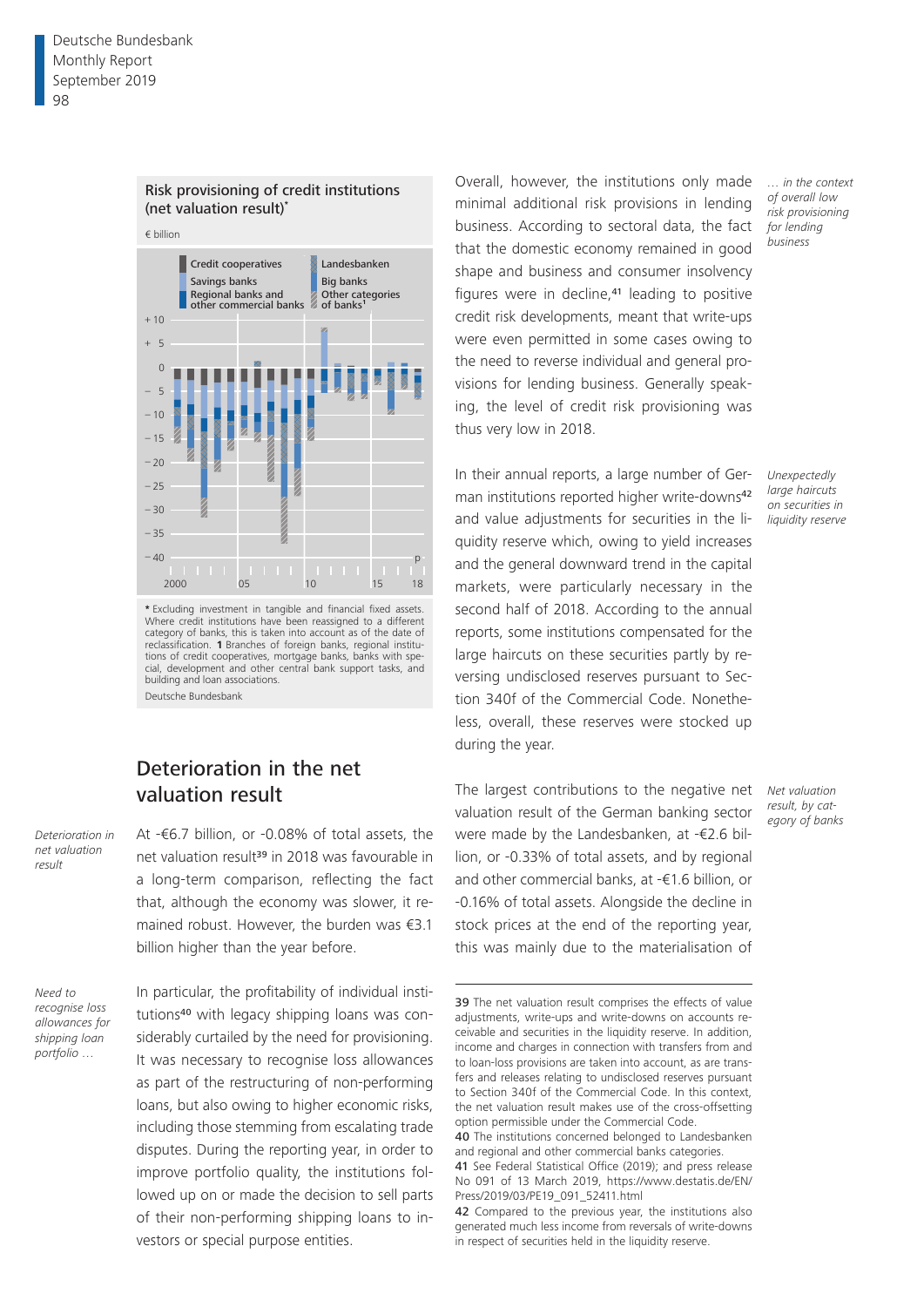# The impact of fintech innovations on profitability in the banking sector

In recent years, fintech innovations have taken on an increasingly important role in banking business. Fintech innovations are technology-driven innovations in banking products, applications and processes, which even go as far as financial agents adopting previously unknown business models.<sup>1</sup>

Fintech innovations often initially result in higher costs due to the necessary investment in IT restructuring operations. In the medium term, however, they lead to cost savings, e.g. by increasing the automation of business processes, enhancing the quality of individual processes and exploiting specialisation effects – by stepping up cooperation with other service providers, for instance. New sources of revenue are also conceivable, e.g. through new or improved products, new business areas and access to supraregional markets via online services.

However, fintech innovations can also have a negative impact on banks' profitability. Greater competition posed by online services and new market players, for example, increases pressure on margins and drives up competition for specialised IT staff, in particular. The technology-driven business environ ment also makes it possible to run business models which focus on marketing financial services via large platforms, meaning that a small number of providers can provide services to as many customers as they want, even across national borders, and thus ramp up competitive pressure even further.

In the German banking sector, it would appear based on various indicators that fintech innovations are paving the way for major changes in the banking sector. For example, investment in IT infrastructure has risen significantly in recent years. Similarly, numerous collaborations between banks

and other service providers have been observed.<sup>2</sup>

But it is not yet possible to make any robust, general statement about the current impact of fintech innovations on profitability in the banking sector, as the scale of the actual phenomenon is difficult to gauge due to a lack of appropriate definitions. Moreover, the implications for profitability are highly complex and thus difficult to account for in statistical terms. For example, the extent to which the impact of increased IT and cyber risks on banks' profitability can be attributed to fintech innovations requires some clarification.

There are additional obstacles to assessing how things will develop in future. Statistical observations in a dynamic market environment serve merely as snapshots and leave only very limited scope to draw conclusions on the evolution of business models and the competitive landscape. There is also uncertainty regarding the impact of external factors such as future changes in technologies,3 customer behaviour and societal aspects .4 Unpredictable patterns of response by the banking sector to external developments also render it difficult to make medium-term forecasts.

[policy-development/additional-policy-areas/](https://www.fsb.org/work-of-the-fsb/policy-development/additional-policy-areas/monitoring-of-fintech) monitoring-of-fintech/).

2 According to PwC's fintech cooperation radar, there were 197 new collaborations between banks and fin-

4 Such as regulatory changes.

<sup>1</sup> The Financial Stability Board (FSB) defines the term "fintech" as "technologically enabled innovation in financial services that could result in new business models, applications, processes or products with an associated material effect on financial markets and institutions and the provision of financial services" (source: FSB Monitoring of FinTech, available online at https://www.fsb.org/work-of-the-fsb/

tech firms in 2018 (projected value) compared with 162 in 2017 and 22 in 2014, for example. 3 This includes, for example, the development of

blockchain or AI algorithms.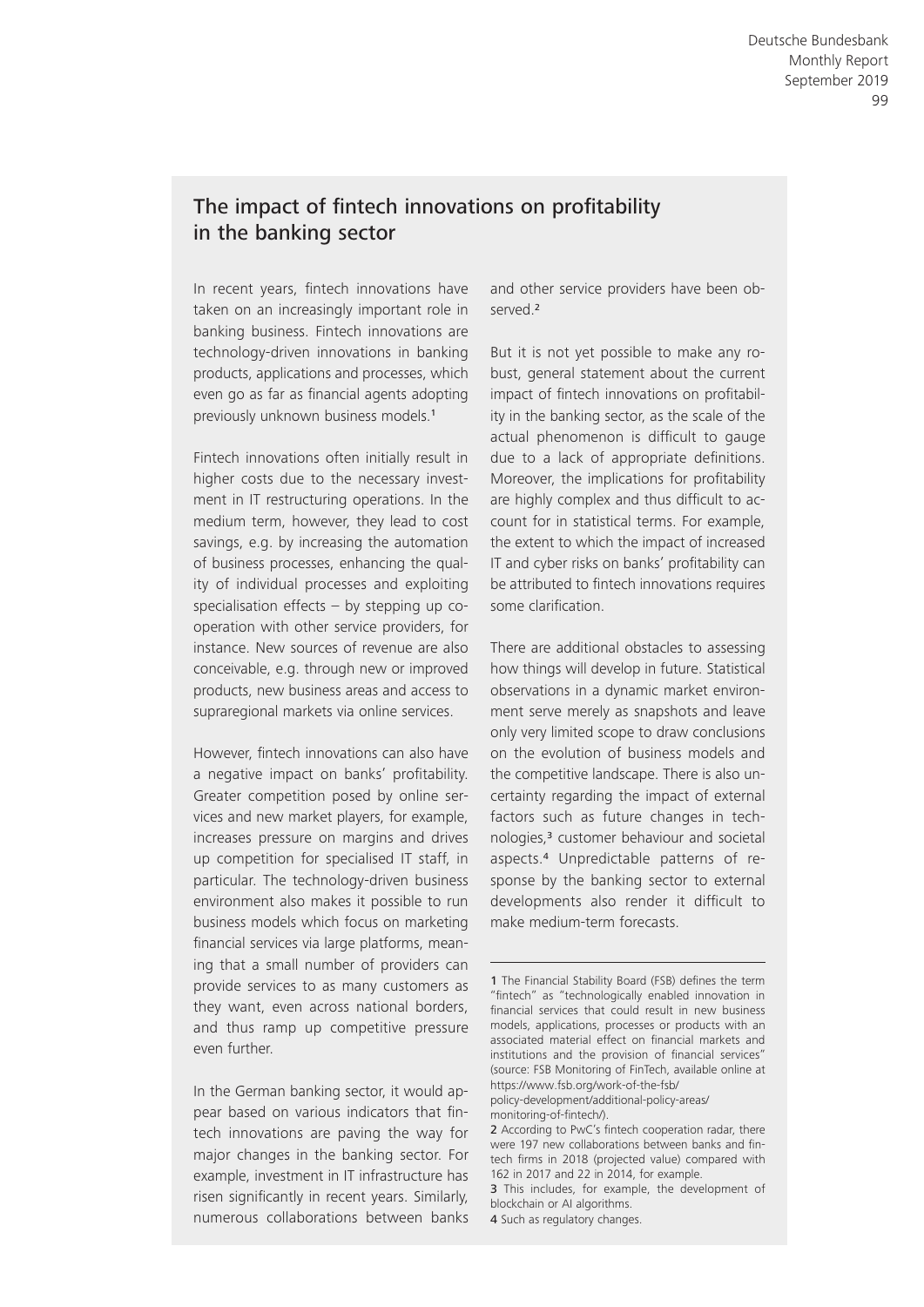legacy risks from shipping loans. The Landesbanken were the only category of banks whose net valuation result relative to total assets was worse in the reporting year than the long-term average, as in the preceding two years. Credit cooperatives (-€0.9 billion) and savings banks (-€0.7 billion), in particular, posted a distinctly more negative net valuation result in 2018 than in 2017. The net valuation result for mortgage banks also decreased significantly from €32 million in the previous year to -€341 million in the reporting year (or from 0.01% of total assets the year before to -0.15%). In their annual reports, the mortgage banks put the deterioration of their net valuation result down to the formation of specific provisions for legacy loans and provisions to better mitigate interest rate risk. In addition, the group of reporting institutions within the category of banks changed in comparison to the previous year. Building and loan associations, meanwhile, were able to improve their net valuation result, making a positive contribution of +€22 million to the profit for the financial year before tax of this category of banks. According to the information in the annual reports, besides the low need for provisioning for building loans, the planned liquidation of financial and capital investments had a positive impact on the result, since the market values of the fixed-rate securities sold generally exceeded their nominal prices.

# Deterioration in extraordinary result

*Extraordinary result clearly negative*

Standing at -€6.9 billion, the balance in the extraordinary account<sup>43</sup> markedly reduced banks' net income. Big banks and regional and other commercial banks accounted for the bulk of this figure, at -€2.2 billion and -€2.7 billion, respectively. The result from financial investment business was negative at -€0.9 billion. This was €2.5 billion down on the previous year, reflecting the challenging financial market environment. In particular, value adjustments in respect of participating interests and securities treated as fixed assets were €2.2 billion lower and write-downs on such assets were €0.3 billion higher than in 2017. Charges arising from profit transfers were the main component of extraordinary profit and loss; they climbed by €1.4 billion to a total of €5.7 billion during the reporting year, clearly exceeding the previous year's figure. The main influencing factor here was the expenditure entry for profit transfers at one big bank, which constituted the offsetting counterpart to an income entry for profit transfers under net interest income at another big bank.44 Extraordinary profit or loss in the narrower sense (- $\epsilon$ 0.5 billion)<sup>45</sup> and the result from loss absorption (€0.2 billion) made a smaller contribution to the negative balance in the extraordinary account than in the previous year.

# ■ Outlook

Since the end of 2018, the economic outlook *Economic*  for Germany has become bleaker again. Ongoing international trade disputes, which are curbing economic activity, as well as the uncertainties associated with the United Kingdom's planned withdrawal from the European Union are playing a part in this.

*downturn ahead*

<sup>43</sup> Income and charges stemming from extraordinary events which interrupt the normal financial year are recorded in this item. These include merger gains and losses, reorganisation gains and losses, debt forgiveness in restructuring operations as well as charges for redundancy programmes. The item also includes the result from financial investment business, i.e. the balance of income from value adjustments in respect of participating interests, shares in affiliated enterprises and securities treated as fixed assets as well as write-downs and write-offs in respect of these items. Finally, charges from profits transferred under profit pooling, a profit transfer agreement or a partial profit transfer agreement are also recorded under this item. By contrast, income from profit transfers is reported under net interest income; the assumption is that they are part of the business strategy and hence of operating business.

<sup>44</sup> Charges arising from profit transfers cannot be assigned to actual operating business. By contrast, income from profit transfers is reported under net interest income; the assumption is that they are part of the business strategy and hence of operating business.

<sup>45</sup> Only extraordinary events which interrupt the normal financial year are recorded in this item. These include merger gains and losses, reorganisation gains and losses, debt forgiveness in restructuring operations as well as charges for redundancy programmes and restructuring.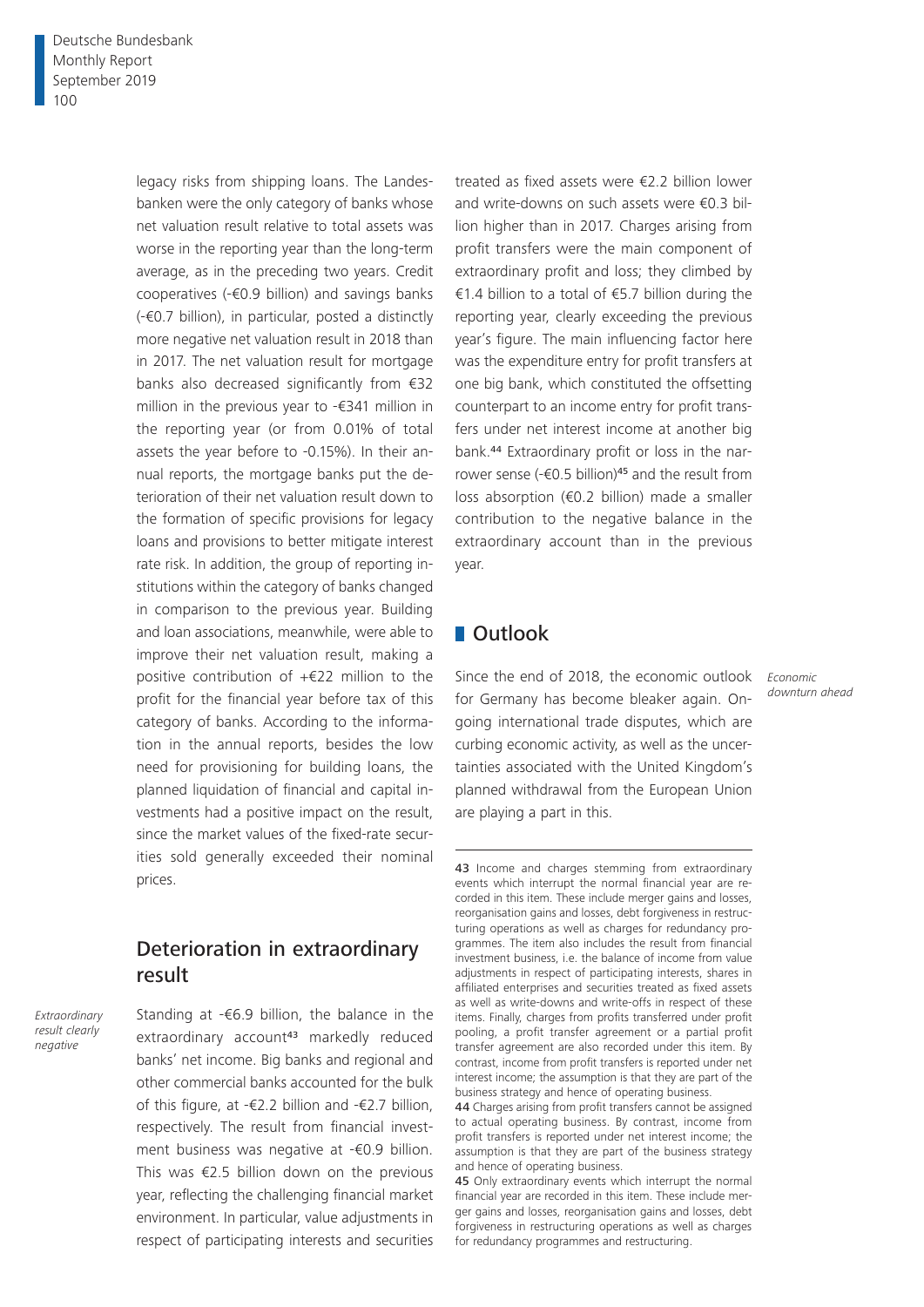### Breakdown of extraordinary profit and loss

### € million

| Item                                                                                                                                          | 2016      | 2017     | 2018P    |
|-----------------------------------------------------------------------------------------------------------------------------------------------|-----------|----------|----------|
| Other and extraordinary result                                                                                                                | $-2,812$  | $-3,398$ | $-6,858$ |
| Income (total)                                                                                                                                | 8,347     | 5,318    | 2,894    |
| Value adjustments in respect of participating interests, shares in affiliated enterprises,<br>and securities treated as fixed assets          | 3,446     | 3,100    | 872      |
| from loss transfers                                                                                                                           | 39        | 610      | 730      |
| Extraordinary income                                                                                                                          | 4,862     | 1,608    | 1,292    |
| Charges (total)                                                                                                                               | $-11,159$ | $-8,716$ | $-9,752$ |
| Write-offs and write-downs in respect of participating interests, shares in affiliated<br>enterprises, and securities treated as fixed assets | $-3,720$  | $-1,466$ | $-1,725$ |
| from loss transfers                                                                                                                           | 914       | $-636$   | $-497$   |
| Extraordinary charges                                                                                                                         | $-1,800$  | $-2,317$ | $-1,838$ |
| Profits transferred under profit pooling, a profit transfer agreement or a partial profit<br>transfer agreement                               | $-4,725$  | $-4.297$ | $-5,692$ |
| Deutsche Bundesbank                                                                                                                           |           |          |          |

*Growing risks in lending business* In light of the ongoing slowdown in the industrial sector, a greater need for value adjustments and write-downs in lending business and in banks' securities trading is probably to be expected this year. To prepare for a potentially prolonged economic downturn, institutions need to price their loans in a riskappropriate manner.

*Outlook for monetary policy* At its meeting in September 2019, the ECB Governing Council decided to lower the deposit facility rate by 10 basis points to -0.5%. It expects the key ECB interest rates to remain at their present or lower levels until it has seen the inflation outlook robustly converge to a level sufficiently close to, but below, 2% within its projection horizon, and such convergence has been reflected in underlying inflation dynamics. In addition, it announced that net purchases under the asset purchase programme

would resume at a monthly pace of €20 billion from 1 November. Banks will therefore have to operate in an environment of persistently low interest rates, which is likely to include negative rates on deposits held at the central bank. Even the introduction of a two-tier system for reserve remuneration, which exempts part of credit institutions' excess liquidity holdings from the negative deposit facility rate, will not fundamentally alter this key challenge.

Brexit will see banking activities relocated from the United Kingdom to the rest of the EU, which may change the competitive situation and market dynamics. Through further consolidation, institutions can optimise processes and improve their competitiveness in the long term. They also need to cultivate or create a customer focus by pressing ahead with digitalisation campaigns.

*Need to increase competitiveness*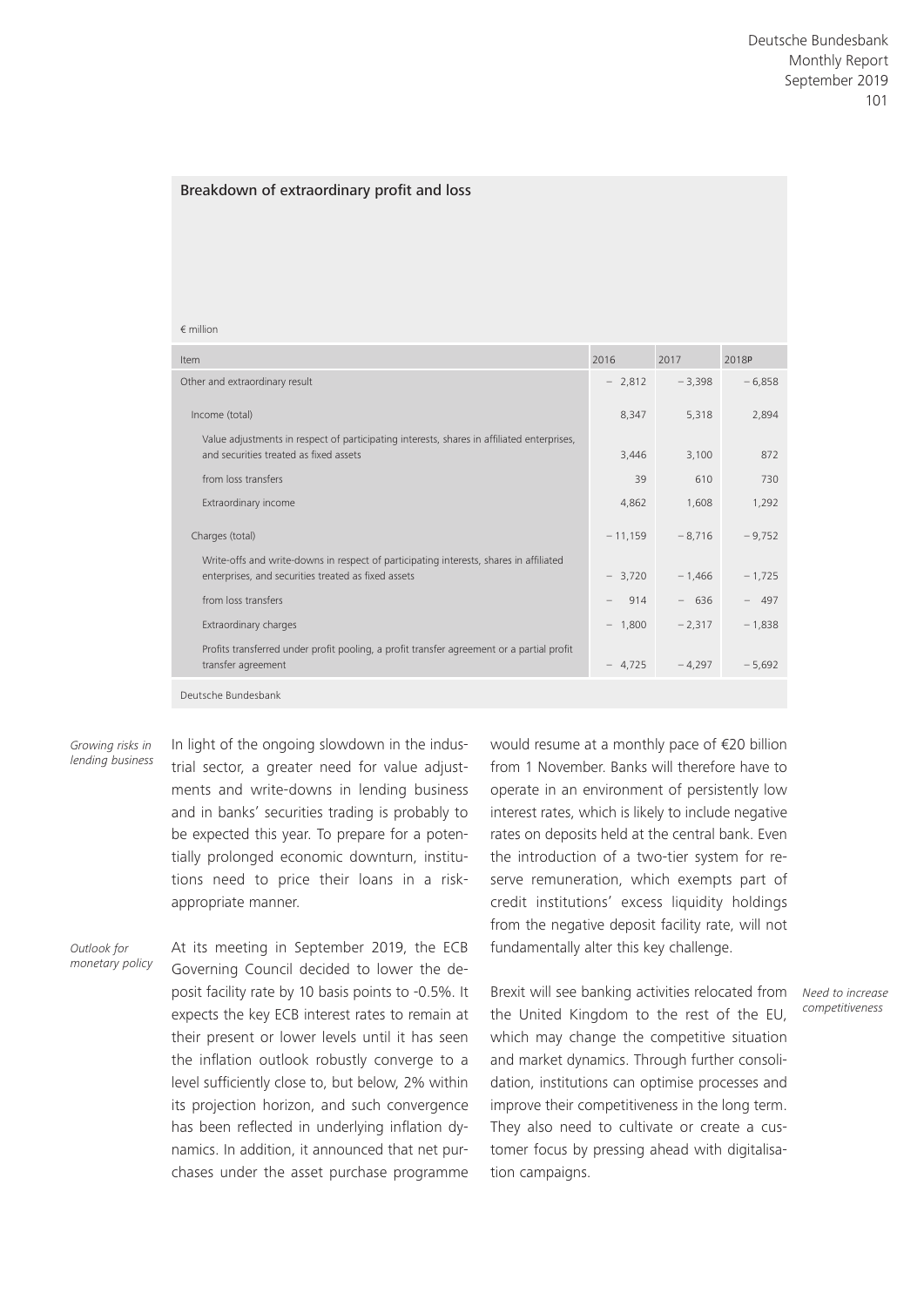# **List of references**

Deutsche Bundesbank (2019a), German banks' deposit and lending business with domestic customers, Monthly Report, February 2019, pp. 31ff.

Deutsche Bundesbank (2019b), Interest rate pass-through in the low interest rate environment, Monthly Report, April 2019, pp. 43-75.

Deutsche Bundesbank (2019c), Results of the 2019 LSI stress test, press conference on 23 September 2019, [https://www.bundesbank.de/en/tasks/banking-supervision/individual-aspects/](https://www.bundesbank.de/en/tasks/banking-supervision/individual-aspects/expert-panels/expert-panel-on-lsi-stress-tests-622808) [expert-panels/expert-panel-on-lsi-stress-tests-622808](https://www.bundesbank.de/en/tasks/banking-supervision/individual-aspects/expert-panels/expert-panel-on-lsi-stress-tests-622808)

Deutsche Bundesbank (2019d), Capital market statistics, Statistical Supplement 2 to the Monthly Report, June 2019, <https://www.bundesbank.de/en/publications/statistics/statistical-supplements>

Deutsche Bundesbank (2019e), Banking statistics, Statistical Supplement 1 to the Monthly Report, June 2019, <https://www.bundesbank.de/en/publications/statistics/statistical-supplements>

Deutsche Bundesbank (2018/2019), Eurosystem bank lending survey, Results for Germany, survey rounds April 2018, July 2018, October 2018, January 2019, [https://www.bundesbank.de/en/tasks/](https://www.bundesbank.de/en/tasks/monetary-policy/economic-analyses/-/bank-lending-survey-for-germany-618070) [monetary-policy/economic-analyses/-/bank-lending-survey-for-germany-618070](https://www.bundesbank.de/en/tasks/monetary-policy/economic-analyses/-/bank-lending-survey-for-germany-618070)

Deutsche Bundesbank (2018), The importance of bank profitability and bank capital for monetary policy, Monthly Report, January 2018, pp. 27-52.

Deutsche Bundesbank (2013), Financial Stability Review 2013, November 2013.

European Banking Authority (2018), Risk Dashboard – data as of Q4 2018, p. 16, [https://eba.](https://eba.europa.eu/documents/10180/2666948/EBA+Dashboard+-+Q4+2018.pdf/5836f313-b390-4f24-99bf-815fc036a7ce) [europa.eu/documents/10180/2666948/EBA+Dashboard+-+Q4+2018.pdf/5836f313-b390-4f24-](https://eba.europa.eu/documents/10180/2666948/EBA+Dashboard+-+Q4+2018.pdf/5836f313-b390-4f24-99bf-815fc036a7ce) [99bf-815fc036a7ce](https://eba.europa.eu/documents/10180/2666948/EBA+Dashboard+-+Q4+2018.pdf/5836f313-b390-4f24-99bf-815fc036a7ce)

Federal Statistical Office (2019), Unternehmen und Arbeitsstätten, Fachserie 2, Reihe 4.1, Insolvenzverfahren, January 2019; and press release No 091 of 13 March 2019, [https://www.destatis.de/](https://www.destatis.de/EN/Press/2019/03/PE19_091_52411.html;jsessionid=34D2DCD80D6CA1DFEAABBE69771C1630.internet742) [EN/Press/2019/03/PE19\\_091\\_52411.html;jsessionid=34D2DCD80D6CA1DFEAABBE69771C1630.](https://www.destatis.de/EN/Press/2019/03/PE19_091_52411.html;jsessionid=34D2DCD80D6CA1DFEAABBE69771C1630.internet742) [internet742](https://www.destatis.de/EN/Press/2019/03/PE19_091_52411.html;jsessionid=34D2DCD80D6CA1DFEAABBE69771C1630.internet742)

> The tables accompanying this article are printed on pp. 103 ff.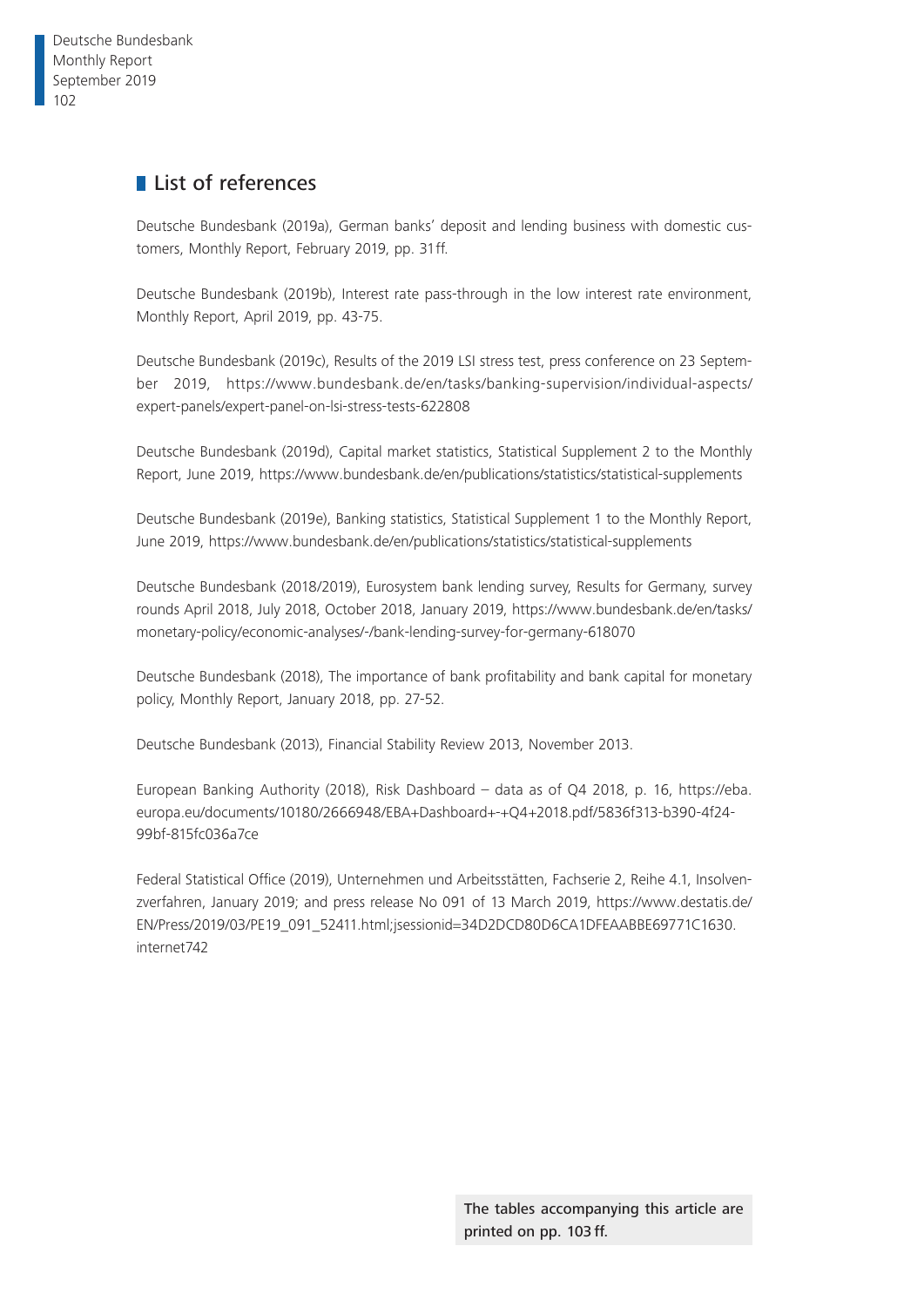### Major components of credit institutions' profit and loss accounts, by category of banks\*

### As a percentage of total assets<sup>o</sup>

|                |                                 | Commercial banks |                           |                                                                            |                                |                               |                                                                                                  |                                     |                                           |                                                                             |
|----------------|---------------------------------|------------------|---------------------------|----------------------------------------------------------------------------|--------------------------------|-------------------------------|--------------------------------------------------------------------------------------------------|-------------------------------------|-------------------------------------------|-----------------------------------------------------------------------------|
|                |                                 |                  | of which:                 |                                                                            |                                |                               |                                                                                                  |                                     |                                           | <b>Banks</b><br>with                                                        |
| Financial year | All cat-<br>egories<br>of banks | Total            | Big<br>banks <sup>1</sup> | Regional<br>banks<br>and<br>other<br>commer-<br>cial<br>banks <sup>1</sup> | Landes-<br>banken <sup>1</sup> | Savings<br>banks <sup>1</sup> | Credit<br>coopera-<br>tives                                                                      | Mort-<br>gage<br>banks <sup>1</sup> | Building<br>and loan<br>associa-<br>tions | special,<br>develop-<br>ment<br>and<br>other<br>central<br>support<br>tasks |
|                | Interest received <sup>2</sup>  |                  |                           |                                                                            |                                |                               |                                                                                                  |                                     |                                           |                                                                             |
| 2012           | 2.88                            | 1.77             | 1.37                      | 3.35                                                                       | 4.87                           | 3.72                          | 3.68                                                                                             | 4.25                                | 3.83                                      | 2.45                                                                        |
| 2013           | 2.61                            | 1.70             | 1.29                      | 3.09                                                                       | 3.49                           | 3.40                          | 3.40                                                                                             | 3.91                                | 3.61                                      | 2.58                                                                        |
| 2014           | 2.49                            | 1.74             | 1.38                      | 2.91                                                                       | 3.20                           | 3.15                          | 3.15                                                                                             | 3.86                                | 3.39                                      | 2.38                                                                        |
| 2015           | 2.33                            | 1.66             | 1.33                      | 2.71                                                                       | 3.04                           | 2.90                          | 2.84                                                                                             | 4.07                                | 3.18                                      | 2.21                                                                        |
| 2016           | 2.17                            | 1.58             | 1.30                      | 2.37                                                                       | 2.81                           | 2.64                          | 2.55                                                                                             | 4.01                                | 2.89                                      | 2.15                                                                        |
| 2017           | 2.00                            | 1.54             | 1.26                      | 2.25                                                                       | 2.74                           | 2.42                          | 2.33                                                                                             | 3.35                                | 2.63                                      | 1.78                                                                        |
| 2018           | 2.08                            | 1.85             | 1.65                      | 2.45                                                                       | 3.08                           | 2.17                          | 2.13                                                                                             | 2.99                                | 2.42                                      | 1.68                                                                        |
|                |                                 |                  |                           |                                                                            |                                |                               |                                                                                                  |                                     |                                           |                                                                             |
|                | Interest paid                   |                  |                           |                                                                            |                                |                               |                                                                                                  |                                     |                                           |                                                                             |
| 2012           | 1.88                            | 0.92             | 0.69                      | 1.84                                                                       | 4.24                           | 1.59                          | 1.47                                                                                             | 3.83                                | 2.21                                      | 1.99                                                                        |
| 2013           | 1.58                            | 0.80             | 0.61                      | 1.50                                                                       | 2.81                           | 1.29                          | 1.15                                                                                             | 3.53                                | 2.07                                      | 2.32                                                                        |
| 2014           | 1.39                            | 0.77             | 0.60                      | 1.30                                                                       | 2.47                           | 1.06                          | 0.94                                                                                             | 3.38                                | 1.95                                      | 1.95                                                                        |
| 2015           | 1.22                            | 0.67             | 0.52                      | 1.14                                                                       | 2.29                           | 0.84                          | 0.71                                                                                             | 3.47                                | 1.85                                      | 1.76                                                                        |
| 2016           | 1.08                            | 0.61             | 0.52                      | 0.85                                                                       | 2.04                           | 0.68                          | 0.55                                                                                             | 3.47                                | 1.73                                      | 1.73                                                                        |
| 2017           | 0.97                            | 0.66             | 0.58                      | 0.89                                                                       | 2.02                           | 0.56                          | 0.43                                                                                             | 2.78                                | 1.47                                      | 1.36                                                                        |
| 2018           | 1.00                            | 0.83             | 0.79                      | 0.98                                                                       | 2.42                           | 0.44                          | 0.33                                                                                             | 2.25                                | 1.29                                      | 1.28                                                                        |
|                |                                 |                  |                           |                                                                            |                                |                               |                                                                                                  |                                     |                                           |                                                                             |
|                |                                 |                  |                           |                                                                            |                                |                               | Excess of interest received over interest paid = net interest income (interest margin)           |                                     |                                           |                                                                             |
| 2012           | 1.00                            | 0.85             | 0.68                      | 1.51                                                                       | 0.63                           | 2.12                          | 2.21                                                                                             | 0.43                                | 1.62                                      | 0.46                                                                        |
| 2013           | 1.02                            | 0.89             | 0.69                      | 1.60                                                                       | 0.68                           | 2.10                          | 2.25                                                                                             | 0.38                                | 1.54                                      | 0.26                                                                        |
| 2014           | 1.10                            | 0.97             | 0.77                      | 1.62                                                                       | 0.72                           | 2.09                          | 2.21                                                                                             | 0.48                                | 1.45                                      | 0.43                                                                        |
| 2015           | 1.11                            | 0.99             | 0.81                      | 1.56                                                                       | 0.76                           | 2.06                          | 2.14                                                                                             | 0.60                                | 1.32                                      | 0.45                                                                        |
| 2016           | 1.09                            | 0.97             | 0.78                      | 1.52                                                                       | 0.77                           | 1.96                          | 1.99                                                                                             | 0.54                                | 1.16                                      | 0.42                                                                        |
| 2017           | 1.04                            | 0.87             | 0.68                      | 1.36                                                                       | 0.73                           | 1.87                          | 1.90                                                                                             | 0.58                                | 1.16                                      | 0.42                                                                        |
| 2018           | 1.08                            | 1.02             | 0.86                      | 1.47                                                                       | 0.66                           | 1.73                          | 1.80                                                                                             | 0.74                                | 1.13                                      | 0.40                                                                        |
|                |                                 |                  |                           |                                                                            |                                |                               |                                                                                                  |                                     |                                           |                                                                             |
|                |                                 |                  |                           |                                                                            |                                |                               | Excess of commissions received over commissions paid = net commission income (commission margin) |                                     |                                           |                                                                             |
| 2012           | 0.29                            | 0.37             | 0.32                      | 0.61                                                                       | 0.06                           | 0.56                          | 0.56                                                                                             | 0.02                                | $-0.26$                                   | 0.10                                                                        |
| 2013           | 0.32                            | 0.43             | 0.38                      | 0.62                                                                       | 0.06                           | 0.57                          | 0.56                                                                                             | 0.01                                | $-0.31$                                   | 0.11                                                                        |
| 2014           | 0.35                            | 0.47             | 0.43                      | 0.63                                                                       | 0.07                           | 0.58                          | 0.56                                                                                             | 0.00                                | $-0.26$                                   | 0.12                                                                        |
| 2015           | 0.35                            | 0.47             | 0.43                      | 0.62                                                                       | 0.09                           | 0.60                          | 0.57                                                                                             | 0.00                                | $-0.27$                                   | 0.11                                                                        |
| 2016           | 0.36                            | 0.45             | 0.42                      | 0.56                                                                       | 0.12                           | 0.60                          | 0.55                                                                                             | $-0.01$                             | $-0.23$                                   | 0.10                                                                        |
| 2017           | 0.37                            | 0.45             | 0.43                      | 0.54                                                                       | 0.13                           | 0.64                          | 0.57                                                                                             | $-0.02$                             | $-0.21$                                   | 0.10                                                                        |
| 2018           | 0.37                            | 0.43             | 0.46                      | 0.40                                                                       | 0.13                           | 0.63                          | 0.57                                                                                             | $-0.03$                             | $-0.21$                                   | 0.11                                                                        |

\* The figures for the most recent date should be regarded as provisional in all cases. <sup>o</sup> Excluding the total assets of the foreign branches of savings banks, excluding the total assets of the foreign branches of regional institutions of credit cooperatives until 2015 and, from 2016, excluding the total assets of the foreign branches of mortgage banks. For footnotes 1 and 2, see p. 104. Deutsche Bundesbank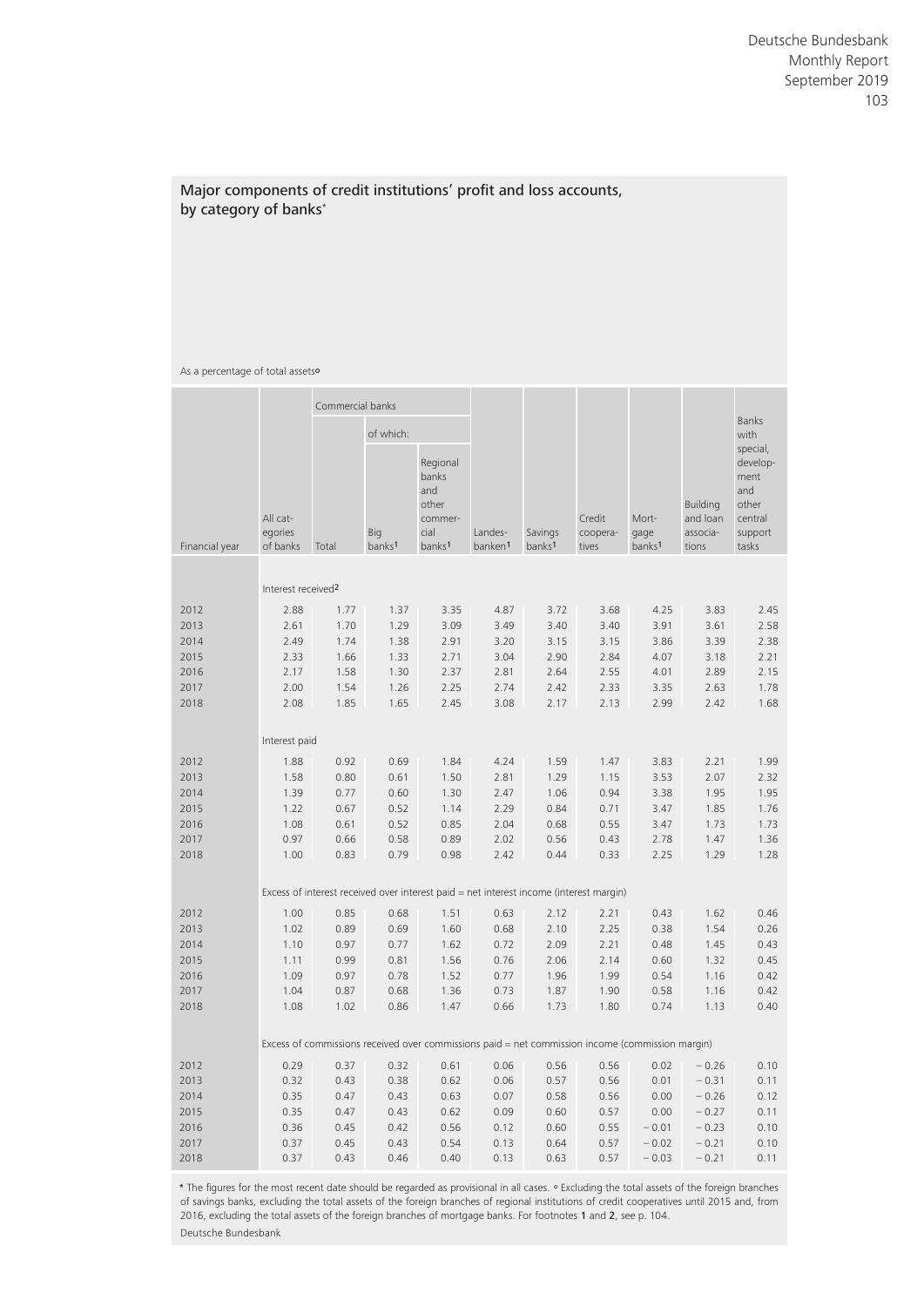### Major components of credit institutions' profit and loss accounts, by category of banks\* (cont'd)

### As a percentage of total assets<sup>o</sup>

|                |                                 | Commercial banks                                |                           |                                                                            |                                |                               |                             |                                     |                                                  |                                                                             |
|----------------|---------------------------------|-------------------------------------------------|---------------------------|----------------------------------------------------------------------------|--------------------------------|-------------------------------|-----------------------------|-------------------------------------|--------------------------------------------------|-----------------------------------------------------------------------------|
|                |                                 |                                                 | of which:                 |                                                                            |                                |                               |                             |                                     |                                                  | <b>Banks</b><br>with                                                        |
| Financial year | All cat-<br>egories<br>of banks | Total                                           | Big<br>banks <sup>1</sup> | Regional<br>banks<br>and<br>other<br>commer-<br>cial<br>banks <sup>1</sup> | Landes-<br>banken <sup>1</sup> | Savings<br>banks <sup>1</sup> | Credit<br>coopera-<br>tives | Mort-<br>gage<br>banks <sup>1</sup> | <b>Building</b><br>and loan<br>associa-<br>tions | special,<br>develop-<br>ment<br>and<br>other<br>central<br>support<br>tasks |
|                |                                 |                                                 |                           |                                                                            |                                |                               |                             |                                     |                                                  |                                                                             |
|                |                                 | General administrative spending                 |                           |                                                                            |                                |                               |                             |                                     |                                                  |                                                                             |
| 2012           | 0.89                            | 0.92                                            | 0.77                      | 1.55                                                                       | 0.46                           | 1.76                          | 1.86                        | 0.24                                | 0.97                                             | 0.29                                                                        |
| 2013           | 0.97                            | 1.03                                            | 0.89                      | 1.55                                                                       | 0.54                           | 1.77                          | 1.85                        | 0.27                                | 0.91                                             | 0.30                                                                        |
| 2014           | 1.01                            | 1.08                                            | 0.93                      | 1.57                                                                       | 0.57                           | 1.79                          | 1.84                        | 0.29                                | 0.90                                             | 0.32                                                                        |
| 2015           | 1.05                            | 1.11                                            | 0.99                      | 1.53                                                                       | 0.63                           | 1.81                          | 1.82                        | 0.30                                | 0.81                                             | 0.32                                                                        |
| 2016           | 1.06                            | 1.14                                            | 1.02                      | 1.49                                                                       | 0.66                           | 1.74                          | 1.73                        | 0.32                                | 0.83                                             | 0.33                                                                        |
| 2017           | 1.07                            | 1.14                                            | 1.06                      | 1.41                                                                       | 0.71                           | 1.69                          | 1.66                        | 0.38                                | 0.83                                             | 0.33                                                                        |
| 2018           | 1.09                            | 1.19                                            | 1.17                      | 1.32                                                                       | 0.68                           | 1.65                          | 1.59                        | 0.42                                | 0.82                                             | 0.35                                                                        |
|                |                                 |                                                 |                           |                                                                            |                                |                               |                             |                                     |                                                  |                                                                             |
|                |                                 | Result from the trading portfolio               |                           |                                                                            |                                |                               |                             |                                     |                                                  |                                                                             |
| 2012           | 0.07                            | 0.14                                            | 0.16                      | 0.04                                                                       | 0.05                           | 0.00                          | 0.00                        | 0.00                                | 0.00                                             | 0.06                                                                        |
| 2013           | 0.07                            | 0.11                                            | 0.14                      | 0.04                                                                       | 0.11                           | 0.00                          | 0.00                        | 0.00                                | 0.00                                             | 0.03                                                                        |
| 2014           | 0.04                            | 0.09                                            | 0.10                      | 0.04                                                                       | 0.01                           | 0.00                          | 0.00                        | 0.00                                | 0.00                                             | 0.04                                                                        |
| 2015           | 0.04                            | 0.08                                            | 0.09                      | 0.04                                                                       | 0.05                           | 0.00                          | 0.00                        | 0.00                                | 0.00                                             | 0.03                                                                        |
| 2016           | 0.04                            | 0.04                                            | 0.04                      | 0.04                                                                       | 0.11                           | 0.00                          | 0.00                        | 0.00                                | 0.00                                             | 0.04                                                                        |
| 2017           | 0.07                            | 0.12                                            | 0.15                      | 0.03                                                                       | 0.11                           | 0.00                          | 0.00                        | 0.00                                | 0.00                                             | 0.03                                                                        |
| 2018           | 0.04                            | 0.07                                            | 0.10                      | 0.03                                                                       | 0.08                           | 0.00                          | 0.00                        | 0.00                                | 0.00                                             | 0.03                                                                        |
|                |                                 |                                                 |                           |                                                                            |                                |                               |                             |                                     |                                                  |                                                                             |
|                |                                 | Operating result before the valuation of assets |                           |                                                                            |                                |                               |                             |                                     |                                                  |                                                                             |
| 2012           | 0.49                            | 0.45                                            | 0.35                      | 0.84                                                                       | 0.31                           | 0.92                          | 0.97                        | 0.23                                | 0.41                                             | 0.34                                                                        |
| 2013           | 0.43                            | 0.38                                            | 0.25                      | 0.85                                                                       | 0.33                           | 0.86                          | 1.01                        | 0.09                                | 0.33                                             | 0.10                                                                        |
| 2014           | 0.45                            | 0.39                                            | 0.26                      | 0.78                                                                       | 0.23                           | 0.83                          | 0.95                        | 0.21                                | 0.26                                             | 0.29                                                                        |
| 2015           | 0.44                            | 0.36                                            | 0.20                      | 0.84                                                                       | 0.28                           | 0.82                          | 0.91                        | 0.29                                | 0.23                                             | 0.26                                                                        |
| 2016           | 0.47                            | 0.39                                            | 0.23                      | 0.83                                                                       | 0.38                           | 0.83                          | 0.87                        | 0.21                                | 0.43                                             | 0.25                                                                        |
| 2017           | 0.42                            | 0.30                                            | 0.13                      | 0.67                                                                       | 0.27                           | 0.83                          | 0.86                        | 0.16                                | 0.42                                             | 0.23                                                                        |
| 2018           | 0.40                            | 0.31                                            | 0.16                      | 0.68                                                                       | 0.21                           | 0.77                          | 0.81                        | 0.28                                | 0.11                                             | 0.18                                                                        |
|                |                                 | Result from the valuation of assets             |                           |                                                                            |                                |                               |                             |                                     |                                                  |                                                                             |
|                |                                 |                                                 |                           |                                                                            |                                |                               |                             |                                     |                                                  |                                                                             |
| 2012           | $-0.05$                         | $-0.10$                                         | $-0.09$                   | $-0.11$                                                                    | $-0.01$                        | 0.06                          | 0.04                        | $-0.11$                             | 0.01                                             | $-0.04$                                                                     |
| 2013           | $-0.07$                         | $-0.06$                                         | $-0.03$                   | $-0.13$                                                                    | $-0.27$                        | 0.01                          | 0.04                        | $-0.08$                             | $-0.04$                                          | $-0.09$                                                                     |
| 2014           | $-0.08$                         | $-0.11$                                         | $-0.10$                   | $-0.12$                                                                    | $-0.14$                        | 0.00                          | $-0.03$                     | $-0.07$                             | 0.14                                             | $-0.08$                                                                     |
| 2015           | $-0.04$                         | $-0.03$                                         | 0.00                      | $-0.14$                                                                    | $-0.10$                        | 0.01                          | $-0.06$                     | $-0.09$                             | $-0.03$                                          | $-0.03$                                                                     |
| 2016           | $-0.10$                         | $-0.14$                                         | $-0.16$                   | $-0.10$                                                                    | $-0.38$                        | 0.09                          | 0.01                        | $-0.04$                             | 0.01                                             | $-0.07$                                                                     |
| 2017           | $-0.04$                         | $-0.02$                                         | 0.03                      | $-0.12$                                                                    | $-0.24$                        | 0.02                          | $-0.02$                     | 0.01                                | $-0.03$                                          | $-0.07$                                                                     |
| 2018           | $-0.08$                         | $-0.06$                                         | $-0.02$                   | $-0.16$                                                                    | $-0.33$                        | $-0.05$                       | $-0.10$                     | $-0.15$                             | 0.01                                             | $-0.02$                                                                     |

For footnotes \*, °, see p. 103. 1 From 2018, DB Privat- und Firmenkundenbank AG (merger between Deutsche Postbank AG, belonging to the category "Big banks", with Deutsche Bank Privat- und Geschäftskunden AG, belonging to the category "Regional banks and other commercial banks") allocated to the category "Big banks". HSH Nordbank allocated to the category "Regional banks and other commercial banks" and Landesbank Berlin allocated to the category "Savings banks". DSK Hyp AG (formerly SEB AG) allocated to the category "Mortgage banks". Wüstenrot Bank Aktiengesellschaft Pfandbriefbank allocated to the category "Regional banks and other commercial banks". 2 Interest received plus current income and profits transferred under profit pooling, a profit transfer agreement or a partial profit transfer agreement.

Deutsche Bundesbank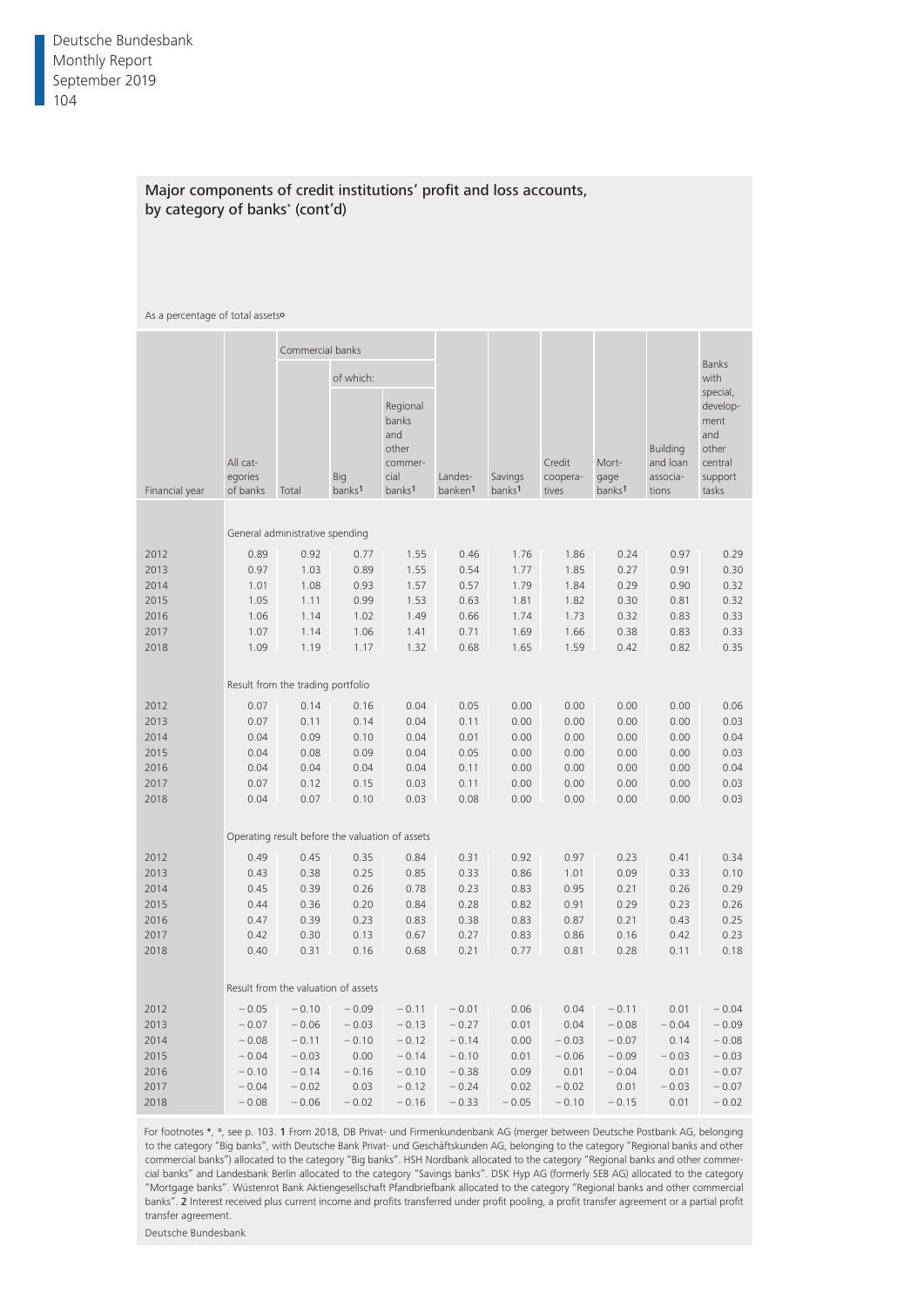## Major components of credit institutions' profit and loss accounts, by category of banks\* (cont'd)

### As a percentage of total assets<sup>o</sup>

|                |                                 | Commercial banks                                      |                                  |                                                                            |                                |                               |                             |                                     |                                                  |                                                                             |
|----------------|---------------------------------|-------------------------------------------------------|----------------------------------|----------------------------------------------------------------------------|--------------------------------|-------------------------------|-----------------------------|-------------------------------------|--------------------------------------------------|-----------------------------------------------------------------------------|
|                |                                 |                                                       | of which:                        |                                                                            |                                |                               |                             |                                     |                                                  | <b>Banks</b><br>with                                                        |
| Financial year | All cat-<br>egories<br>of banks | Total                                                 | <b>Big</b><br>banks <sup>1</sup> | Regional<br>banks<br>and<br>other<br>commer-<br>cial<br>banks <sup>1</sup> | Landes-<br>banken <sup>1</sup> | Savings<br>banks <sup>1</sup> | Credit<br>coopera-<br>tives | Mort-<br>gage<br>banks <sup>1</sup> | <b>Building</b><br>and loan<br>associa-<br>tions | special,<br>develop-<br>ment<br>and<br>other<br>central<br>support<br>tasks |
|                | Operating result                |                                                       |                                  |                                                                            |                                |                               |                             |                                     |                                                  |                                                                             |
|                |                                 |                                                       |                                  |                                                                            |                                |                               |                             |                                     |                                                  |                                                                             |
| 2012           | 0.45                            | 0.35                                                  | 0.25                             | 0.73                                                                       | 0.30                           | 0.98                          | 1.00                        | 0.11                                | 0.41                                             | 0.30                                                                        |
| 2013           | 0.36                            | 0.33                                                  | 0.21                             | 0.72                                                                       | 0.06                           | 0.88                          | 1.06                        | 0.01                                | 0.29                                             | 0.02                                                                        |
| 2014           | 0.37                            | 0.28                                                  | 0.16                             | 0.65                                                                       | 0.10                           | 0.83                          | 0.93                        | 0.14                                | 0.39                                             | 0.21                                                                        |
| 2015           | 0.40                            | 0.33                                                  | 0.21                             | 0.70                                                                       | 0.18                           | 0.83                          | 0.85                        | 0.20                                | 0.20                                             | 0.23                                                                        |
| 2016           | 0.37                            | 0.25                                                  | 0.08                             | 0.73                                                                       | 0.00                           | 0.92                          | 0.88                        | 0.17                                | 0.44                                             | 0.18                                                                        |
| 2017           | 0.37                            | 0.28                                                  | 0.16                             | 0.55                                                                       | 0.03                           | 0.85                          | 0.84                        | 0.17                                | 0.40                                             | 0.15                                                                        |
| 2018           | 0.32                            | 0.25                                                  | 0.15                             | 0.51                                                                       | $-0.12$                        | 0.71                          | 0.71                        | 0.14                                | 0.11                                             | 0.17                                                                        |
|                |                                 | Other and extraordinary result                        |                                  |                                                                            |                                |                               |                             |                                     |                                                  |                                                                             |
| 2012           | $-0.12$                         | $-0.16$                                               | $-0.09$                          | $-0.40$                                                                    | $-0.14$                        | $-0.12$                       | 0.00                        | $-0.10$                             | $-0.09$                                          | $-0.11$                                                                     |
| 2013           | $-0.11$                         | $-0.16$                                               | $-0.08$                          | $-0.41$                                                                    | $-0.10$                        | $-0.09$                       | $-0.04$                     | 0.02                                | $-0.07$                                          | $-0.07$                                                                     |
| 2014           | $-0.08$                         | $-0.10$                                               | $-0.02$                          | $-0.34$                                                                    | $-0.13$                        | $-0.05$                       | $-0.02$                     | $-0.18$                             | $-0.03$                                          | $-0.01$                                                                     |
| 2015           | $-0.09$                         | $-0.19$                                               | $-0.11$                          | $-0.45$                                                                    | $-0.01$                        | $-0.03$                       | $-0.02$                     | $-0.01$                             | 0.00                                             | $-0.01$                                                                     |
| 2016           | $-0.03$                         | $-0.06$                                               | 0.04                             | $-0.36$                                                                    | $-0.05$                        | $-0.03$                       | 0.04                        | 0.01                                | $-0.02$                                          | 0.00                                                                        |
| 2017           | $-0.04$                         | $-0.10$                                               | $-0.05$                          | $-0.23$                                                                    | 0.07                           | $-0.01$                       | 0.00                        | 0.03                                | 0.04                                             | $-0.04$                                                                     |
| 2018           | $-0.09$                         | $-0.15$                                               | $-0.10$                          | $-0.28$                                                                    | $-0.01$                        | $-0.06$                       | $-0.02$                     | $-0.04$                             | $-0.01$                                          | $-0.06$                                                                     |
|                |                                 |                                                       |                                  |                                                                            |                                |                               |                             |                                     |                                                  |                                                                             |
|                |                                 |                                                       |                                  | Profit or loss $(-)$ for the financial year before tax                     |                                |                               |                             |                                     |                                                  |                                                                             |
| 2012           | 0.32                            | 0.20                                                  | 0.16                             | 0.32                                                                       | 0.17                           | 0.86                          | 1.00                        | 0.02                                | 0.32                                             | 0.19                                                                        |
| 2013           | 0.25                            | 0.17                                                  | 0.13                             | 0.30                                                                       | $-0.04$                        | 0.78                          | 1.02                        | 0.02                                | 0.22                                             | $-0.05$                                                                     |
| 2014           | 0.30                            | 0.19                                                  | 0.14                             | 0.32                                                                       | $-0.03$                        | 0.78                          | 0.91                        | $-0.04$                             | 0.36                                             | 0.20                                                                        |
| 2015           | 0.31                            | 0.14                                                  | 0.10                             | 0.25                                                                       | 0.17                           | 0.79                          | 0.84                        | 0.20                                | 0.20                                             | 0.21                                                                        |
| 2016           | 0.33                            | 0.19                                                  | 0.12                             | 0.37                                                                       | $-0.06$                        | 0.89                          | 0.93                        | 0.18                                | 0.41                                             | 0.17                                                                        |
| 2017           | 0.33                            | 0.18                                                  | 0.12                             | 0.32                                                                       | 0.10                           | 0.84                          | 0.84                        | 0.21                                | 0.43                                             | 0.12                                                                        |
| 2018           | 0.23                            | 0.11                                                  | 0.05                             | 0.23                                                                       | $-0.13$                        | 0.65                          | 0.70                        | 0.09                                | 0.11                                             | 0.11                                                                        |
|                |                                 | Profit or loss $(-)$ for the financial year after tax |                                  |                                                                            |                                |                               |                             |                                     |                                                  |                                                                             |
| 2012           | 0.23                            | 0.11                                                  | 0.07                             | 0.25                                                                       | 0.12                           | 0.62                          | 0.73                        | 0.01                                | 0.23                                             | 0.21                                                                        |
| 2013           | 0.17                            | 0.12                                                  | 0.09                             | 0.22                                                                       | $-0.08$                        | 0.54                          | 0.76                        | 0.01                                | 0.12                                             | $-0.07$                                                                     |
| 2014           | 0.21                            | 0.14                                                  | 0.10                             | 0.23                                                                       | $-0.08$                        | 0.53                          | 0.64                        | $-0.06$                             | 0.24                                             | 0.19                                                                        |
| 2015           | 0.21                            | 0.09                                                  | 0.06                             | 0.16                                                                       | 0.10                           | 0.54                          | 0.57                        | 0.17                                | 0.16                                             | 0.17                                                                        |
| 2016           | 0.24                            | 0.13                                                  | 0.09                             | 0.26                                                                       | $-0.11$                        | 0.63                          | 0.67                        | 0.14                                | 0.34                                             | 0.17                                                                        |
| 2017           | 0.24                            | 0.13                                                  | 0.09                             | 0.20                                                                       | 0.05                           | 0.60                          | 0.58                        | 0.13                                | 0.37                                             | 0.13                                                                        |
| 2018           | 0.15                            | 0.08                                                  | 0.05                             | 0.13                                                                       | $-0.20$                        | 0.43                          | 0.47                        | 0.04                                | 0.05                                             | 0.09                                                                        |
|                |                                 |                                                       |                                  |                                                                            |                                |                               |                             |                                     |                                                  |                                                                             |

For footnotes \*, °, see p. 103. For footnote 1, see p. 104. Deutsche Bundesbank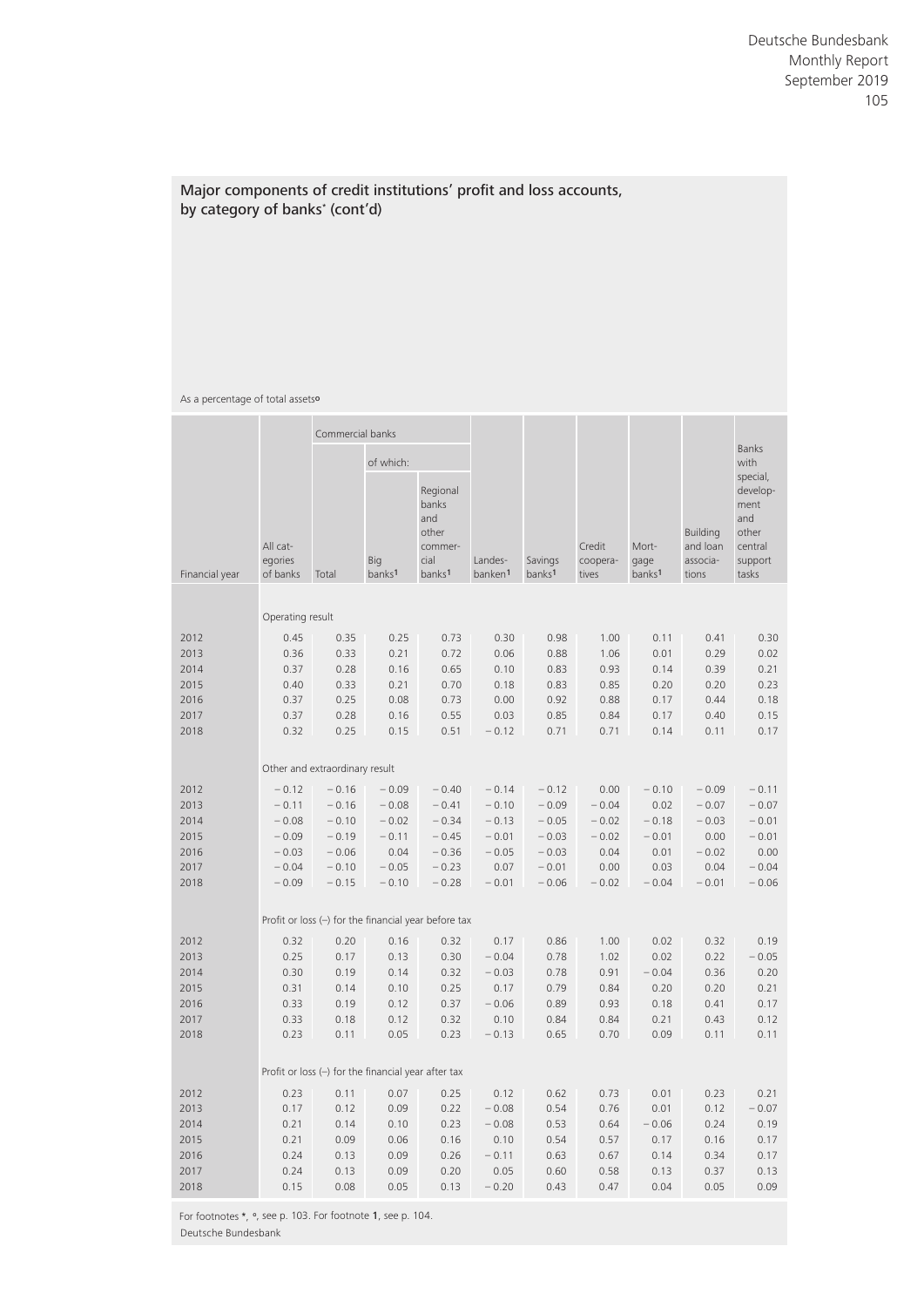### Credit institutions' profit and loss accounts<sup>\*</sup>

|                |                                        |                              | Interest business                                    |                                   |                    | Commissions business                                     |                              |                          |                                            |                                        |                                                                                            |
|----------------|----------------------------------------|------------------------------|------------------------------------------------------|-----------------------------------|--------------------|----------------------------------------------------------|------------------------------|--------------------------|--------------------------------------------|----------------------------------------|--------------------------------------------------------------------------------------------|
|                | Number of<br>reporting<br>institutions | Total<br>assets <sup>1</sup> | Net<br>interest<br>income<br>(col. 4 less<br>col. 5) | Interest<br>received <sup>2</sup> | Interest<br>paid   | Net com-<br>mission<br>income<br>(col. 7 less<br>col. 8) | Com-<br>missions<br>received | Com-<br>missions<br>paid | Result<br>from the<br>trading<br>portfolio | Other<br>operating<br>result           | Operating<br>income <sup>3</sup><br>(col. 3 plus<br>col. 6 plus<br>col. 9 plus<br>col. 10) |
| Financial year |                                        | $\overline{z}$               | $\overline{3}$                                       | $\overline{4}$                    | 5                  | 6                                                        | $\overline{7}$               | 8                        | Q                                          | 10                                     | 11                                                                                         |
|                |                                        |                              |                                                      |                                   |                    |                                                          |                              |                          |                                            |                                        |                                                                                            |
|                |                                        | $\epsilon$ billion           |                                                      |                                   |                    |                                                          |                              |                          |                                            |                                        |                                                                                            |
| 2011           | 1,801                                  | 9,167.9                      | 94.7                                                 | 303.0                             | 208.3              | 28.3                                                     | 41.1                         | 12.8                     | 4.6                                        | 0.6                                    | 128.2                                                                                      |
| 2012           | 1,776                                  | 9,542.7                      | 95.5                                                 | 274.7                             | 179.2              | 27.5                                                     | 40.0                         | 12.5                     | 7.1                                        | 1.6                                    | 131.8                                                                                      |
| 2013           | 1,748                                  | 8,755.4                      | 89.5                                                 | 228.2                             | 138.7              | 28.0                                                     | 40.6                         | 12.6                     | 5.9                                        | 0.8<br>$\hspace{0.1mm}-\hspace{0.1mm}$ | 122.6                                                                                      |
| 2014           | 1,715                                  | 8,452.6                      | 93.4                                                 | 210.8                             | 117.4              | 29.3                                                     | 42.6                         | 13.3                     | 3.6                                        | $-2.5$                                 | 123.8                                                                                      |
| 2015           | 1,679                                  | 8,605.6                      | 95.9                                                 | 200.9                             | 105.0              | 30.5                                                     | 44.5                         | 14.1                     | 3.7                                        | $-2.2$                                 | 127.9                                                                                      |
| 2016           | 1,611                                  | 8,355.0                      | 91.1                                                 | 181.5                             | 90.4               | 29.7                                                     | 43.2                         | 13.5                     | 3.0                                        | 4.1                                    | 128.0                                                                                      |
| 2017           | 1,538                                  | 8,251.2                      | 85.5                                                 | 165.4                             | 79.9               | 30.6                                                     | 44.2                         | 13.6                     | 5.6                                        | 1.3                                    | 122.9                                                                                      |
| 2018           | 1,484                                  | 8,061.5                      | 87.2                                                 | 167.6                             | 80.5               | 29.5                                                     | 43.1                         | 13.6                     | 3.5                                        | 0.4                                    | 120.6                                                                                      |
|                |                                        |                              |                                                      |                                   |                    |                                                          |                              |                          |                                            |                                        |                                                                                            |
|                | Year-on-year percentage change         |                              |                                                      |                                   |                    |                                                          |                              |                          |                                            |                                        |                                                                                            |
| 2012           | $-1.4$                                 | 4.1                          | 0.8                                                  | $-9.4$                            | $-14.0$            | $-2.8$                                                   | $-2.7$                       | $-2.4$                   | 55.3                                       | 166.7                                  | 2.8                                                                                        |
| 2013           | $-1.6$                                 | $-8.2$                       | $-6.3$                                               | $-16.9$                           | $-22.6$            | 2.0                                                      | 1.7                          | 1.0                      | $-18.0$                                    | $\sim 10$                              | $-7.0$                                                                                     |
| 2014<br>2015   | $-1.9$<br>$-2.1$                       | $-3.5$<br>1.8                | 4.4<br>2.7                                           | $-7.6$<br>$-4.7$                  | $-15.3$<br>$-10.6$ | 4.5<br>4.0                                               | 5.0<br>4.5                   | 6.1<br>5.5               | $-38.2$<br>3.0                             | $-201.2$<br>11.1                       | 1.0<br>3.3                                                                                 |
| 2016           | $-4.1$                                 | $-2.9$                       | $-4.9$                                               | $-9.6$                            | $-13.9$            | $-2.3$                                                   | $-3.0$                       | $-4.4$                   | $-18.4$                                    | $\sim 10$                              | 0.1                                                                                        |
| 2017           | $-4.5$                                 | $-1.2$                       | $-6.2$                                               | $-8.9$                            | $-11.6$            | 2.7                                                      | 2.3                          | 1.3                      | 82.9                                       | $-67.9$                                | $-4.0$                                                                                     |
| 2018           | $-3.5$                                 | $-2.3$                       | 1.9                                                  | 1.4                               | 0.7                | $-3.3$                                                   | $-2.5$                       | $-0.6$                   | $-37.7$                                    | $-66.2$                                | $-1.9$                                                                                     |
|                |                                        |                              |                                                      |                                   |                    |                                                          |                              |                          |                                            |                                        |                                                                                            |
|                | As a percentage of total assets        |                              |                                                      |                                   |                    |                                                          |                              |                          |                                            |                                        |                                                                                            |
| 2011           | $\sim$                                 | $\sim$                       | 1.03                                                 | 3.31                              | 2.27               | 0.31                                                     | 0.45                         | 0.14                     | 0.05                                       | 0.01                                   | 1.40                                                                                       |
| 2012           | $\sim 10^{-1}$                         | $\sim 10^{-1}$               | 1.00                                                 | 2.88                              | 1.88               | 0.29                                                     | 0.42                         | 0.13                     | 0.07                                       | 0.02                                   | 1.38                                                                                       |
| 2013           | $\sim 10^{-1}$                         | $\sim 10^{-1}$               | 1.02                                                 | 2.61                              | 1.58               | 0.32                                                     | 0.46                         | 0.14                     | 0.07                                       | $-0.01$                                | 1.40                                                                                       |
| 2014           | $\sim$ $\sim$                          | $\sim$                       | 1.10                                                 | 2.49                              | 1.39               | 0.35                                                     | 0.50                         | 0.16                     | 0.04                                       | $-0.03$                                | 1.47                                                                                       |
| 2015           | $\sim$                                 | $\sim$                       | 1.11                                                 | 2.33                              | 1.22               | 0.35                                                     | 0.52                         | 0.16                     | 0.04                                       | $-0.03$                                | 1.49                                                                                       |
| 2016           | $\sim$                                 | $\sim$                       | 1.09                                                 | 2.17                              | 1.08               | 0.36                                                     | 0.52                         | 0.16                     | 0.04                                       | 0.05                                   | 1.53                                                                                       |
| 2017           | $\sim$                                 | $\sim$                       | 1.04                                                 | 2.00                              | 0.97               | 0.37                                                     | 0.54                         | 0.17                     | 0.07                                       | 0.02                                   | 1.49                                                                                       |
| 2018           | $\sim$                                 |                              | 1.08                                                 | 2.08                              | 1.00               | 0.37                                                     | 0.53                         | 0.17                     | 0.04                                       | 0.01                                   | 1.50                                                                                       |

\* The figures for the most recent date should be regarded as provisional in all cases. 1 Excluding the total assets of the foreign branches of savings banks and of the foreign branches of regional institutions of credit cooperatives until 2015 and, Deutsche Bundesbank

from 2016, excluding the total assets of the foreign branches of mortgage banks. 2 Interest received plus current income and profits transferred under profit pooling, a profit transfer agreement or a partial profit transfer agreement. 3 Net inter-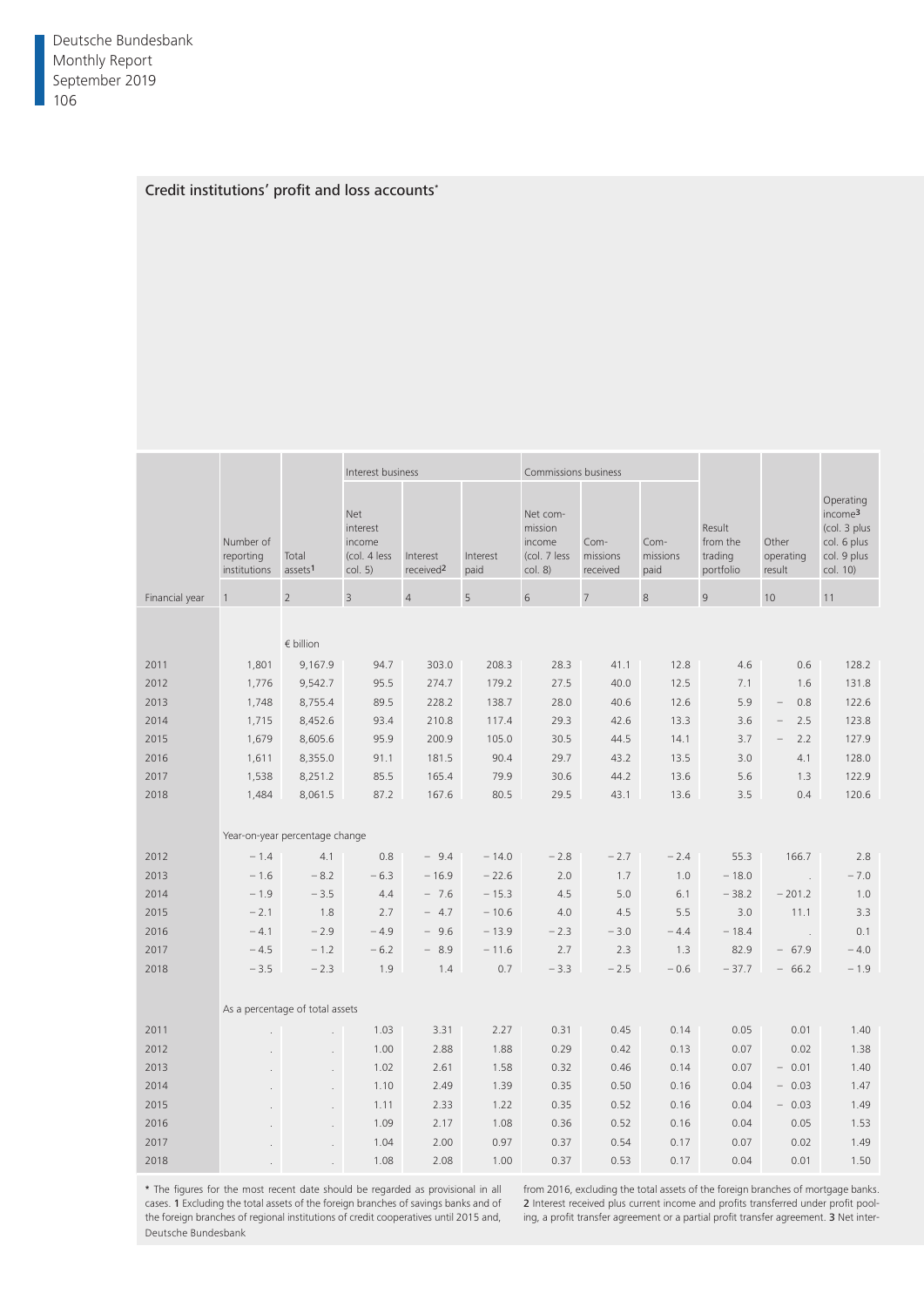|                        | Profit or<br>$loss$ $(-)$ for<br>the financial<br>year after<br>tax<br>(col. 19 less<br>col. 20) | Taxes on<br>earnings <sup>5</sup> | Profit or<br>$loss$ $(-)$ for<br>the financial<br>year before<br>tax<br>(col. 17 plus income and<br>col. 18) | Other<br>and extra-<br>result | Operating<br>result<br>(col. 15 plus ordinary | Result<br>from the<br>valuation<br>of assets<br>(other than<br>tangible<br>or financial<br>fixed assets) col. 16) | Operating<br>result<br>before the<br>valuation<br>of assets<br>(col. 11 less<br>col. 12) | Total<br>other ad-<br>ministrative<br>spending <sup>4</sup> | Staff costs   | General administrative spending<br>Total<br>(col. 13 plus<br>col. 14) |
|------------------------|--------------------------------------------------------------------------------------------------|-----------------------------------|--------------------------------------------------------------------------------------------------------------|-------------------------------|-----------------------------------------------|-------------------------------------------------------------------------------------------------------------------|------------------------------------------------------------------------------------------|-------------------------------------------------------------|---------------|-----------------------------------------------------------------------|
| Financial year         | 21                                                                                               | 20                                | 19                                                                                                           | 18                            | 17                                            | 16                                                                                                                | 15                                                                                       | 14                                                          | 13            | 12                                                                    |
|                        | $\epsilon$ billion                                                                               |                                   |                                                                                                              |                               |                                               |                                                                                                                   |                                                                                          |                                                             |               |                                                                       |
|                        | 24.9 2011                                                                                        | 7.0                               | 31.9                                                                                                         | $-17.4$                       | 49.3                                          | 3.1                                                                                                               | 46.2                                                                                     | 39.6                                                        | 42.5          | 82.0                                                                  |
| 22.0 2012              |                                                                                                  | 8.8                               | 30.8                                                                                                         | $-11.9$                       | 42.7                                          | $-4.3$                                                                                                            | 47.0                                                                                     | 40.2                                                        | 44.6          | 84.8                                                                  |
| 14.6 2013              |                                                                                                  | 7.4                               | 22.0                                                                                                         | $-9.3$                        | 31.2                                          | $-6.5$                                                                                                            | 37.8                                                                                     | 41.0                                                        | 43.8          | 84.8                                                                  |
| 17.4 2014<br>18.1 2015 |                                                                                                  | 7.6<br>8.4                        | 25.0<br>26.6                                                                                                 | $-6.5$<br>$-7.8$              | 31.5<br>34.4                                  | $-6.6$<br>$-3.5$                                                                                                  | 38.1<br>37.9                                                                             | 41.8<br>44.0                                                | 44.0<br>46.0  | 85.8<br>90.0                                                          |
| 19.9 2016              |                                                                                                  | 7.9                               | 27.8                                                                                                         | $-2.8$                        | 30.6                                          | $-8.8$                                                                                                            | 39.4                                                                                     | 44.0                                                        | 44.6          | 88.7                                                                  |
| 20.0 2017              |                                                                                                  | 7.5                               | 27.5                                                                                                         | $-3.4$                        | 30.9                                          | $-3.6$                                                                                                            | 34.5                                                                                     | 43.8                                                        | 44.6          | 88.4                                                                  |
| 12.2 2018              |                                                                                                  | 6.8                               | 18.9                                                                                                         | $-6.9$                        | 25.8                                          | $-6.7$                                                                                                            | 32.5                                                                                     | 43.8                                                        | 44.3          | 88.1                                                                  |
|                        |                                                                                                  | Year-on-year percentage change    |                                                                                                              |                               |                                               |                                                                                                                   |                                                                                          |                                                             |               |                                                                       |
|                        | $-11.5$ 2012                                                                                     | 24.6                              | $-3.5$                                                                                                       | 31.7                          | $-13.4$                                       |                                                                                                                   | 1.8                                                                                      | 1.5                                                         | 5.0           | 3.3                                                                   |
| 19.4 2014              | $-33.9$ 2013                                                                                     | $-15.8$<br>3.0                    | $-28.7$<br>13.9                                                                                              | 21.8<br>29.8                  | $-26.8$<br>0.9                                | $-50.9$<br>$-0.6$                                                                                                 | $-19.6$<br>0.9                                                                           | 2.2<br>1.8                                                  | $-1.9$<br>0.5 | 0.0<br>1.1                                                            |
| 4.1 2015               |                                                                                                  | 11.2                              | 6.3                                                                                                          | $-19.7$                       | 9.0                                           | 46.9                                                                                                              | $-0.6$                                                                                   | 5.3                                                         | 4.7           | 5.0                                                                   |
| 9.9 2016               |                                                                                                  | $-6.7$                            | 4.6                                                                                                          | 63.9                          | $-10.9$                                       | $-150.3$                                                                                                          | 4.0                                                                                      | 0.1                                                         | $-3.1$        | $-1.5$                                                                |
| 0.4 2017               |                                                                                                  | $-4.3$                            | $-1.0$                                                                                                       | $-20.8$                       | 1.0                                           | 58.7                                                                                                              | $-12.2$                                                                                  | $-0.5$                                                      | $-0.1$        | $-0.3$                                                                |
|                        | $-39.2$ 2018                                                                                     | $-10.2$                           | $-31.2$                                                                                                      | $-101.8$                      | $-16.6$                                       | $-85.8$                                                                                                           | $-5.9$                                                                                   | 0.0                                                         | $-0.7$        | $-0.3$                                                                |
|                        |                                                                                                  | As a percentage of total assets   |                                                                                                              |                               |                                               |                                                                                                                   |                                                                                          |                                                             |               |                                                                       |
| $0.27$ 2011            |                                                                                                  | 0.08                              | 0.35                                                                                                         | $-0.19$                       | 0.54                                          | 0.03                                                                                                              | 0.50                                                                                     | 0.43                                                        | 0.46          | 0.89                                                                  |
|                        | $0.23$ 2012                                                                                      | 0.09                              | 0.32                                                                                                         | $-0.12$                       | 0.45                                          | $-0.05$                                                                                                           | 0.49                                                                                     | 0.42                                                        | 0.47          | 0.89                                                                  |
|                        |                                                                                                  | 0.08                              | 0.25                                                                                                         | $-0.11$                       | 0.36                                          | $-0.07$                                                                                                           | 0.43                                                                                     | 0.47                                                        | 0.50          | 0.97                                                                  |
| $0.17$ 2013            |                                                                                                  | 0.09                              | 0.30<br>0.31                                                                                                 | $-0.08$<br>$-0.09$            | 0.37<br>0.40                                  | $-0.08$<br>$-0.04$                                                                                                | 0.45<br>0.44                                                                             | 0.49<br>0.51                                                | 0.52<br>0.53  | 1.01<br>1.05                                                          |
| 0.21 2014              |                                                                                                  |                                   |                                                                                                              |                               |                                               |                                                                                                                   |                                                                                          |                                                             | 0.53          |                                                                       |
| 0.21 2015              |                                                                                                  | 0.10                              |                                                                                                              |                               |                                               |                                                                                                                   |                                                                                          |                                                             |               |                                                                       |
| 0.24 2016<br>0.24 2017 |                                                                                                  | 0.09<br>0.09                      | 0.33<br>0.33                                                                                                 | $-0.03$<br>$-0.04$            | 0.37<br>0.37                                  | $-0.10$<br>$-0.04$                                                                                                | 0.47<br>0.42                                                                             | 0.53<br>0.53                                                | 0.54          | 1.06<br>1.07                                                          |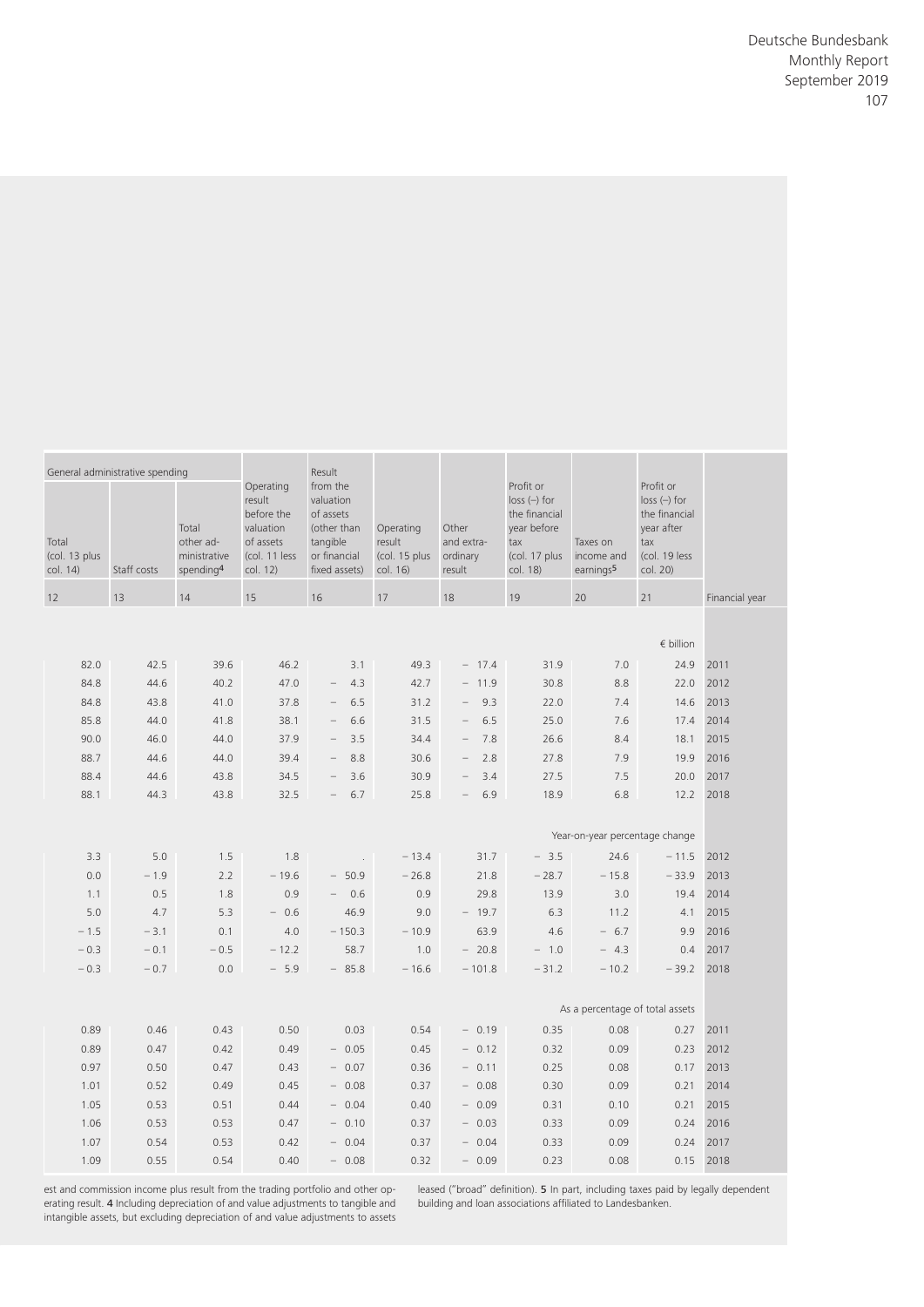# Profit and loss accounts, by category of banks<sup>\*</sup>

|                                              |                                                            | $\epsilon$ million                                                                             |                                                                                                        |                                                                |                                                             |                                                          |                                                          |                                                          |                                                    |                                                                 |                                                                                            |
|----------------------------------------------|------------------------------------------------------------|------------------------------------------------------------------------------------------------|--------------------------------------------------------------------------------------------------------|----------------------------------------------------------------|-------------------------------------------------------------|----------------------------------------------------------|----------------------------------------------------------|----------------------------------------------------------|----------------------------------------------------|-----------------------------------------------------------------|--------------------------------------------------------------------------------------------|
|                                              |                                                            |                                                                                                | Interest business                                                                                      |                                                                |                                                             | Commissions business                                     |                                                          |                                                          |                                                    |                                                                 |                                                                                            |
| Financial                                    | Number of<br>reporting<br>institutions assets <sup>1</sup> | Total                                                                                          | Net<br>interest<br>income<br>(col. 4 less<br>col. 5)                                                   | Interest<br>received <sup>2</sup>                              | Interest<br>paid                                            | Net com-<br>mission<br>income<br>(col. 7 less<br>col. 8) | Com-<br>missions<br>received                             | Com-<br>missions<br>paid                                 | Result<br>from the<br>trading<br>portfolio         | Other<br>operating<br>result                                    | Operating<br>income <sup>3</sup><br>(col. 3 plus<br>col. 6 plus<br>col. 9 plus<br>col. 10) |
| year                                         |                                                            |                                                                                                | $\overline{3}$                                                                                         | $\overline{4}$                                                 |                                                             | 6                                                        |                                                          | 8                                                        | $\mathsf{Q}$                                       | 10                                                              | 11                                                                                         |
|                                              | All categories of banks                                    |                                                                                                |                                                                                                        |                                                                |                                                             |                                                          |                                                          |                                                          |                                                    |                                                                 |                                                                                            |
| 2013<br>2014<br>2015<br>2016<br>2017<br>2018 | 1,715<br>1,679<br>1,611<br>1,538                           | 1,748 8,755,419<br>8,452,585<br>8,605,560<br>8,355,020<br>8,251,175<br>1,484 8,061,520         | 89,485<br>93,398<br>95,887<br>91,146<br>85,486<br>87,152                                               | 228,193<br>210,822<br>200,861<br>181,543<br>165,387<br>167,631 | 138,708<br>117,424<br>104,974<br>90,397<br>79,901<br>80,479 | 28,039<br>29,297<br>30,461<br>29,746<br>30,559<br>29,540 | 40,618<br>42,639<br>44,542<br>43,201<br>44,190<br>43,095 | 12,579<br>13,342<br>14,081<br>13,455<br>13,631<br>13,555 | 5,861<br>3,624<br>3,734<br>3,046<br>5,572<br>3,470 | $-820$<br>$-2,470$<br>$-2,196$<br>4,065<br>1,304<br>441         | 122,565<br>123,849<br>127,886<br>128,003<br>122,921<br>120,603                             |
| 2013<br>2014<br>2015<br>2016<br>2017<br>2018 | Commercial banks<br>183                                    | 183 3,669,592<br>3,532,938<br>177 3,678,042<br>171 3,580,912<br>172 3,532,639<br>167 3,351,857 | 32,689<br>34,370<br>36,282<br>34,768<br>30,887<br>34,151                                               | 62,225<br>61,502<br>60,993<br>56,451<br>54,373<br>62,132       | 29,536<br>27,132<br>24,711<br>21,683<br>23,486<br>27,981    | 15,946<br>16,686<br>17,337<br>16,204<br>16,027<br>14,525 | 22,387<br>24,065<br>25,183<br>23,873<br>23,832<br>22,145 | 6,441<br>7,379<br>7,846<br>7,669<br>7,805<br>7,620       | 4,136<br>3,026<br>2,867<br>1,429<br>4,074<br>2,462 | $-861$<br>$-2,335$<br>$-2,320$<br>2,427<br>$-83$<br>$-790$      | 51,910<br>51,747<br>54,166<br>54,828<br>50,905<br>50,348                                   |
| 2013<br>2014<br>2015<br>2016<br>2017<br>2018 | Big banks7<br>4<br>4<br>$\overline{4}$<br>4                | 4 2,798,461<br>2,647,559<br>2,736,876<br>2,575,072<br>2,400,315<br>4 2,293,271                 | 19,235<br>20,491<br>22,151<br>20,126<br>16,369<br>19,751                                               | 36,200<br>36,414<br>36,394<br>33,572<br>30,216<br>37,924       | 16,965<br>15,923<br>14,243<br>13,446<br>13,847<br>18,173    | 10,698<br>11,336<br>11,762<br>10,817<br>10,205<br>10,573 | 13,043<br>14,269<br>14,569<br>13,510<br>12,929<br>13,478 | 2,345<br>2,933<br>2,807<br>2,693<br>2,724<br>2,905       | 3,821<br>2,635<br>2,496<br>1,069<br>3,701<br>2,196 | $-2,086$<br>$-2,844$<br>$-3,732$<br>405<br>$-1,712$<br>$-1,866$ | 31,668<br>31,618<br>32,677<br>32,417<br>28,563<br>30,654                                   |
| 2013<br>2014<br>2015<br>2016<br>2017<br>2018 | 160<br>160<br>154<br>148<br>149<br>145                     | 822,706<br>833,806<br>884,457<br>942,665<br>1,048,189<br>962,520                               | Regional banks and other commercial banks7<br>13,161<br>13,500<br>13,832<br>14,369<br>14,237<br>14,158 | 25,462<br>24,305<br>23,939<br>22,343<br>23,545<br>23,561       | 12,301<br>10,805<br>10,107<br>7,974<br>9,308<br>9,403       | 5,119<br>5,245<br>5,469<br>5,286<br>5,712<br>3,838       | 9,200<br>9,674<br>10,492<br>10,245<br>10,779<br>8,543    | 4,081<br>4,429<br>5,023<br>4,959<br>5,067<br>4,705       | 295<br>375<br>353<br>340<br>350<br>261             | 1,153<br>428<br>1,348<br>1,916<br>1,516<br>980                  | 19,728<br>19,548<br>21,002<br>21,911<br>21,815<br>19,237                                   |
|                                              |                                                            | Branches of foreign banks                                                                      |                                                                                                        |                                                                |                                                             |                                                          |                                                          |                                                          |                                                    |                                                                 |                                                                                            |
| 2013<br>2014<br>2015<br>2016<br>2017<br>2018 | 19<br>19<br>19<br>19<br>19<br>18                           | 48,425<br>51,573<br>56,709<br>63,175<br>84,135<br>96,066                                       | 293<br>379<br>299<br>273<br>281<br>242                                                                 | 563<br>783<br>660<br>536<br>612<br>647                         | 270<br>404<br>361<br>263<br>331<br>405                      | 129<br>105<br>106<br>101<br>110<br>114                   | 144<br>122<br>122<br>118<br>124<br>124                   | 15<br>17<br>16<br>17<br>14<br>10 <sup>1</sup>            | 20<br>16<br>18<br>20<br>23<br>5                    | 72<br>81<br>64<br>106<br>113<br>96                              | 514<br>581<br>487<br>500<br>527<br>457                                                     |
|                                              | Landesbanken <sup>7</sup>                                  |                                                                                                |                                                                                                        |                                                                |                                                             |                                                          |                                                          |                                                          |                                                    |                                                                 |                                                                                            |
| 2013<br>2014<br>2015<br>2016<br>2017<br>2018 | 9<br>9<br>8<br>$6 \quad$                                   | 9 1,229,051<br>9 1,139,438<br>1,087,623<br>975,957<br>940,293<br>803,978                       | 8,383<br>8,243<br>8,230<br>7,558<br>6,833<br>5,300                                                     | 42,870<br>36,437<br>33,092<br>27,464<br>25,797<br>24,749       | 34,487<br>28,194<br>24,862<br>19,906<br>18,964<br>19,449    | 732<br>847<br>995<br>1,216<br>1,238<br>1,081             | 2,582<br>2,632<br>2,816<br>2,810<br>2,867<br>2,380       | 1,850<br>1,785<br>1,821<br>1,594<br>1,629<br>1,299       | 1,340<br>112<br>535<br>1,026<br>1,059<br>634       | 227<br>37<br>210<br>289<br>114<br>175                           | 10,682<br>9,165<br>9,970<br>10,089<br>9,244<br>7,190                                       |

For footnotes \*, 1-7, see pp. 110 f. Deutsche Bundesbank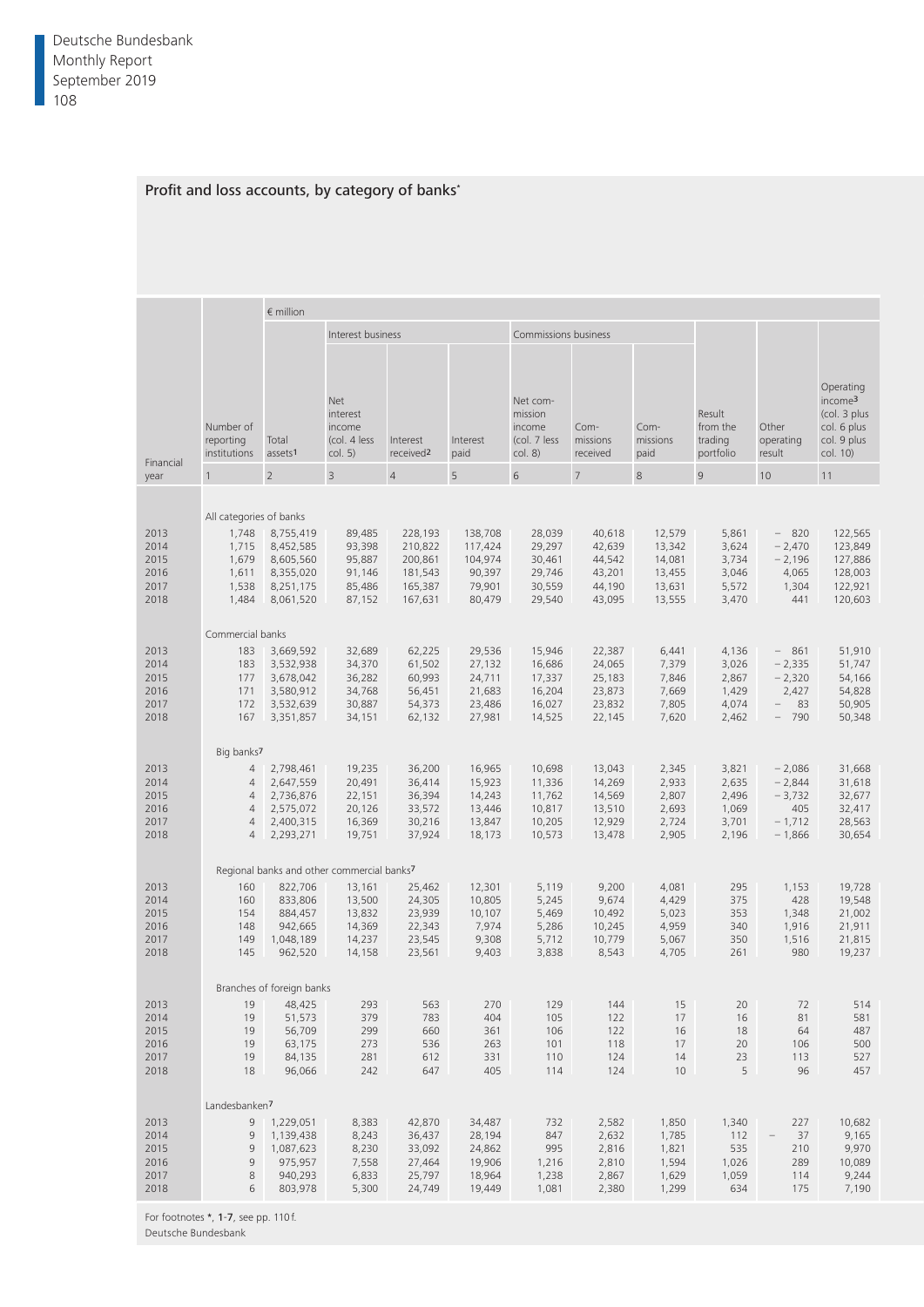| Balance<br>sheet<br>profit or<br>$loss$ $(-)$<br>$1$ (col. 21)<br>plus<br>col. 22)<br>Financial | With-<br>drawals<br>from or<br>transfers<br>to $\left(\rightarrow\right)$<br>reserves<br>and par-<br>ticipation<br>rights<br>capital <sup>6</sup> | Profit or<br>$loss$ $(-)$<br>for the<br>financial<br>year after<br>tax<br>(col. 19<br>less<br>col. 20) | Taxes on<br>income<br>and<br>earnings <sup>5</sup> | Profit or<br>$loss$ $(-)$<br>for the<br>financial<br>year<br>before tax<br>(col. 17<br>plus<br>col. 18) | Other and<br>extra-<br>ordinary<br>result                                                       | Operating<br>result<br>(col. 15)<br>plus<br>col. 16)     | Result<br>from the<br>valuation<br>of assets<br>(other<br>than tan-<br>gible or<br>financial<br>fixed<br>assets) | Operat-<br>ing result<br>before<br>the valu-<br>ation of<br>assets<br>$1$<br>less<br>col. 12) | Total<br>other<br>adminis-<br>trative<br>spend-<br>ing <sup>4</sup> | General administrative spending<br>Staff<br>costs        | Total<br>(col. 13<br>plus<br>col. 14)                    |
|-------------------------------------------------------------------------------------------------|---------------------------------------------------------------------------------------------------------------------------------------------------|--------------------------------------------------------------------------------------------------------|----------------------------------------------------|---------------------------------------------------------------------------------------------------------|-------------------------------------------------------------------------------------------------|----------------------------------------------------------|------------------------------------------------------------------------------------------------------------------|-----------------------------------------------------------------------------------------------|---------------------------------------------------------------------|----------------------------------------------------------|----------------------------------------------------------|
| 23<br>year                                                                                      | 22                                                                                                                                                | 21                                                                                                     | 20                                                 | 19                                                                                                      | 18                                                                                              | 17                                                       | 16                                                                                                               | 15                                                                                            | 14                                                                  | 13                                                       | 12                                                       |
| All categories of banks                                                                         |                                                                                                                                                   |                                                                                                        |                                                    |                                                                                                         |                                                                                                 |                                                          |                                                                                                                  |                                                                                               |                                                                     |                                                          |                                                          |
| $-1,654$ 2013<br>1,950 2014<br>2,684 2015<br>4,514 2016<br>3,202 2017<br>$-969$ 2018            | $14,578 - 16,232$<br>$-15,454$<br>$-15,436$<br>$-15,395$<br>$-16,777$<br>$-13,124$                                                                | 17,404<br>18,120<br>19,909<br>19,979<br>12,155                                                         | 7,376<br>7,596<br>8,445<br>7,875<br>7,536<br>6,765 | 21,954<br>25,000<br>26,565<br>27,784<br>27,515<br>18,920                                                | $-9,271$<br>$-6,510$<br>$-7,791$<br>$-2,812$<br>$-3,398$<br>$-6,858$                            | 31,225<br>31,510<br>34,356<br>30,596<br>30,913<br>25,778 | $-6,542$<br>$-6,583$<br>$-3,497$<br>$-8,754$<br>$-3,619$<br>$-6,723$                                             | 37,767<br>38,093<br>37,853<br>39,350<br>34,532<br>32,501                                      | 41,042<br>41,777<br>43,994<br>44,038<br>43,826<br>43,835            | 43,756<br>43,979<br>46,039<br>44,615<br>44,563<br>44,267 | 84,798<br>85,756<br>90,033<br>88,653<br>88,389<br>88,102 |
| Commercial banks                                                                                |                                                                                                                                                   |                                                                                                        |                                                    |                                                                                                         |                                                                                                 |                                                          |                                                                                                                  |                                                                                               |                                                                     |                                                          |                                                          |
| 1,699 2013<br>2,005 2014<br>1,293 2015<br>4,921 2016<br>480<br>2017<br>$-1,663$ 2018            | $4,493 - 2,794$<br>$-2,812$<br>$-1,870$<br>148<br>$-4,064$<br>$-4,292$                                                                            | 4,817<br>3,163<br>4,773<br>4,544<br>2,629                                                              | 1,812<br>1,776<br>1,969<br>1,954<br>1,885<br>897   | 6,305<br>6,593<br>5,132<br>6,727<br>6,429<br>3,526                                                      | $-5,769$<br>$-3,367$<br>$-6,890$<br>$-2,248$<br>$-3,536$<br>$-4,919$                            | 12,074<br>9,960<br>12,022<br>8,975<br>9,965<br>8,445     | $-2,036$<br>$-3,797$<br>$-1,183$<br>$-5,130$<br>$-540$<br>$-1,991$                                               | 14,110<br>13,757<br>13,205<br>14,105<br>10,505<br>10,436                                      | 20,897<br>21,774<br>23,431<br>23,344<br>23,240<br>23,349            | 16,903<br>16,216<br>17,530<br>17,379<br>17,160<br>16,563 | 37,800<br>37,990<br>40,961<br>40,723<br>40,400<br>39,912 |
| Big banks7                                                                                      |                                                                                                                                                   |                                                                                                        |                                                    |                                                                                                         |                                                                                                 |                                                          |                                                                                                                  |                                                                                               |                                                                     |                                                          |                                                          |
| 1,759 2013                                                                                      | 756<br>$\sim$                                                                                                                                     | 2,515                                                                                                  | 1,036                                              | 3,551                                                                                                   | $-2,367$                                                                                        | 5,918                                                    | $-958$                                                                                                           | 6,876                                                                                         | 13,618                                                              | 11,174                                                   | 24,792                                                   |
| 1,937<br>2014<br>1,410 2015<br>4,199 2016<br>1,787<br>2017<br>22<br>1,268 2018                  | 729<br>$\overline{\phantom{m}}$<br>216<br>$ \,$<br>1,918<br>433<br>$\hspace{0.1mm}-\hspace{0.1mm}$                                                | 2,666<br>1,626<br>2,281<br>2,220<br>1,246                                                              | 993<br>1,082<br>864<br>559<br>$-97$                | 3,659<br>2,708<br>3,145<br>2,779<br>1,149                                                               | $-559$<br>$-2,953$<br>1,127<br>$-1,126$<br>$-2,179$                                             | 4,218<br>5,661<br>2,018<br>3,905<br>3,328                | $-2,717$<br>85<br>$-4,021$<br>666<br>$-382$                                                                      | 6,935<br>5,576<br>6,039<br>3,239<br>3,710                                                     | 14,233<br>15,679<br>15,244<br>14,835<br>16,284                      | 10,450<br>11,422<br>11,134<br>10,489<br>10,660           | 24,683<br>27,101<br>26,378<br>25,324<br>26,944           |
| Regional banks and other commercial banks7                                                      |                                                                                                                                                   |                                                                                                        |                                                    |                                                                                                         |                                                                                                 |                                                          |                                                                                                                  |                                                                                               |                                                                     |                                                          |                                                          |
| $-214$ 2013<br>108 2014<br>$\sim$<br>$- 199$ 2015<br>711 2016<br>$-1,506$ 2017<br>$-3,012$ 2018 | $-2,017$<br>$-2,066$<br>$-1,633$<br>$-1,750$<br>$-3,612$<br>$1,274 - 4,286$                                                                       | 1,803<br>1,958<br>1,434<br>2,461<br>2,106                                                              | 690<br>672<br>802<br>1,022<br>1,257<br>935         | 2,493<br>2,630<br>2,236<br>3,483<br>3,363<br>2,209                                                      | $-3,402$<br>$-2,808$<br>$-3,937$<br>$-3,375$<br>$-2,405$<br>$-2,740$                            | 5,895<br>5,438<br>6,173<br>6,858<br>5,768<br>4,949       | $-1,076$<br>$-1,042$<br>$-1,267$<br>$-988$<br>$-1,252$<br>$-1,571$                                               | 6,971<br>6,480<br>7,440<br>7,846<br>7,020<br>6,520                                            | 7,140<br>7,413<br>7,575<br>7,944<br>8,257<br>6,931                  | 5,617<br>5,655<br>5,987<br>6,121<br>6,538<br>5,786       | 12,757<br>13,068<br>13,562<br>14,065<br>14,795<br>12,717 |
| Branches of foreign banks                                                                       |                                                                                                                                                   |                                                                                                        |                                                    |                                                                                                         |                                                                                                 |                                                          |                                                                                                                  |                                                                                               |                                                                     |                                                          |                                                          |
| 154 2013<br>176 2014<br>82 2015<br>11 2016<br>199 2017<br>81 2018                               | $175 - 21$<br>$\overline{a}$<br>17<br>$\mathcal{C}=\mathcal{C}$<br>21<br>$31 -$<br>20<br>19<br>$\hspace{0.1mm}-\hspace{0.1mm}$<br>$109 -$<br>28   | 193<br>103<br>218                                                                                      | 86<br>111<br>85<br>68<br>69<br>59                  | 261<br>304<br>188<br>99<br>287<br>168                                                                   | $\circ$<br>$\mathbf 0$<br>$\circ$<br>$\circ$<br>5<br>$\hspace{0.1mm}-\hspace{0.1mm}$<br>$\circ$ | 261<br>304<br>188<br>99<br>292<br>168                    | $-2$<br>$\hspace{0.1mm}-\hspace{0.1mm}$<br>38<br>$\sim$<br>$\overline{1}$<br>$-121$<br>46<br>$-38$               | 263<br>342<br>189<br>220<br>246<br>206                                                        | 139<br>128<br>177<br>156<br>148<br>134                              | 112<br>111<br>121<br>124<br>133<br>117                   | 251<br>239<br>298<br>280<br>281<br>251                   |
| Landesbanken7                                                                                   |                                                                                                                                                   |                                                                                                        |                                                    |                                                                                                         |                                                                                                 |                                                          |                                                                                                                  |                                                                                               |                                                                     |                                                          |                                                          |
| 25 2013<br>527 2014<br>461 2015<br>$-870$ 2016<br>$-240$ 2017<br>$-1,753$ 2018                  | 973<br>1,406<br>580<br>$-$<br>182<br>741<br>$\hspace{0.1mm}-\hspace{0.1mm}$<br>128                                                                | - 948<br>$-879$<br>1,041<br>$-1,052$<br>501<br>$-1,625 -$                                              | 469<br>511<br>764<br>505<br>443<br>603             | - 479<br>$-368$<br>1,805<br>$-547$<br>944<br>$-1,022$                                                   | $-1,235$<br>$-1,455$<br>$- 158$<br>$-499$<br>656<br>$-91$                                       | 756<br>1,087<br>1,963<br>$-48$<br>288<br>$-931$          | $-3,321$<br>$-1,580$<br>$-1,114$<br>$-3,725$<br>$-2,257$<br>$-2,623$                                             | 4,077<br>2,667<br>3,077<br>3,677<br>2,545<br>1,692                                            | 3,405<br>3,237<br>3,405<br>3,523<br>3,616<br>2,728                  | 3,200<br>3,261<br>3,488<br>2,889<br>3,083<br>2,770       | 6,605<br>6,498<br>6,893<br>6,412<br>6,699<br>5,498       |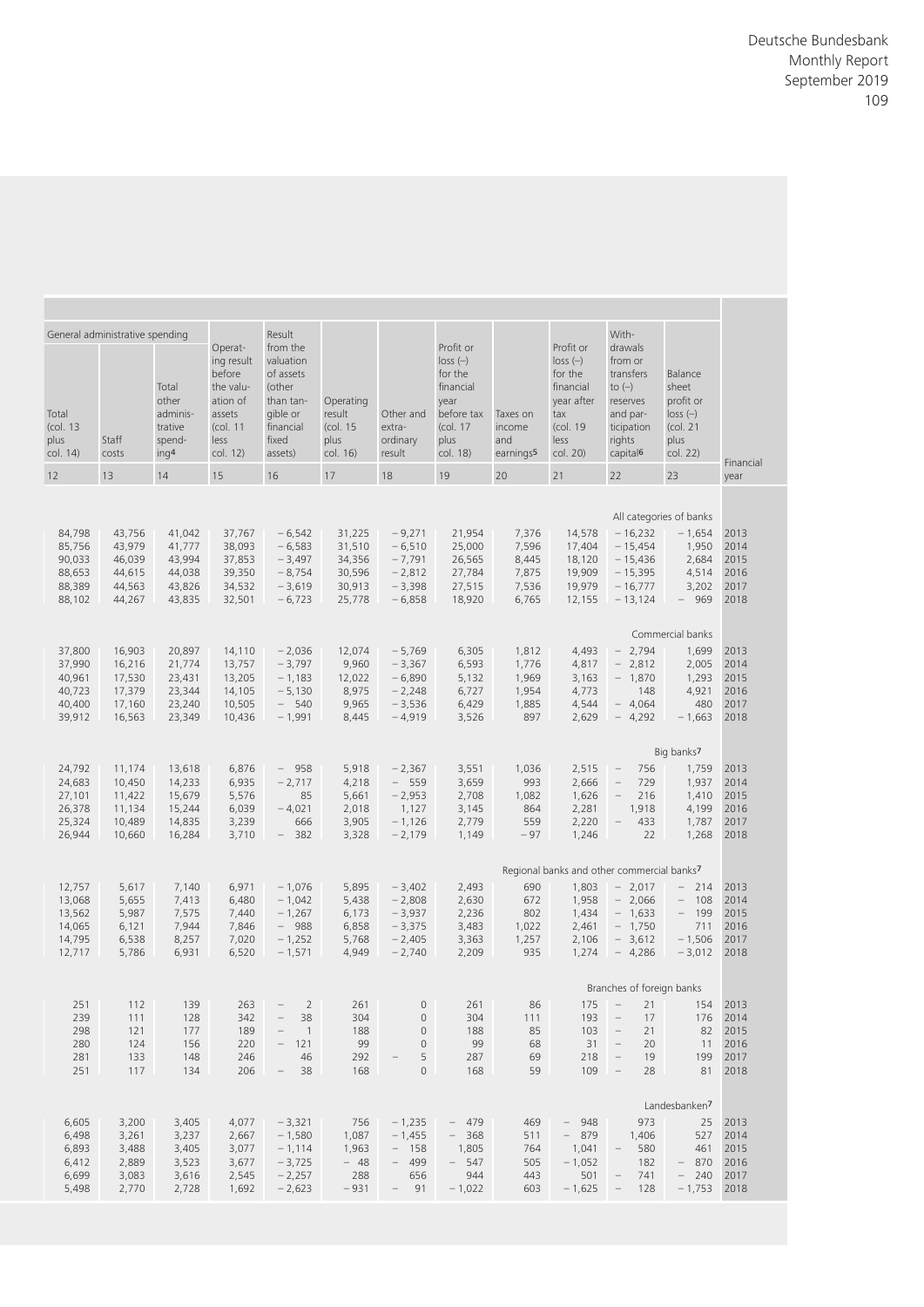|                                              |                                                            | $\epsilon$ million                                                                            |                                                                                |                                                          |                                                          |                                                               |                                                    |                                                    |                                                                                       |                                                            |                                                                                                  |
|----------------------------------------------|------------------------------------------------------------|-----------------------------------------------------------------------------------------------|--------------------------------------------------------------------------------|----------------------------------------------------------|----------------------------------------------------------|---------------------------------------------------------------|----------------------------------------------------|----------------------------------------------------|---------------------------------------------------------------------------------------|------------------------------------------------------------|--------------------------------------------------------------------------------------------------|
|                                              |                                                            |                                                                                               | Interest business                                                              |                                                          |                                                          | Commissions business                                          |                                                    |                                                    |                                                                                       |                                                            |                                                                                                  |
| Financial                                    | Number of<br>reporting<br>institutions assets <sup>1</sup> | Total<br>$\overline{2}$                                                                       | <b>Net</b><br>interest<br>income<br>(col. 4 less)<br>col. 5)<br>$\overline{3}$ | Interest<br>received <sup>2</sup><br>$\overline{4}$      | Interest<br>paid<br>5                                    | Net com-<br>mission<br>income<br>(col. 7 less<br>col. 8)<br>6 | Com-<br>missions<br>received                       | Com-<br>missions<br>paid<br>8                      | Result<br>from the<br>trading<br>portfolio<br>9                                       | Other<br>operating<br>result<br>10                         | Operating<br>income <sup>3</sup><br>(col. 3 plus<br>col. 6 plus<br>col. 9 plus<br>col. 10)<br>11 |
| year                                         |                                                            |                                                                                               |                                                                                |                                                          |                                                          |                                                               |                                                    |                                                    |                                                                                       |                                                            |                                                                                                  |
|                                              | Savings banks7                                             |                                                                                               |                                                                                |                                                          |                                                          |                                                               |                                                    |                                                    |                                                                                       |                                                            |                                                                                                  |
| 2013<br>2014<br>2015<br>2016<br>2017<br>2018 | 416<br>413<br>403<br>390                                   | 417 1,098,581<br>1,110,362<br>1,130,688<br>1,154,475<br>1,179,915<br>386 1,267,726            | 23,117<br>23,237<br>23,285<br>22,667<br>22,018<br>21,952                       | 37,298<br>35,028<br>32,807<br>30,520<br>28,577<br>27,543 | 14,181<br>11,791<br>9,522<br>7,853<br>6,559<br>5,591     | 6,241<br>6,441<br>6,776<br>6,975<br>7,590<br>7,965            | 6,633<br>6,854<br>7,211<br>7,423<br>8,069<br>8,777 | 392<br>413<br>435<br>448<br>479<br>812             | 19<br>8<br>$-7$<br>10 <sup>°</sup><br>6<br>$\overline{1}$                             | $-476$<br>$-563$<br>$-260$<br>$\overline{7}$<br>169<br>748 | 28,901<br>29,123<br>29,794<br>29,659<br>29,783<br>30,666                                         |
|                                              | Credit cooperatives                                        |                                                                                               |                                                                                |                                                          |                                                          |                                                               |                                                    |                                                    |                                                                                       |                                                            |                                                                                                  |
| 2013<br>2014<br>2015<br>2016<br>2017<br>2018 | 1,078<br>1,047<br>1,021<br>972<br>915<br>875               | 750,899<br>771,932<br>798,178<br>832,181<br>868,255<br>911,384                                | 16,881<br>17,063<br>17,077<br>16,578<br>16,475<br>16,374                       | 25,539<br>24,305<br>22,705<br>21,180<br>20,250<br>19,424 | 8,658<br>7,242<br>5,628<br>4,602<br>3,775<br>3,050       | 4,182<br>4,324<br>4,564<br>4,577<br>4,957<br>5,160            | 5,083<br>5,266<br>5,570<br>5,601<br>6,071<br>6,318 | 901<br>942<br>1,006<br>1,024<br>1,114<br>1,158     | 10 <sup>°</sup><br>10 <sup>°</sup><br>5<br>10 <sup>°</sup><br>10<br>$\overline{4}$    | 417<br>143<br>132<br>495<br>437<br>407                     | 21,490<br>21,540<br>21,778<br>21,660<br>21,879<br>21,945                                         |
|                                              | Mortgage banks7                                            |                                                                                               |                                                                                |                                                          |                                                          |                                                               |                                                    |                                                    |                                                                                       |                                                            |                                                                                                  |
| 2013<br>2014<br>2015<br>2016<br>2017<br>2018 | 17<br>17<br>16<br>15<br>13<br>11                           | 482,524<br>421,014<br>376,908<br>289,800<br>236,414<br>233,165                                | 1,828<br>2,007<br>2,245<br>1,565<br>1,360<br>1,732                             | 18,864<br>16,232<br>15,323<br>11,623<br>7,921<br>6,975   | 17,036<br>14,225<br>13,078<br>10,058<br>6,561<br>5,243   | 58<br>14<br>$-11$<br>$-43$<br>$-48$<br>$-80$                  | 267<br>225<br>212<br>176<br>158<br>97              | 209<br>211<br>223<br>219<br>206<br>177             | $\overline{2}$<br>$-4$<br>$-2$<br>$\overline{0}$<br>$\circ$<br>6                      | $-134$<br>108<br>9<br>14<br>$-35$<br>$-27$                 | 1,754<br>2,125<br>2,241<br>1,536<br>1,277<br>1,631                                               |
|                                              | Building and loan associations                             |                                                                                               |                                                                                |                                                          |                                                          |                                                               |                                                    |                                                    |                                                                                       |                                                            |                                                                                                  |
| 2013<br>2014<br>2015<br>2016<br>2017<br>2018 | 22<br>21<br>21<br>20<br>20<br>20                           | 204,540<br>210,066<br>214,613<br>215,668<br>227,924<br>233,865                                | 3,144<br>3,037<br>2,841<br>2,503<br>2,634<br>2,653                             | 7,381<br>7,126<br>6,818<br>6,233<br>5,995<br>5,661       | 4,237<br>4,089<br>3,977<br>3,730<br>3,361<br>3,008       | $-629$<br>$-547$<br>$-590$<br>$-503$<br>$-481$<br>$-500$      | 1,381<br>1,339<br>1,375<br>1,260<br>1,226<br>1,295 | 2,010<br>1,886<br>1,965<br>1,763<br>1,707<br>1,795 | $\Omega$<br>$\overline{0}$<br>$\overline{0}$<br>$\Omega$<br>$\circ$<br>$\overline{0}$ | 26<br>$-53$<br>$-2$<br>717<br>701<br>14                    | 2,541<br>2,437<br>2,249<br>2,717<br>2,854<br>2,167                                               |
|                                              |                                                            |                                                                                               | Banks with special, development and other central support tasks                |                                                          |                                                          |                                                               |                                                    |                                                    |                                                                                       |                                                            |                                                                                                  |
| 2013<br>2014<br>2015<br>2016<br>2017<br>2018 |                                                            | 22 1,320,232<br>22 1,266,835<br>22 1,319,508<br>21 1,306,027<br>20 1,265,735<br>19  1,259,545 | 3,443<br>5,441<br>5,927<br>5,507<br>5,279<br>4,990                             | 34,016<br>30,192<br>29,123<br>28,072<br>22,474<br>21,147 | 30,573<br>24,751<br>23,196<br>22,565<br>17,195<br>16,157 | 1,509<br>1,532<br>1,390<br>1,320<br>1,276<br>1,389            | 2,285<br>2,258<br>2,175<br>2,058<br>1,967<br>2,083 | 776<br>726<br>785<br>738<br>691<br>694             | 354<br>472<br>336<br>571<br>423<br>363                                                | $-19$<br>267<br>35<br>116<br>$\overline{1}$<br>$-86$       | 5,287<br>7,712<br>7,688<br>7,514<br>6,979<br>6,656                                               |
|                                              |                                                            |                                                                                               | Memo item: Banks majority-owned by foreign banks <sup>8</sup>                  |                                                          |                                                          |                                                               |                                                    |                                                    |                                                                                       |                                                            |                                                                                                  |
| 2013<br>2014<br>2015<br>2016<br>2017<br>2018 | 37<br>35<br>33<br>34<br>34                                 | 692,773<br>680,177<br>735,491<br>762,620<br>765,500<br>33 763,177                             | 8,266<br>8,347<br>8,383<br>8,950<br>8,801<br>9,262                             | 15,323<br>14,546<br>13,502<br>13,098<br>12,037<br>12,327 | 7,057<br>6,199<br>5,119<br>4,148<br>3,236<br>3,065       | 2,633<br>3,025<br>2,919<br>3,157<br>3,589<br>3,053            | 4,282<br>4,966<br>4,834<br>5,057<br>5,218<br>4,711 | 1,649<br>1,941<br>1,915<br>1,900<br>1,629<br>1,658 | 1,106<br>343<br>435<br>718<br>812<br>436                                              | 301<br>$-45$<br>456<br>402<br>891<br>$-347$                | 12,306<br>11,670<br>12,193<br>13,227<br>14,093<br>12,404                                         |

### Profit and loss accounts, by category of banks\* (cont'd)

\* The figures for the most recent date should be regarded as provisional in all cases. 1 Excluding the total assets of the foreign branches of savings banks and of the foreign branches of regional institutions of credit cooperatives until 2015 and, from 2016, excluding the total assets of the foreign branches of mortgage banks. 2 Interest received plus current income and profits transferred under profit pooling, a profit transfer agreement or a partial profit transfer agreement. 3 Net inter-Deutsche Bundesbank

est and commission income plus result from the trading portfolio and other operating result. 4 Including depreciation of and value adjustments to tangible and intangible assets, but excluding depreciation of and value adjustments to assets leased ("broad" definition). 5 In part, including taxes paid by legally dependent building and loan associations affiliated to Landesbanken. 6 Including profit or loss brought forward and withdrawals from or transfers to the fund for general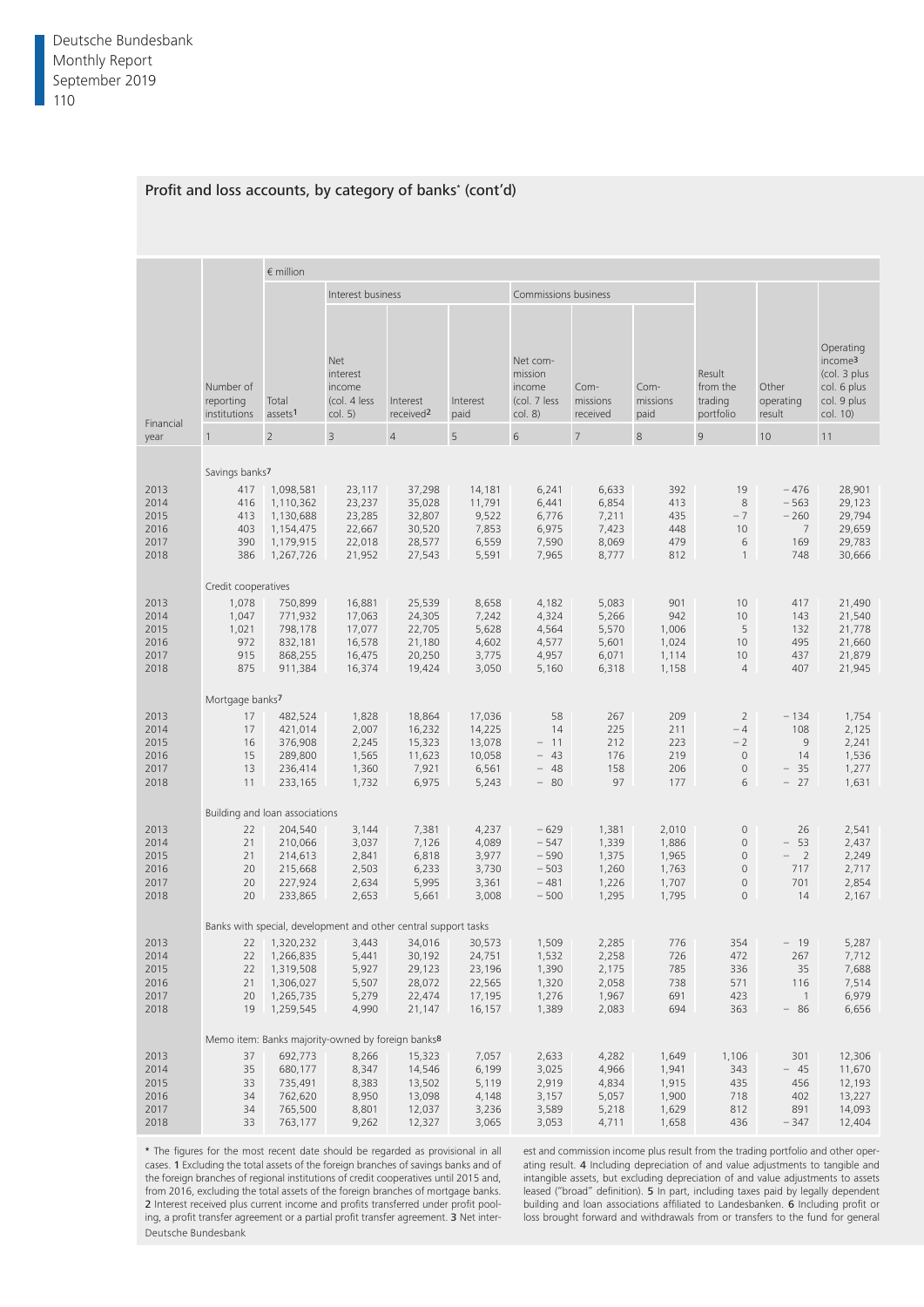|                            | With-                                                                                                                                                                                                                     |                                                                                                        |                                                    |                                                                                                         |                                           |                                                     |                                                                                                                  |                                                                                                            |                                                                     |                                                   |                                       |
|----------------------------|---------------------------------------------------------------------------------------------------------------------------------------------------------------------------------------------------------------------------|--------------------------------------------------------------------------------------------------------|----------------------------------------------------|---------------------------------------------------------------------------------------------------------|-------------------------------------------|-----------------------------------------------------|------------------------------------------------------------------------------------------------------------------|------------------------------------------------------------------------------------------------------------|---------------------------------------------------------------------|---------------------------------------------------|---------------------------------------|
|                            | drawals<br>from or<br>transfers<br>Balance<br>to $\left(\rightarrow\right)$<br>sheet<br>profit or<br>reserves<br>$loss$ $(-)$<br>and par-<br>(col. 21<br>ticipation<br>rights<br>plus<br>col. 22)<br>capital <sup>6</sup> | Profit or<br>$loss$ $(-)$<br>for the<br>financial<br>year after<br>tax<br>(col. 19<br>less<br>col. 20) | Taxes on<br>income<br>and<br>earnings <sup>5</sup> | Profit or<br>$loss$ $(-)$<br>for the<br>financial<br>year<br>before tax<br>(col. 17<br>plus<br>col. 18) | Other and<br>extra-<br>ordinary<br>result | Operating<br>result<br>(col. 15<br>plus<br>col. 16) | Result<br>from the<br>valuation<br>of assets<br>(other<br>than tan-<br>gible or<br>financial<br>fixed<br>assets) | Operat-<br>ing result<br>before<br>the valu-<br>ation of<br>assets<br>$\left($ col. 11<br>less<br>col. 12) | Total<br>other<br>adminis-<br>trative<br>spend-<br>ing <sup>4</sup> | General administrative spending<br>Staff<br>costs | Total<br>(col. 13<br>plus<br>col. 14) |
| Financial<br>year          | 22<br>23                                                                                                                                                                                                                  | 21                                                                                                     | 20                                                 | 19                                                                                                      | 18                                        | 17                                                  | 16                                                                                                               | 15                                                                                                         | 14                                                                  | 13                                                | 12                                    |
|                            |                                                                                                                                                                                                                           |                                                                                                        |                                                    |                                                                                                         |                                           |                                                     |                                                                                                                  |                                                                                                            |                                                                     |                                                   |                                       |
|                            | Savings banks7                                                                                                                                                                                                            |                                                                                                        |                                                    |                                                                                                         |                                           |                                                     |                                                                                                                  |                                                                                                            |                                                                     |                                                   |                                       |
| 1,536 2013                 | $-4,401$                                                                                                                                                                                                                  | 5,937                                                                                                  | 2,664                                              | 8,601                                                                                                   | $-1,020$                                  | 9,621                                               | 130                                                                                                              | 9,491                                                                                                      | 7,325                                                               | 12,085                                            | 19,410                                |
| 2014<br>1,573 2015         | $-4,288$<br>1,558<br>$-4,491$                                                                                                                                                                                             | 5,846<br>6,064                                                                                         | 2,794<br>2,913                                     | 8,640<br>8,977                                                                                          | $-593$<br>$-392$                          | 9,233<br>9,369                                      | $\overline{1}$<br>92                                                                                             | 9,232<br>9,277                                                                                             | 7,285<br>7,571                                                      | 12,606<br>12,946                                  | 19,891<br>20,517                      |
| 2016                       | 1,558<br>$-5,728$                                                                                                                                                                                                         | 7,286                                                                                                  | 2,939                                              | 10,225                                                                                                  | $-386$                                    | 10,611                                              | 1,062                                                                                                            | 9,549                                                                                                      | 7,523                                                               | 12,587                                            | 20,110                                |
| 2017                       | $-5,517$<br>1,544                                                                                                                                                                                                         | 7,061                                                                                                  | 2,861                                              | 9,922                                                                                                   | $-153$                                    | 10,075                                              | 283                                                                                                              | 9,792                                                                                                      | 7,345                                                               | 12,646                                            | 19,991                                |
| 1,454 2018                 | $-4,045$                                                                                                                                                                                                                  | 5,499                                                                                                  | 2,775                                              | 8,274                                                                                                   | - 790                                     | 9,064                                               | $-676$                                                                                                           | 9,740                                                                                                      | 7,914                                                               | 13,012                                            | 20,926                                |
|                            | Credit cooperatives                                                                                                                                                                                                       |                                                                                                        |                                                    |                                                                                                         |                                           |                                                     |                                                                                                                  |                                                                                                            |                                                                     |                                                   |                                       |
| 1,409 2013                 | $-4,285$                                                                                                                                                                                                                  | 5,694                                                                                                  | 1,956                                              | 7,650                                                                                                   | $-276$                                    | 7,926                                               | 322                                                                                                              | 7,604                                                                                                      | 5,583                                                               | 8,303                                             | 13,886                                |
| 2014                       | $-3,480$<br>1,431                                                                                                                                                                                                         | 4,911                                                                                                  | 2,077                                              | 6,988                                                                                                   | $-153$                                    | 7,141                                               | $-198$                                                                                                           | 7,339                                                                                                      | 5,663                                                               | 8,538                                             | 14,201                                |
| 1,353 2015                 | $-3,226$                                                                                                                                                                                                                  | 4,579                                                                                                  | 2,103                                              | 6,682                                                                                                   | $-134$<br>361                             | 6,816                                               | $-453$<br>103                                                                                                    | 7,269                                                                                                      | 5,755<br>5,774                                                      | 8,754                                             | 14,509<br>14,423                      |
| 2016<br>1,305 2017         | $-4,246$<br>1,351<br>$-3,774$                                                                                                                                                                                             | 5,597<br>5,079                                                                                         | 2,104<br>2,199                                     | 7,701<br>7,278                                                                                          | $-33$                                     | 7,340<br>7,311                                      | $-186$                                                                                                           | 7,237<br>7,497                                                                                             | 5,799                                                               | 8,649<br>8,583                                    | 14,382                                |
| 1,274 2018                 | $-2,983$                                                                                                                                                                                                                  | 4,257                                                                                                  | 2,079                                              | 6,336                                                                                                   | $-174$                                    | 6,510                                               | $-917$                                                                                                           | 7,427                                                                                                      | 5,955                                                               | 8,563                                             | 14,518                                |
|                            | Mortgage banks7                                                                                                                                                                                                           |                                                                                                        |                                                    |                                                                                                         |                                           |                                                     |                                                                                                                  |                                                                                                            |                                                                     |                                                   |                                       |
| $-4,746$ 2013              | $-4,775$                                                                                                                                                                                                                  | 29                                                                                                     | 88                                                 | 117                                                                                                     | 90                                        | 27                                                  | $-405$                                                                                                           | 432                                                                                                        | 797                                                                 | 525                                               | 1,322                                 |
| $-1,983$ 2014              | $-1,714$                                                                                                                                                                                                                  | $-269$                                                                                                 | 103                                                | $-166$                                                                                                  | 772<br>$-$                                | 606                                                 | $-278$                                                                                                           | 884                                                                                                        | 712                                                                 | 529                                               | 1,241                                 |
| $-736$ 2015                | $-1,385$                                                                                                                                                                                                                  | 649                                                                                                    | 98                                                 | 747                                                                                                     | 20<br>$ \,$                               | 767                                                 | $-327$                                                                                                           | 1,094                                                                                                      | 655                                                                 | 492                                               | 1,147                                 |
| $-740$ 2016<br>$-406$ 2017 | $-1,138$<br>$-722$                                                                                                                                                                                                        | 398<br>316                                                                                             | 127<br>171                                         | 525<br>487                                                                                              | 39<br>75                                  | 486<br>412                                          | $-113$<br>32                                                                                                     | 599<br>380                                                                                                 | 527<br>486                                                          | 410<br>411                                        | 937<br>897                            |
| $-703$ 2018                | - 795                                                                                                                                                                                                                     | 92                                                                                                     | 128                                                | 220                                                                                                     | 95<br>$-$                                 | 315                                                 | $-341$                                                                                                           | 656                                                                                                        | 526                                                                 | 449                                               | 975                                   |
|                            |                                                                                                                                                                                                                           |                                                                                                        |                                                    |                                                                                                         |                                           |                                                     |                                                                                                                  |                                                                                                            |                                                                     |                                                   |                                       |
|                            | Building and loan associations                                                                                                                                                                                            |                                                                                                        |                                                    |                                                                                                         |                                           |                                                     |                                                                                                                  |                                                                                                            |                                                                     |                                                   |                                       |
| 143 2013<br>119 2014       | $-104$<br>$-389$                                                                                                                                                                                                          | 247<br>508                                                                                             | 194<br>255                                         | 441<br>763                                                                                              | $-145$<br>65<br>$ \,$                     | 586<br>828                                          | 88<br>$-$<br>284                                                                                                 | 674<br>544                                                                                                 | 1,166<br>1,141                                                      | 701<br>752                                        | 1,867<br>1,893                        |
| 2015                       | 344<br>$-4$                                                                                                                                                                                                               | 348                                                                                                    | 78                                                 | 426                                                                                                     | <sup>2</sup><br>$ \,$                     | 428                                                 | 72<br>$ \,$                                                                                                      | 500                                                                                                        | 1,028                                                               | 721                                               | 1,749                                 |
| 182 2016                   | - 548                                                                                                                                                                                                                     | 730                                                                                                    | 160                                                | 890                                                                                                     | $-51$                                     | 941                                                 | 22                                                                                                               | 919                                                                                                        | 1,106                                                               | 692                                               | 1,798                                 |
| 214 2017<br>130 2018       | $-622$<br>13                                                                                                                                                                                                              | 836<br>117                                                                                             | 155<br>137                                         | 991<br>254                                                                                              | 89<br>14<br>$\overline{\phantom{0}}$      | 902<br>268                                          | 61<br>$ \,$<br>22                                                                                                | 963<br>246                                                                                                 | 1,172<br>1,225                                                      | 719<br>696                                        | 1,891<br>1,921                        |
|                            |                                                                                                                                                                                                                           |                                                                                                        |                                                    |                                                                                                         |                                           |                                                     |                                                                                                                  |                                                                                                            |                                                                     |                                                   |                                       |
|                            | Banks with special, development and other central support tasks                                                                                                                                                           |                                                                                                        |                                                    |                                                                                                         |                                           |                                                     |                                                                                                                  |                                                                                                            |                                                                     |                                                   |                                       |
| $-1,720$ 2013              | $-846$                                                                                                                                                                                                                    | $-874$                                                                                                 | 193                                                | $-681$                                                                                                  | - 916                                     | 235                                                 | $-1,144$                                                                                                         | 1,379                                                                                                      | 1,869                                                               | 2,039                                             | 3,908                                 |
|                            | $-4,177 -1,707$ 2014<br>$-3,880 -1,604$ 2015                                                                                                                                                                              | 2,470<br>2,276                                                                                         | 80<br>520                                          | 2,550<br>2,796                                                                                          | $- 105$<br>195<br>$-$                     | 2,655<br>2,991                                      | $-1,015$<br>$-440$                                                                                               | 3,670<br>3,431                                                                                             | 1,965<br>2,149                                                      | 2,077<br>2,108                                    | 4,042<br>4,257                        |
| $-1,888$ 2016              | $-4,065$                                                                                                                                                                                                                  | 2,177                                                                                                  | 86                                                 | 2,263                                                                                                   | $- 28$                                    | 2,291                                               | - 973                                                                                                            | 3,264                                                                                                      | 2,241                                                               | 2,009                                             | 4,250                                 |
| 305 2017                   | $-1,337$                                                                                                                                                                                                                  | 1,642                                                                                                  | $-178$                                             | 1,464                                                                                                   | $-496$                                    | 1,960                                               | $-890$                                                                                                           | 2,850                                                                                                      | 2,168                                                               | 1,961                                             | 4,129<br>4,352                        |
| 292 2018                   | - 894                                                                                                                                                                                                                     | 1,186                                                                                                  | 146                                                | 1,332                                                                                                   | $-775$                                    | 2,107                                               | $- 197$                                                                                                          | 2,304                                                                                                      | 2,138                                                               | 2,214                                             |                                       |
|                            | Memo item: Banks majority-owned by foreign banks <sup>8</sup>                                                                                                                                                             |                                                                                                        |                                                    |                                                                                                         |                                           |                                                     |                                                                                                                  |                                                                                                            |                                                                     |                                                   |                                       |
| 1,050 2013                 | $1,608 - 558$                                                                                                                                                                                                             |                                                                                                        | 513                                                | 2,121                                                                                                   | $-1,481$                                  | 3,602                                               | - 474                                                                                                            | 4,076                                                                                                      | 4,457                                                               | 3,773                                             | 8,230                                 |
| 958 2014                   | $-725$                                                                                                                                                                                                                    | 1,683                                                                                                  | 320                                                | 2,003                                                                                                   | $-1,308$                                  | 3,311                                               | - 439                                                                                                            | 3,750                                                                                                      | 4,404                                                               | 3,516                                             | 7,920                                 |
| 662 2015<br>3,549 2016     | $-396$<br>2,646                                                                                                                                                                                                           | 1,058<br>903                                                                                           | 430<br>636                                         | 1,488<br>1,539                                                                                          | $-1,723$<br>$-1,604$                      | 3,211<br>3,143                                      | - 479<br>$-1,012$                                                                                                | 3,690<br>4,155                                                                                             | 4,511<br>4,743                                                      | 3,992<br>4,329                                    | 8,503<br>9,072                        |
| 1,494 2017                 | $-565$                                                                                                                                                                                                                    | 2,059                                                                                                  | 808                                                | 2,867                                                                                                   | $-1,819$                                  | 4,686                                               | $-590$                                                                                                           | 5,276                                                                                                      | 4,747                                                               | 4,070                                             | 8,817                                 |
| 596 2018                   | $1,114 - 518$                                                                                                                                                                                                             |                                                                                                        | 575                                                | 1,689                                                                                                   | $-992$                                    | 2,681                                               | $-992$                                                                                                           | 3,673                                                                                                      | 4,666                                                               | 4,065                                             | 8,731                                 |
|                            |                                                                                                                                                                                                                           |                                                                                                        |                                                    |                                                                                                         |                                           |                                                     |                                                                                                                  |                                                                                                            |                                                                     |                                                   |                                       |

banking risks. 7 From 2018, DB Privat- und Firmenkundenbank AG (merger between Deutsche Postbank AG, belonging to the category "Big banks", with Deutsche Bank Privat- und Geschäftskunden AG, belonging to the category "Regional banks and other commercial banks") allocated to the category "Big banks". HSH Nordbank allocated to the category "Regional banks and other commercial banking risks. 7 From 2018, DB Privat- und Firmenkundenbank AG (merger be-<br>tween Deutsche Postbank AG, belonging to the category "Big banks", with rot Bank Aktiengesellschaft Pfandbriefbank allocated to the category "Regio

Hyp AG (formerly SEB AG) allocated to the category "Mortgage banks". Wüstenrot Bank Aktiengesellschaft Pfandbriefbank allocated to the category "Regional banks and other commercial banks". 8 Separate presentation of the (legally independent) banks majority- owned by foreign banks and included in other categories of banks.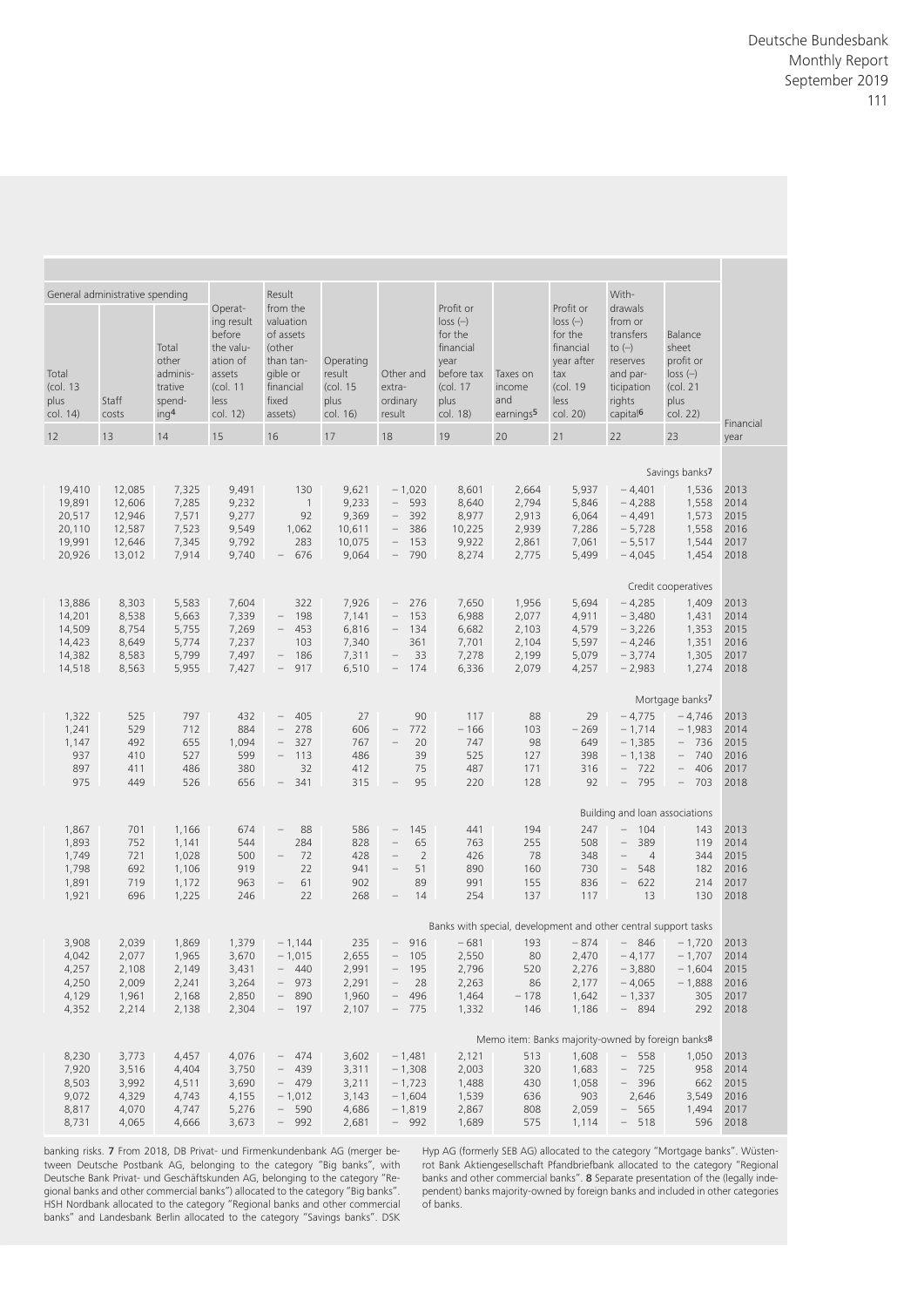# Credit institutions' charge and income items\*

|                   |                                               | Charges, $\epsilon$ billion |                  |                       |                                               |                                                                              |                                 |             |                          |                                                                                  |                       |                                           |  |
|-------------------|-----------------------------------------------|-----------------------------|------------------|-----------------------|-----------------------------------------------|------------------------------------------------------------------------------|---------------------------------|-------------|--------------------------|----------------------------------------------------------------------------------|-----------------------|-------------------------------------------|--|
|                   |                                               |                             |                  |                       |                                               |                                                                              | General administrative spending |             |                          |                                                                                  |                       |                                           |  |
|                   |                                               |                             |                  |                       |                                               |                                                                              |                                 | Staff costs |                          |                                                                                  |                       |                                           |  |
|                   |                                               |                             |                  |                       |                                               | Gross loss                                                                   |                                 |             |                          | Social security costs<br>and costs relating<br>to pensions and<br>other benefits |                       |                                           |  |
| Financial<br>year | Number<br>of report-<br>ing insti-<br>tutions | Total                       | Interest<br>paid | Commis-<br>sions paid | Net loss<br>from the<br>trading<br>portfolio1 | on trans-<br>actions in<br>goods<br>and sub-<br>sidiary<br>trans-<br>actions | Total                           | Total       | Wages<br>and<br>salaries | Total                                                                            | of which:<br>Pensions | Other<br>adminis-<br>trative<br>spending1 |  |
| 2010              | 1,821                                         | 329.7                       | 174.7            | 13.7                  | 0.7                                           | 0.0                                                                          | 78.7                            | 43.1        | 35.2                     | 7.9                                                                              | 2.3                   | 35.6                                      |  |
| 2011              | 1,801                                         | 367.1                       | 208.3            | 12.8                  | 1.2                                           | 0.0                                                                          | 78.6                            | 42.5        | 34.7                     | 7.8                                                                              | 2.4                   | 36.1                                      |  |
| 2012              | 1,776                                         | 329.0                       | 179.2            | 12.5                  | 0.2                                           | 0.0                                                                          | 80.9                            | 44.6        | 35.5                     | 9.1                                                                              | 3.4                   | 36.3                                      |  |
| 2013              | 1,748                                         | 285.8                       | 138.7            | 12.6                  | 0.3                                           | 0.0                                                                          | 81.1                            | 43.8        | 35.2                     | 8.6                                                                              | 2.9                   | 37.4                                      |  |
| 2014              | 1,715                                         | 262.8                       | 117.4            | 13.3                  | 0.4                                           | 0.0                                                                          | 82.0                            | 44.0        | 35.3                     | 8.7                                                                              | 3.2                   | 38.0                                      |  |
| 2015              | 1,679                                         | 256.6                       | 105.0            | 14.1                  | 0.5                                           | 0.0                                                                          | 86.0                            | 46.0        | 36.4                     | 9.6                                                                              | 3.7                   | 39.9                                      |  |
| 2016              | 1,611                                         | 240.9                       | 90.4             | 13.5                  | 0.2                                           | 0.0                                                                          | 84.4                            | 44.6        | 36.1                     | 8.6                                                                              | 2.7                   | 39.8                                      |  |
| 2017              | 1,538                                         | 224.1                       | 79.9             | 13.6                  | 0.0                                           | 0.0                                                                          | 84.0                            | 44.6        | 35.6                     | 8.9                                                                              | 2.9                   | 39.4                                      |  |
| 2018              | 1,484                                         | 226.8                       | 80.5             | 13.6                  | 0.0                                           | 0.0                                                                          | 83.6                            | 44.3        | 34.6                     | 9.7                                                                              | 3.9                   | 39.3                                      |  |

|                   | Income, $\epsilon$ billion |                   |                                                        |                                                           |                |                                                               |                                                   |                                             |                                                                                                                                            |                              |
|-------------------|----------------------------|-------------------|--------------------------------------------------------|-----------------------------------------------------------|----------------|---------------------------------------------------------------|---------------------------------------------------|---------------------------------------------|--------------------------------------------------------------------------------------------------------------------------------------------|------------------------------|
|                   |                            | Interest received |                                                        |                                                           | Current income |                                                               |                                                   |                                             |                                                                                                                                            |                              |
| Financial<br>year | Total                      | Total             | from<br>lending<br>and money<br>market<br>transactions | from debt<br>securities<br>and Debt<br>Register<br>claims | Total          | from<br>shares and<br>other vari-<br>able yield<br>securities | from parti-<br>cipating<br>interests <sup>3</sup> | from shares<br>in affiliated<br>enterprises | Profits<br>transferred<br>under profit<br>pooling,<br>a profit<br>transfer<br>agreement<br>or a partial<br>profit<br>transfer<br>agreement | Commis-<br>sions<br>received |
| 2010              | 342.0                      | 255.5             | 212.0                                                  | 43.5                                                      | 12.4           | 7.2                                                           | 1.0                                               | 4.3                                         | 2.1                                                                                                                                        | 42.0                         |
|                   |                            |                   |                                                        |                                                           |                |                                                               |                                                   |                                             |                                                                                                                                            |                              |
| 2011              | 392.0                      | 288.8             | 246.1                                                  | 42.7                                                      | 11.2           | 6.7                                                           | 1.2                                               | 3.3                                         | 3.0                                                                                                                                        | 41.1                         |
| 2012              | 351.0                      | 256.3             | 220.3                                                  | 36.0                                                      | 12.2           | 7.5                                                           | 1.0                                               | 3.8                                         | 6.2                                                                                                                                        | 40.0                         |
| 2013              | 300.4                      | 213.6             | 184.9                                                  | 28.7                                                      | 10.0           | 6.0                                                           | 1.0                                               | 3.0                                         | 4.6                                                                                                                                        | 40.6                         |
| 2014              | 280.2                      | 196.4             | 170.2                                                  | 26.1                                                      | 11.3           | 6.3                                                           | 1.1                                               | 4.0                                         | 3.1                                                                                                                                        | 42.6                         |
| 2015              | 274.7                      | 183.1             | 160.1                                                  | 22.9                                                      | 15.0           | 6.7                                                           | 1.8                                               | 6.5                                         | 2.8                                                                                                                                        | 44.5                         |
| 2016              | 260.8                      | 166.8             | 147.1                                                  | 19.7                                                      | 10.0           | 5.8                                                           | 1.3                                               | 2.9                                         | 4.7                                                                                                                                        | 43.2                         |
| 2017              | 244.1                      | 151.0             | 134.4                                                  | 16.5                                                      | 11.0           | 6.9                                                           | 1.1                                               | 3.0                                         | 3.4                                                                                                                                        | 44.2                         |
| 2018              | 238.9                      | 152.2             | 136.7                                                  | 15.5                                                      | 10.0           | 5.3                                                           | 1.1                                               | 3.5                                         | 5.4                                                                                                                                        | 43.1                         |

\* The figures for the most recent date should be regarded as provisional in all cases. 1 Spending item does not include depreciation of and value adjustments to Deutsche Bundesbank

tangible and intangible assets, shown net of depreciation of assets leased ("narrow" definition). All other tables are based on a broad definition of "other admin-